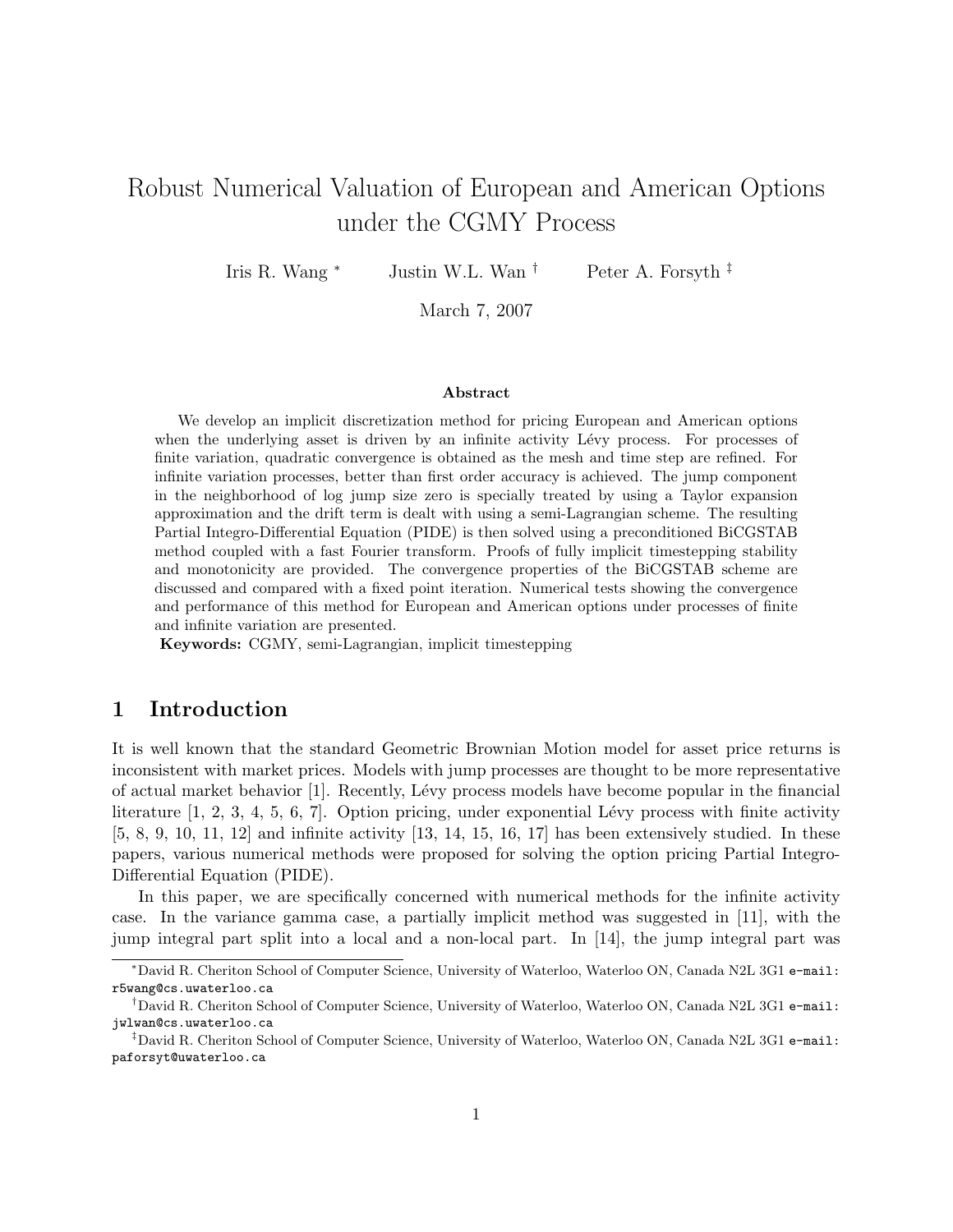also split into local and nonlocal parts with the local term computed using implicit timestepping and the nonlocal term computed using explicit timestepping. This method produced first order accuracy for the variance gamma case, but accuracy degrades for other processes. In [13, 18], an integration by parts technique was used to transform the integral part into a weakly singular Volterra equation. A collocation method was then used to achieve second order accuracy under a CGMY (Carr-Geman-Madan-Yor) process [2] with infinite activity and finite variation.

In this paper, we propose an efficient numerical scheme for pricing European and American options under the CGMY process [2] with not only finite variation but also infinite variation. The infinite variation case is more numerically challenging as the Lévy measure becomes more singular, compared with the variance gamma case. By using an implicit timestepping method for both local and nonlocal terms of the integral part, we can achieve second order accuracy under a finite variation process and better than a first order convergence rate for an infinite variation process.

In [16], a Wavelet-Galerkin finite element approach is used to price options under an infinite activity process. Compared with [16], our approach can be easily implemented in existing option pricing software. We use only finite difference discretization methods and standard sparse matrix solvers. As well, our techniques can be easily generalized to handle American early exercise, and other path-dependent contract features.

Moreover, our fully implicit discretization leads to a monotone scheme. Monotonicity is an important property of a discretization method [19], which can be used to guarantee convergence to the viscosity solution. Although we do not exploit this property of our scheme in this paper, we anticipate that this property will prove to be useful for handling nonlinear pricing problems, such as optimal control, under an infinite activity jump process.

Since we use an implicit timestepping method, a straightforward approach would require a dense matrix solve at each time step due to the jump integral term. We avoid this problem by using either a fixed point iteration [12] or a BiCGSTAB [20] method for solving the discretized equations. This technique requires only a matrix-vector multiply, which can be conveniently carried out using an FFT [13, 14, 12, 21].

The outline of this paper is as follows. Section 2 gives the specification of the option pricing PIDE and boundary conditions. In section 3 we first transform the original PIDE by applying a Taylor expansion. The singular and nonsingular parts of the jump integral term are treated separately. In the case of a pure jump process, there is no diffusion term in the original PIDE. To avoid poor convergence due to first order upstream methods, we use a semi-Lagrangian discretization scheme.

In section 4 we extend our numerical scheme to price American options using a penalty method. In section 5 we provide stability and monotonicity analysis for fully implicit timestepping. A convergence comparison between a fixed point iteration and a preconditioned BiCGSTAB method is also presented. For the special case of the PIDE written in a  $\log S$  coordinates, we can show stability of Crank-Nicolson timestepping using a Von Neumann analysis (See Appendix B). In section 6, a series of the numerical tests are carried out showing the convergence and the performance of pricing European and American options under CGMY, for both infinite and finite variation processes.

### 2 Mathematical Model

In this section, we give the mathematical model for pricing European options when the underlying asset price is modelled by a CGMY process.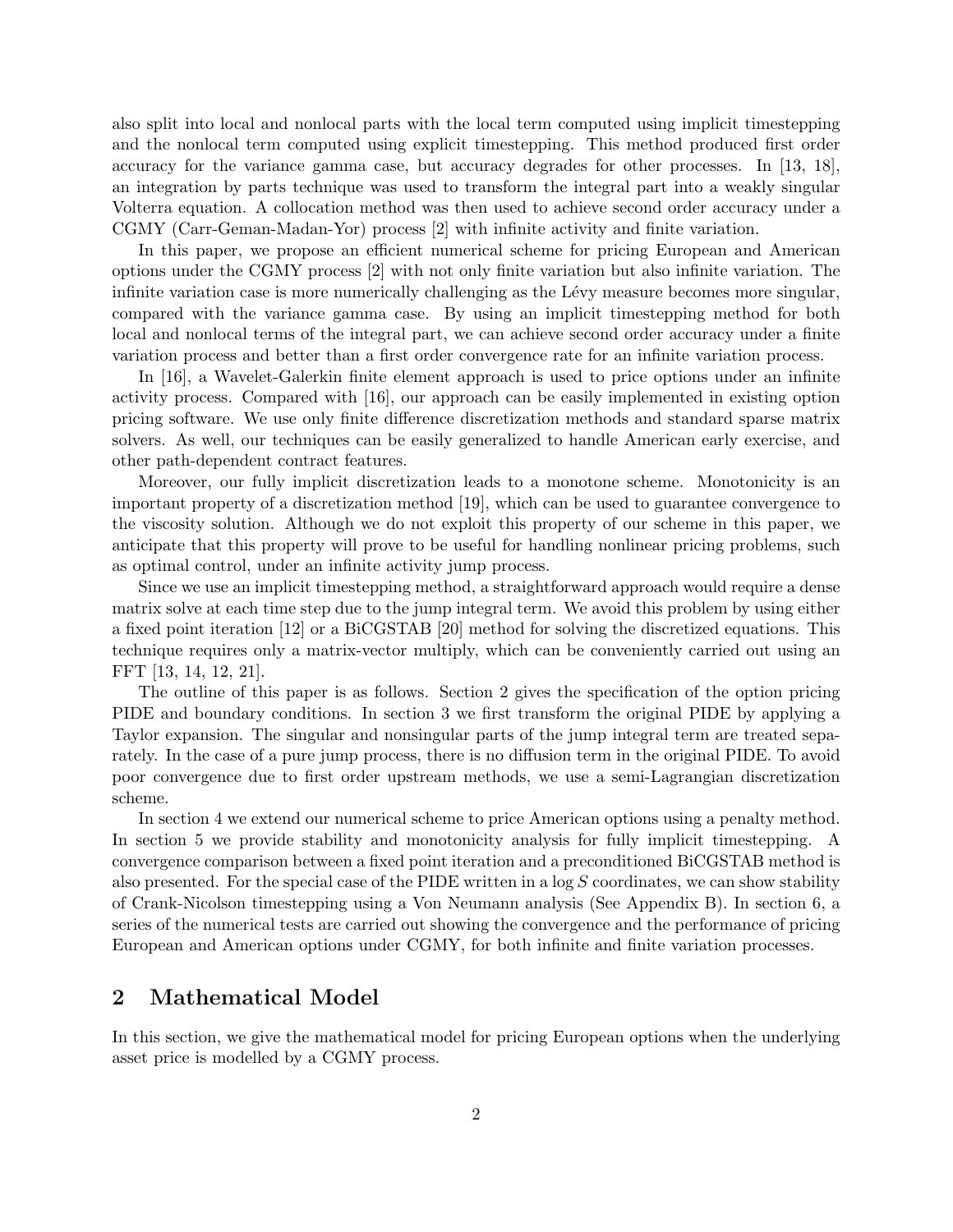### 2.1 The PIDE for Option Pricing

Let S denote the underlying risky asset price. We model the evolution of S driven by a Lévy process whose Lévy measure  $\nu$  satisfies

$$
\int_{|y|<1} y^2 \nu(dy)<\infty, \qquad \int_{|y|\geq 1} \nu(dy)<\infty. \tag{2.1}
$$

Under the CGMY model,  $\nu$  is defined as follows

$$
\nu(y) = \frac{Ce^{-My}}{y^{1+Y}} 1_{y>0} + \frac{Ce^{-G|y|}}{|y|^{1+Y}} 1_{y<0},\tag{2.2}
$$

where

$$
1_{y>0} = \begin{cases} 1, & \text{if } y > 0 \\ 0, & \text{otherwise,} \end{cases} \qquad \qquad 1_{y<0} = \begin{cases} 1, & \text{if } y < 0 \\ 0, & \text{otherwise,} \end{cases}
$$

are the indicator variables;  $C > 0$  is the measure of the overall level of activity;  $G \geq 0$  and  $M \geq 0$ control the rate of exponential decay on the left and right of the Lévy density; and  $Y < 2$  describes the behavior of the Lévy density in the neighborhood of zero where the density tends to infinity.

If  $Y < 0$ , the measure  $\nu$  integrates to a finite value yielding a process of finite activity. If  $Y \in [0, 1]$ , the process displays infinite activity but finite variation since  $\int_{|y| < 1} y \nu(dy) < \infty$ . If  $Y \in (1, 2)$ , the process is said to have infinite activity and infinite variation.

Define  $\tau = T - t$ , where T is the expiry time, and t is the forward time. Let  $V(S, \tau)$  be the option price with the underlying stock price  $S$ . Following standard methods [1], we can derive the following PIDE for the value of a contingent claim  $V(S, \tau)$ :

$$
V_{\tau} = \frac{\sigma^2}{2} S^2 V_{SS} + (r - q) S V_S - rV + \int_{-\infty}^{\infty} \nu(y) [V(Se^y, \tau) - V(S, \tau) - S(e^y - 1)V_S] dy, \tag{2.3}
$$

where  $r$  and  $q$  are the risk-free interest rate and the continuous dividend yield respectively. The parameter  $\sigma$  is the volatility associated with the continuous component of Lévy process.

#### 2.2 Boundary Conditions

As  $S \to 0$ , equation (2.3) reduces to

$$
V_{\tau} = -rV.
$$

As  $S \to \infty$ , we make the common assumption that  $V_{SS} \simeq 0$ , which means that

$$
V \simeq A(\tau)S + B(\tau), \qquad S \to \infty. \tag{2.4}
$$

Assuming equation (2.4) holds, then equation (2.3) reduces to the PDE:

$$
V_{\tau} = \frac{\sigma^2}{2} S^2 V_{SS} + (r - q) S V_S - r V, \qquad S \to \infty,
$$

in which we retain the  $V_{SS}$  term for numerical stability purposes. In the numerical computation, the original infinite domain,  $S \in [0, \infty)$ , is truncated to a finite computational domain,  $[0, S_{\text{max}}]$ . Note that at  $S = S_{\text{max}}$ , we impose the Dirichlet boundary condition:

$$
V(S_{\text{max}}, \tau) = \text{specified.}
$$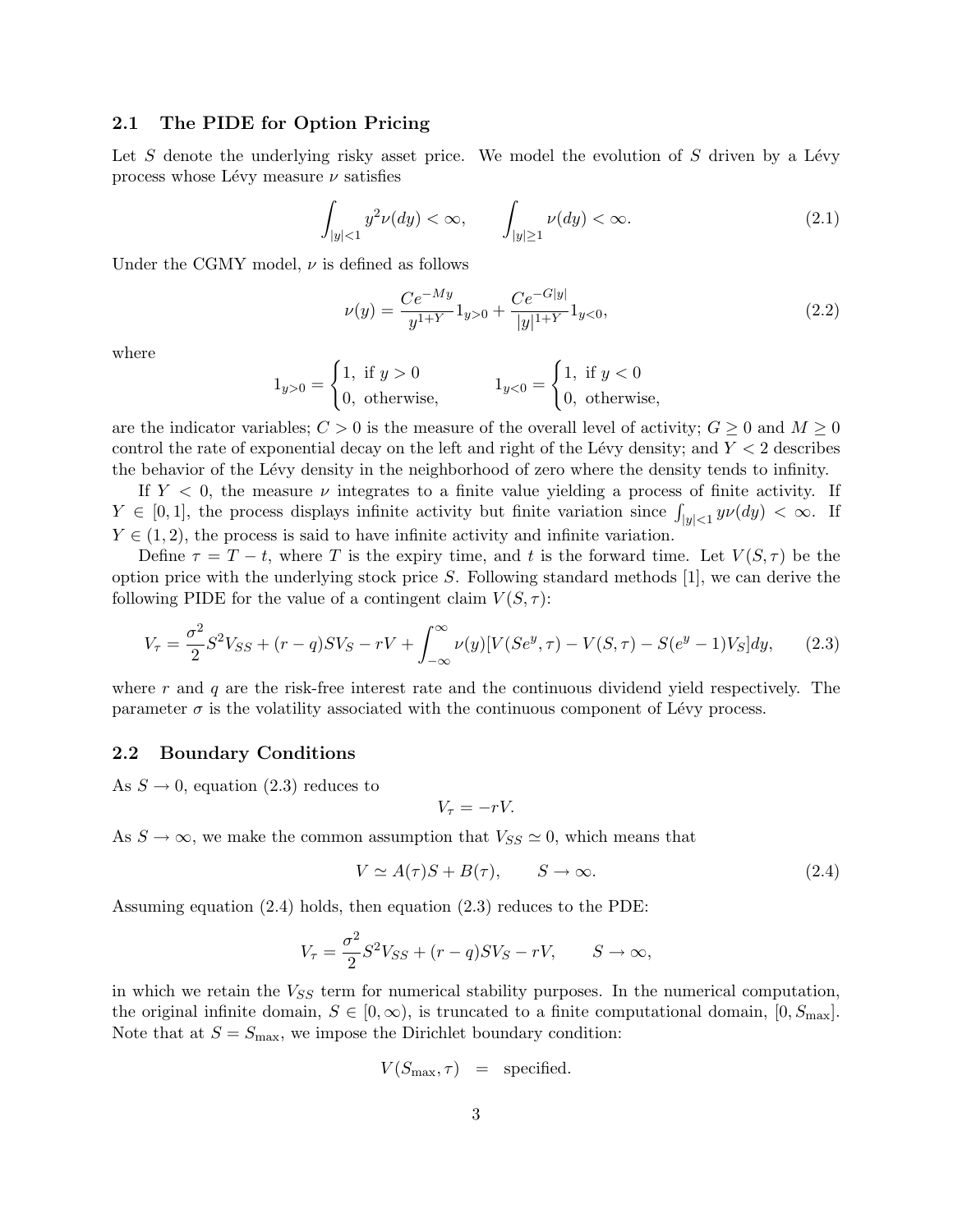In this work, we will simply use the payoff of the option as the Dirichlet condition.

To summarize, we solve the following problem on  $[0, S_{\text{max}}]$ 

$$
V_{\tau} = \begin{cases} -rV, & \text{if } S = 0\\ \frac{\sigma^2}{2}S^2V_{SS} + (r - q)SV_S - rV + \int_{-\infty}^{y^*(S)} \nu(y)[V(Se^y) - V(S) - S(e^y - 1)V_S]dy, & \text{if } S \in (0, S^*)\\ \frac{\sigma^2}{2}S^2V_{SS} + (r - q)SV_S - rV, & \text{if } S \in [S^*, S_{\text{max}}] \end{cases}
$$

with the initial condition,

$$
V(S, \tau = 0) = \text{Payoff.}
$$

We choose  $S^*$  sufficiently large so that equation (2.4) is valid in  $[S^*, S_{\text{max}}]$ , and

$$
y^*(S) = \log\left(\frac{S_{\max}}{S}\right).
$$

Here  $S_{\rm max}$  is chosen such that

$$
\left| \nu \left( \log \left( \frac{S_{\text{max}}}{S^*} \right) \right) S_{\text{max}} \right| < \varepsilon,\tag{2.5}
$$

where  $\varepsilon$  is selected so that the error in approximating the integral is small [12]. If an unequally spaced grid is used, it is inexpensive to select large values for  $S_{\text{max}}$ ,  $S^*$ .

### 3 Discretization Methods

In this section, we first provide the details of discretizing the integral term. The application of a semi-Lagrangian discretization method on the transformed PIDE is then discussed, coupled with a fully implicit or a Crank-Nicolson timestepping scheme. The resulting linear system is then solved by the appropriate iterative method.

#### 3.1 Discretization of Jump Component

The discretization of the jump integral term in (2.3),

$$
\mathcal{I}(V) = \int_{-\infty}^{y^*(S)} \nu(y) [V(Se^y, \tau) - V(S, \tau) - S(e^y - 1)V_S] dy, \tag{3.1}
$$

is carried out on a finite computational domain. To be specific, we approximate  $\mathcal{I}(V)$  by

$$
\mathcal{I}_A(V) = \int_{y_{\min}}^{y_{\max}} \nu(y) [V(Se^y, \tau) - V(S, \tau) - S(e^y - 1)V_S] dy. \tag{3.2}
$$

We divide the interval  $[y_{\min}, y_{\max}]$  into subintervals  $[y_j - \Delta y/2, y_j + \Delta y/2], j = 0, 1, ..., N - 1$ , with

$$
y_j = y_{\min} + (2j+1)\frac{\Delta y}{2}
$$
, and  $\Delta y = \frac{y_{\max} - y_{\min}}{N}$ ,

where  $y_{\text{max}}$  and  $y_{\text{min}}$  are selected such that the error in approximating  $\mathcal{I}(V)$  by  $\mathcal{I}_A(V)$  can be made arbitrarily small.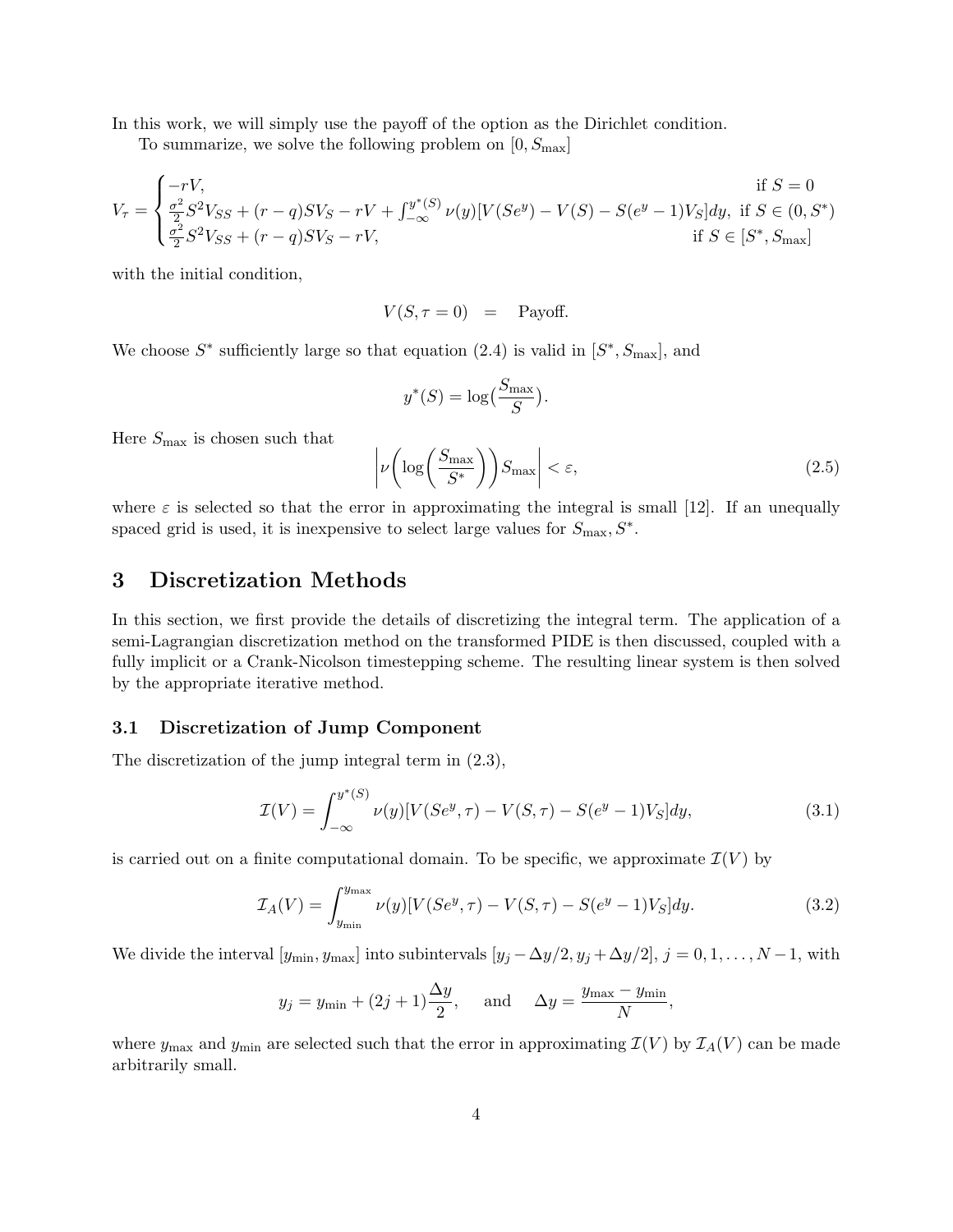The properties of the Lévy measure  $(2.1)$  indicate that  $\nu(y)$  goes to infinity in the neighborhood of  $y = 0$  and is only second moment integrable for all  $|y| < 1$ . Accordingly, we define

$$
\Omega_0 = \left\{ y \middle| -\frac{\Delta y}{2} \le y \le \frac{\Delta y}{2} \right\}, \qquad \Omega_1 = \left\{ y \middle| \frac{\Delta y}{2} < |y| < 1 \right\},\tag{3.3}
$$
\n
$$
\text{and } \Omega_2 = \left\{ y \middle| y_{\text{min}} \le y \le -1 \text{ or } 1 \le y \le y_{\text{max}} \right\},\
$$

where  $\Omega_0$  refers to the infinite density region, i.e.  $\nu(y) \to \infty$  when  $y \to 0$ ;  $\Omega_1$  corresponds to the singular part of the Lévy measure excluding  $\Omega_0$ ; and  $\Omega_2$  refers to the smooth integrable part of  $\nu(y)$ . Note that the choice of  $|y|=1$  as the boundary defining  $\Omega_2$  is somewhat arbitrary. Other choices are possible, but numerically this choice works well. In the following, we will treat the integral differently according to the region over which the integral is computed.

For the integral over  $\Omega_0$ , we use a similar approach as in [14] in approximating the integral of  $\nu(y)$  by a finite process with an effective diffusion coefficient. Note that  $Se^y$  is the asset price after a jump, i.e.  $Se^y = S + \delta S$ . We can apply a Taylor expansion to  $V(Se^y)$  so that

$$
\int_{-\frac{\Delta y}{2}}^{\frac{\Delta y}{2}} \nu(y) [V(Se^y, \tau) - V(S, \tau) - S(e^y - 1)V_S] dy
$$
  
= 
$$
\int_{-\frac{\Delta y}{2}}^{\frac{\Delta y}{2}} \nu(y) [V(S, \tau) + V_S(S, \tau) \delta S + V_{SS}(S, \tau) \frac{(\delta S)^2}{2} - V(S, \tau) - \delta S V_S + O((\delta S)^3)] dy
$$
  
= 
$$
\int_{-\frac{\Delta y}{2}}^{\frac{\Delta y}{2}} \nu(y) [V_{SS}(S, \tau) \frac{S^2 (e^y - 1)^2}{2} + O((\delta S)^3)] dy.
$$
 (3.4)

Note that if we carry out the Taylor expansion on  $e^y$  in the term,  $\delta S = S(e^y - 1)$ , we can see that  $\delta S$  behaves as  $O(|y|)$  when the value of |y| is small. The definition of the Lévy density (2.2) indicates that  $\nu(y)$  behaves as  $O\left(\frac{1}{|y|^{1}}\right)$  $\frac{1}{|y|^{1+\gamma}}$  in the neighborhood of zero. Thus equation (3.4) can be rewritten as

$$
\int_{-\frac{\Delta y}{2}}^{\frac{\Delta y}{2}} \nu(y) [V_{SS}(S,t) \frac{S^2 (e^y - 1)^2}{2} + O(|y|^3)] dy = \frac{S^2}{2} V_{SS} \int_{-\frac{\Delta y}{2}}^{\frac{\Delta y}{2}} \nu(y) (e^y - 1)^2 dy + O((\Delta y)^{3 - Y}).
$$
 (3.5)

The error term,  $O((\Delta y)^{3-Y})$ , implies that we can anticipate quadratic convergence if  $Y \leq 1$ , but when  $1 < Y < 2$  the best achievable convergence rate is between first and second order, using the approximation (3.5).

Let  $\bar{\sigma}$  denote the effective diffusion component in (3.5),

$$
\bar{\sigma}(\Delta y) = \int_{-\frac{\Delta y}{2}}^{\frac{\Delta y}{2}} \nu(y) (e^y - 1)^2 dy.
$$

The jump integral term  $\mathcal{I}_A(V)$  (3.2) thus becomes

$$
\mathcal{I}_A(V) = \frac{\bar{\sigma}}{2} S^2 V_{SS} + \sum_{j:y_j \in \Omega_1 \cup \Omega_2} \int_{y_j - \frac{\Delta y}{2}}^{y_j + \frac{\Delta y}{2}} \nu(y) [V(Se^y) - V(S) - S(e^y - 1)V_S] dy + O((\Delta y)^{3-Y})
$$
  

$$
= \frac{\bar{\sigma}}{2} S^2 V_{SS} + \sum_{j:y_j \in \Omega_1} \int_{y_j - \frac{\Delta y}{2}}^{y_j + \frac{\Delta y}{2}} \nu(y) F(y) dy + \sum_{j:y_j \in \Omega_2} \int_{y_j - \frac{\Delta y}{2}}^{y_j + \frac{\Delta y}{2}} \nu(y) F(y) dy + O((\Delta y)^{3-Y}),
$$
\n(3.6)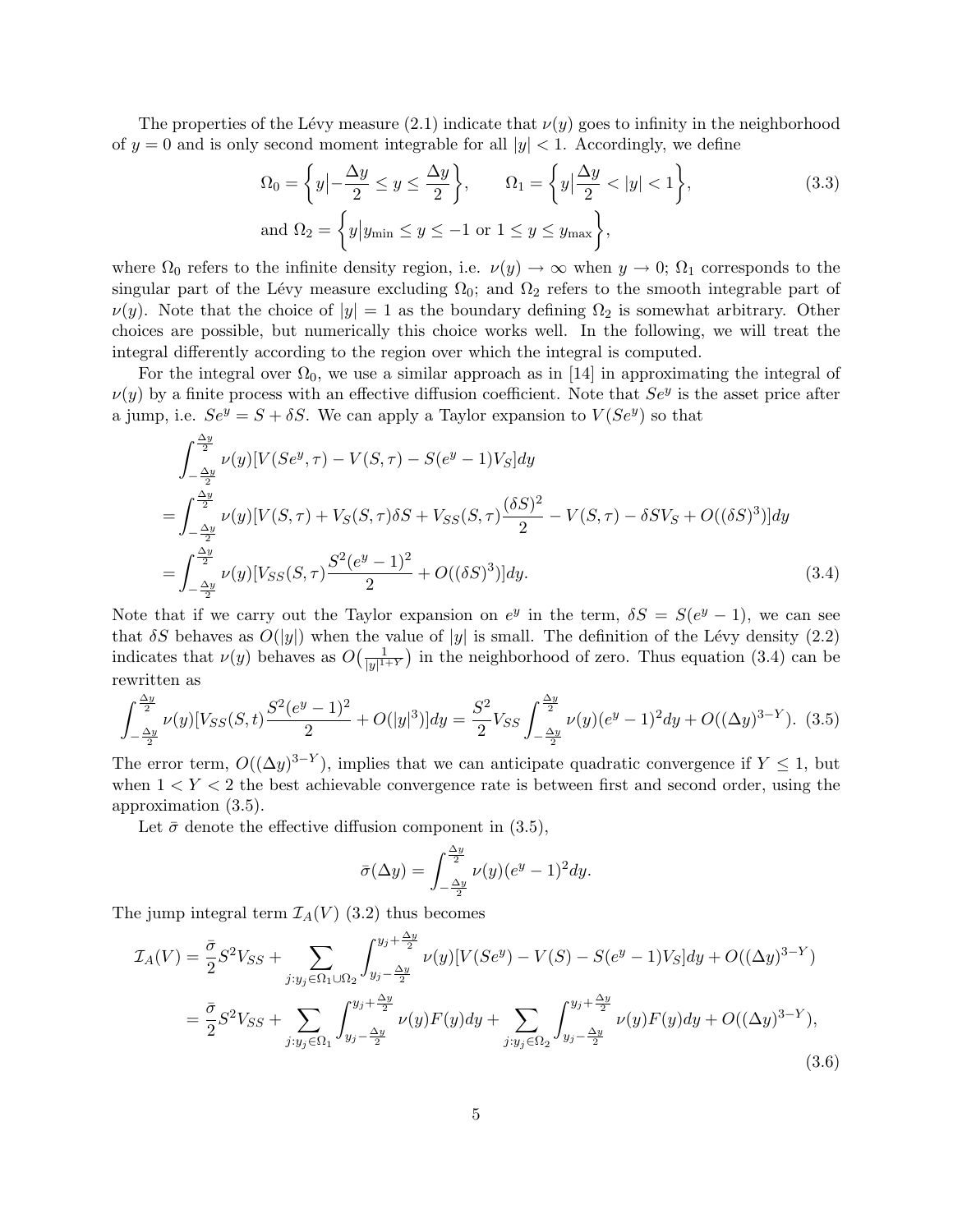where we define

$$
F(y) \equiv V(Se^y) - V(S) - S(e^y - 1)V_S.
$$

Note that by Taylor expansion,  $F(y) = O(y^2)$  as  $y \to 0$  (assuming  $V(S)$  is a smooth function).

Next we consider the integrals over  $\Omega_1$  and  $\Omega_2$  respectively. For  $y \in \Omega_2$ , the Lévy density  $\nu(y)$  is a smooth function. As a result, we can carry out a Taylor expansion on  $F(y)$  near  $y_j$  for  $y \in [y_j - \Delta y/2, y_j + \Delta y/2]$ , so that the integral term over  $\Omega_2$  can be computed using a trapezoidal rule.

$$
\sum_{j:y_j \in \Omega_2} \int_{y_j - \Delta y/2}^{y_j + \Delta y/2} \nu(y) [V(Se^y) - V(S) - S(e^y - 1)V_S] dy
$$
  
= 
$$
\sum_{j:y_j \in \Omega_2} V(Se^{y_j}) \gamma(y_j) - V(S) \sum_{j:y_j \in \Omega_2} \gamma(y_j) - SV_S \sum_{j:y_j \in \Omega_2} (e^{y_j} - 1) \gamma(y_j) + O((\Delta y)^2),
$$

where

$$
\gamma(y_j) = \int_{y_j - \Delta y/2}^{y_j + \Delta y/2} \nu(y) dy, \qquad y_j \in \Omega_2.
$$

For  $y \in \Omega_1$ , the Lévy measure  $\nu(y)$  is a singular function. We can not directly carry out a Taylor expansion on the integrand as for the case of  $y \in \Omega_2$ . By noting that  $F(y) = O(y^2)$ ,  $y \to 0$ , we define  $\underline{F}(y) = F(y)/y^2$  which remains a smooth bounded function as  $y \to 0$ . Thus we can rewrite the integrand as  $\nu(y)F(y) = \nu(y)y^2 \underline{F}(y)$ . We further define

$$
\underline{\nu}(y) = \nu(y)y^2,
$$

which is integrable over  $\Omega_1$ . Then we apply Taylor expansion on  $\underline{F}(y)$  in the transformed integrand:

$$
\int_{y_j - \Delta y/2}^{y_j + \Delta y/2} \underline{F}(y) \underline{\nu}(y) dy = \int_{y_j - \Delta y/2}^{y_j + \Delta y/2} \underline{F}(y_j) \underline{\nu}(y) dy + E_j,
$$
\n(3.7)

where the error term is

$$
E_j = \int_{y_j - \Delta y/2}^{y_j + \Delta y/2} \left[ \underline{F}'(y_j)(y - y_j) + \frac{\underline{F}''(\xi_j(y))}{2} (y - y_j)^2 \right] \underline{\nu}(y) dy
$$

in which  $\xi_j(y) \in (y_j - \Delta y/2, y_j + \Delta y/2)$ . It can be shown that (see Appendix A):

$$
E_{\Omega_1} \equiv \sum_j E_j = O((\Delta y)^{\min(2-\epsilon, 3-Y)}),
$$

where  $\epsilon$  is an arbitrarily small positive constant. The integral over  $\Omega_1$  is thus computed by

$$
\sum_{j:y_j \in \Omega_1} \int_{y_j - \Delta y/2}^{y_j + \Delta y/2} \underline{\nu}(y) \left( \frac{V(Se^y) - V(S) - S(e^y - 1)V_S}{y^2} \right) dy
$$
  
= 
$$
\sum_{j:y_j \in \Omega_1} V(Se^{y_j}) \gamma(y_j) - V(S) \sum_{j:y_j \in \Omega_1} \gamma(y_j) - SV_S \sum_{j:y_j \in \Omega_1} (e^{y_j} - 1) \gamma(y_j) + O((\Delta y)^{\min(2 - \epsilon, 3 - Y)}),
$$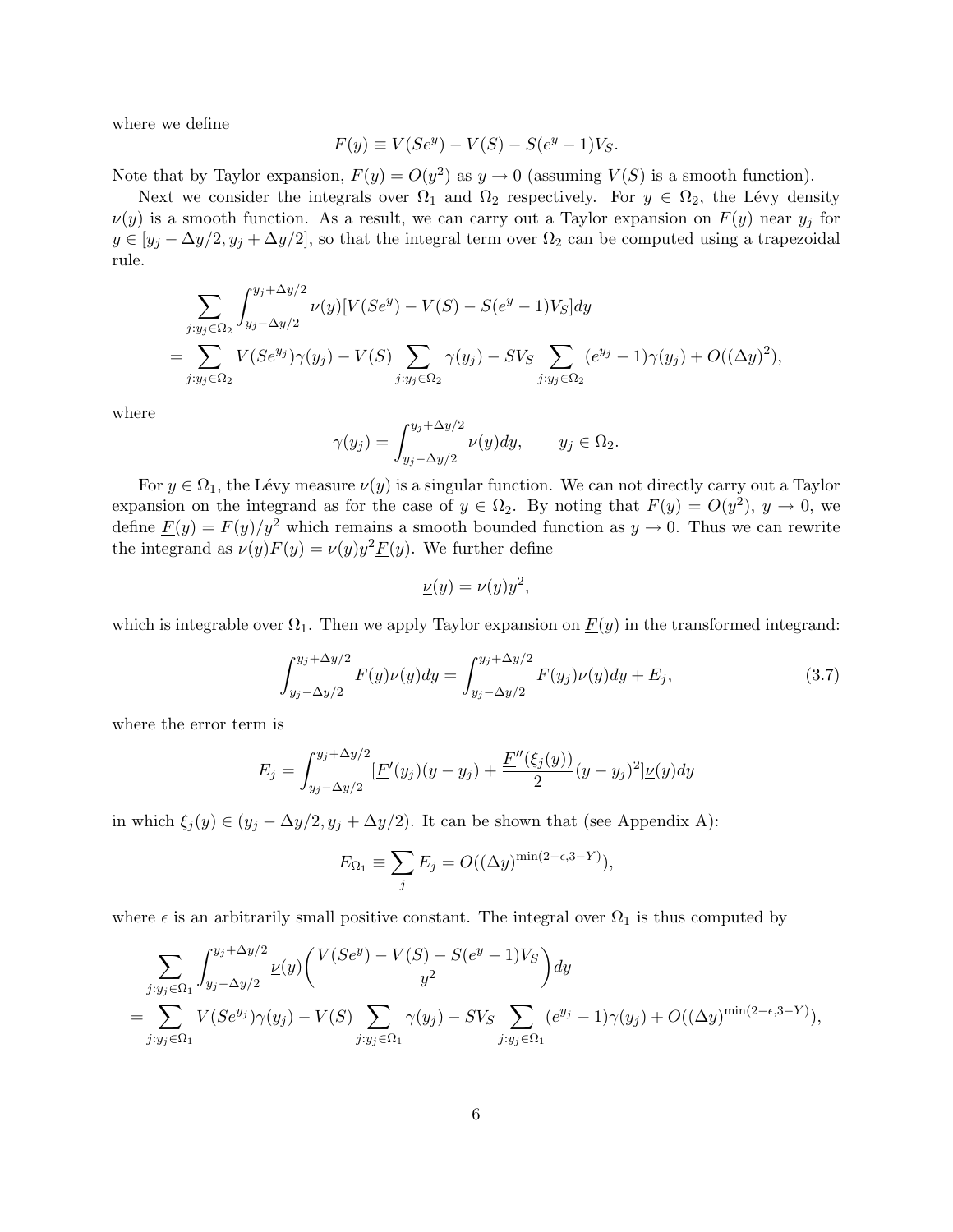where

$$
\gamma(y_j) = \frac{1}{y_j^2} \int_{y_j - \Delta y/2}^{y_j + \Delta y/2} y^2 \nu(y) dy, \qquad \forall y_j \in \Omega_1.
$$

Putting all this together, the integral over  $\Omega_1 \cup \Omega_2$  in (3.6) is approximated by

$$
\sum_{\substack{j:y_j \in \Omega_1 \cup \Omega_2}} \int_{y_j - \frac{\Delta y}{2}}^{y_j + \frac{\Delta y}{2}} \nu(y) F(y) dy =
$$
  

$$
\sum_{j=0}^{N-1} V(Se^{y_j}) \gamma(y_j) - V \sum_{j=0}^{N-1} \gamma(y_j) - SV_S \sum_{j=0}^{N-1} (e^{y_j} - 1) \gamma(y_j) + O((\Delta y)^{\min(2-\epsilon, 3-Y)}),
$$

where

$$
\gamma(y_j) = \begin{cases}\n\frac{1}{y_j^2} \int_{y_j - \Delta y/2}^{y_j + \Delta y/2} y^2 \nu(y) dy; & \text{if } y_j \in \Omega_1 \\
\int_{y_j - \Delta y/2}^{y_j + \Delta y/2} \nu(y) dy; & \text{if } y_j \in \Omega_2 \\
0; & \text{if } y_j \in \Omega_0.\n\end{cases}
$$
\n(3.8)

A quadrature rule is used for computing  $\gamma(y_j)$  with accuracy (see Appendix B),

$$
\gamma(y_j) = \begin{cases} \hat{\gamma}(y_j) + O\left(\frac{(\Delta y)^4}{(y_j)^2}\right) & \text{if } y_j \in \Omega_1 \\ \hat{\gamma}(y_j) + O\left((\Delta y)^3\right) & \text{if } y_j \in \Omega_2 \end{cases}
$$
\n(3.9)

In summary, we obtain the final approximation for  $\mathcal{I}_A(V)$ :

$$
\mathcal{I}_A(V) = \frac{\bar{\sigma}}{2} S^2 V_{SS} - \kappa S V_S - \lambda V + \sum_{j=0}^{N-1} V(S e^{y_j}) \hat{\gamma}(y_j) + O((\Delta y)^{\min(2-\epsilon, 3-Y)}),\tag{3.10}
$$

where

$$
\lambda = \sum_{j=0}^{N-1} \hat{\gamma}(y_j), \qquad \kappa = \sum_{j=0}^{N-1} (e^{y_j} - 1)\hat{\gamma}(y_j).
$$
 (3.11)

Note that equation  $(3.10)$  has the same form as we would obtain for a finite activity Lévy process. As we shall see, this is very convenient, since we can use many of the techniques developed for finite activity processes.

#### 3.2 Semi-Lagrangian Discretization

After the discretization of the jump integral part, the PIDE (2.3) is approximated by

$$
V_{\tau} = \frac{\sigma^2 + \bar{\sigma}}{2} S^2 V_{SS} + (r - q - \kappa) S V_S - (r + \lambda) V + \sum_{j=0}^{N-1} V (S e^{y_j}) \hat{\gamma}(y_j).
$$
 (3.12)

In order to be able to handle the case of a pure jump process  $\sigma = 0$ , we use a semi-Lagrangian method [22, 23] to discretize the first order term to avoid problems with a drift dominated equation.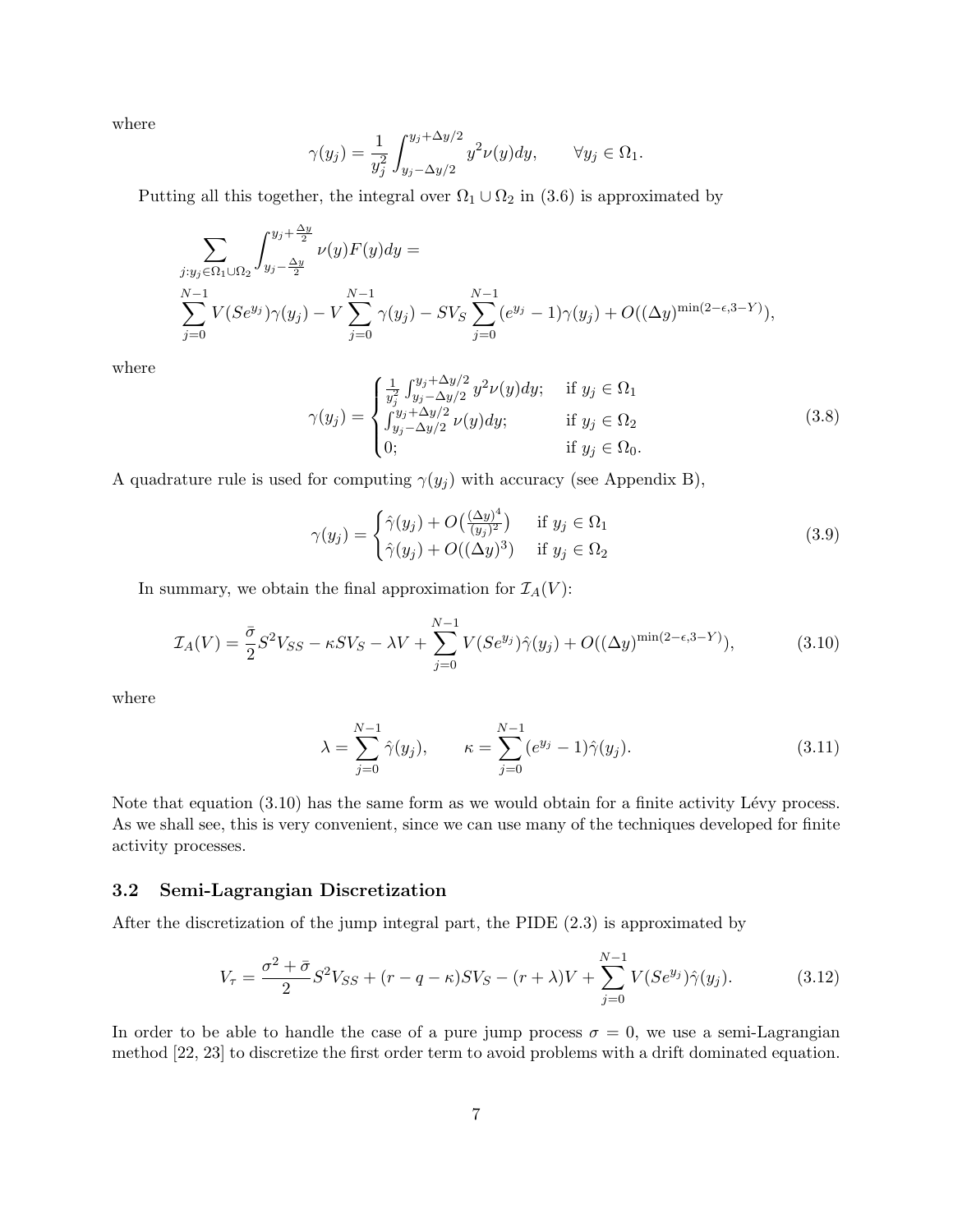First we rewrite the PIDE (3.12) as

$$
V_{\tau} - (r - q - \kappa)SV_S = \mathcal{L}V + \mathcal{Q}V,\tag{3.13}
$$

where

$$
\mathcal{L}V = \frac{\sigma^2 + \bar{\sigma}}{2} S^2 V_{SS} - (r + \lambda)V, \qquad \mathcal{Q}V = \sum_{j=0}^{N-1} V(Se^{y_j}) \hat{\gamma}(y_j).
$$

The Lagrangian derivative, along the trajectory  $S(\tau)$ , is

$$
\frac{DV}{D\tau} = \frac{\partial V}{\partial \tau} + \frac{dS}{d\tau} \frac{\partial V}{\partial S}.
$$

Then along the trajectory

$$
\frac{dS}{d\tau} = -(r - q - \kappa)S,\tag{3.14}
$$

we can rewrite equation (3.13) as

$$
\frac{DV}{D\tau} = \mathcal{L}V + \mathcal{Q}V.\tag{3.15}
$$

Define discrete asset nodes  $[S_1, \ldots, S_{i_{max}}]$  and a set of discrete times  $\tau^n$ . Let  $V_i^n \approx V(S_i, \tau^n)$ be the approximate value of the claim at  $(S_i, \tau^n)$ . Let  $S = S(S_i, \tau^{n+1}, \tau)$  be a trajectory satisfying equation (3.14), which passes through the discrete  $S_i$  node at  $\tau = \tau^{n+1}$ . If we trace along the trajectory back to time  $\tau = \tau^n$ , the departure point of this trajectory, denoted by  $S_{i(n+1)}$ , will not necessarily coincide with a grid node  $S_j$ . In order to determine  $S_{i(n+1)}$ , we need to solve (3.14) from  $\tau^{n+1}$  to  $\tau^n$ . The exact solution of (3.14) is

$$
S_{i(n+1)} = S_i e^{(r-q-\kappa)\Delta \tau},
$$

where  $\Delta \tau = \tau^{n+1} - \tau^n$ . Note that in general, if the coefficients of the first order term are nonconstant, then we would have to integrate (3.14) numerically [24].

Let  $V_{i(n+1)}^n$  denote the option value at  $S_{i(n+1)}$  at time  $\tau^n$ . The value of  $V_{i(n+1)}^n$  can be determined by using an interpolation scheme. In order to achieve second order accuracy we use an upwind quadratic interpolation method [22]. Suppose that we need to estimate  $S_{i(n+1)}$  located between two S grid nodes, i.e.,  $S_k \leq S_{i(n+1)}^n \leq S_{k+1}$  for some k. For quadratic interpolation we need three points. If the coefficient  $-(r - q - \kappa)$  in (3.14) is positive, we use  $\{S_{k-1}, S_k, S_{k+1}\}$ ; if the coefficient  $-(r - q - \kappa)$  is negative, we use  $\{S_k, S_{k+1}, S_{k+2}\}\$ . The interpolation reduces to linear at the grid boundaries.

Let  $\Phi^{n+1}$  be the upwind quadratic interpolation operator such that

$$
(\Phi^{n+1}V_i^n) = V(S_{i(n+1)}, \tau^n) + \text{ interpolation error.}
$$
\n(3.16)

Discretizing equation (3.15) along the characteristic trajectory for different timestepping schemes gives, a fully implicit:

$$
\frac{V_i^{n+1} - (\Phi^{n+1} V_i^n)}{\Delta \tau} = (\mathcal{L} V^{n+1})_i + (\mathcal{Q} V^{n+1})_i,\tag{3.17}
$$

and a Crank-Nicolson scheme:

$$
\frac{V_i^{n+1} - (\Phi^{n+1} V_i^n)}{\Delta \tau} = \frac{1}{2} [(\mathcal{L} V^{n+1})_i + (\mathcal{Q} V^{n+1})_i] + \frac{1}{2} [(\Phi^{n+1} \mathcal{L} V_i^n) + (\Phi^{n+1} \mathcal{Q} V_i^n)].
$$
(3.18)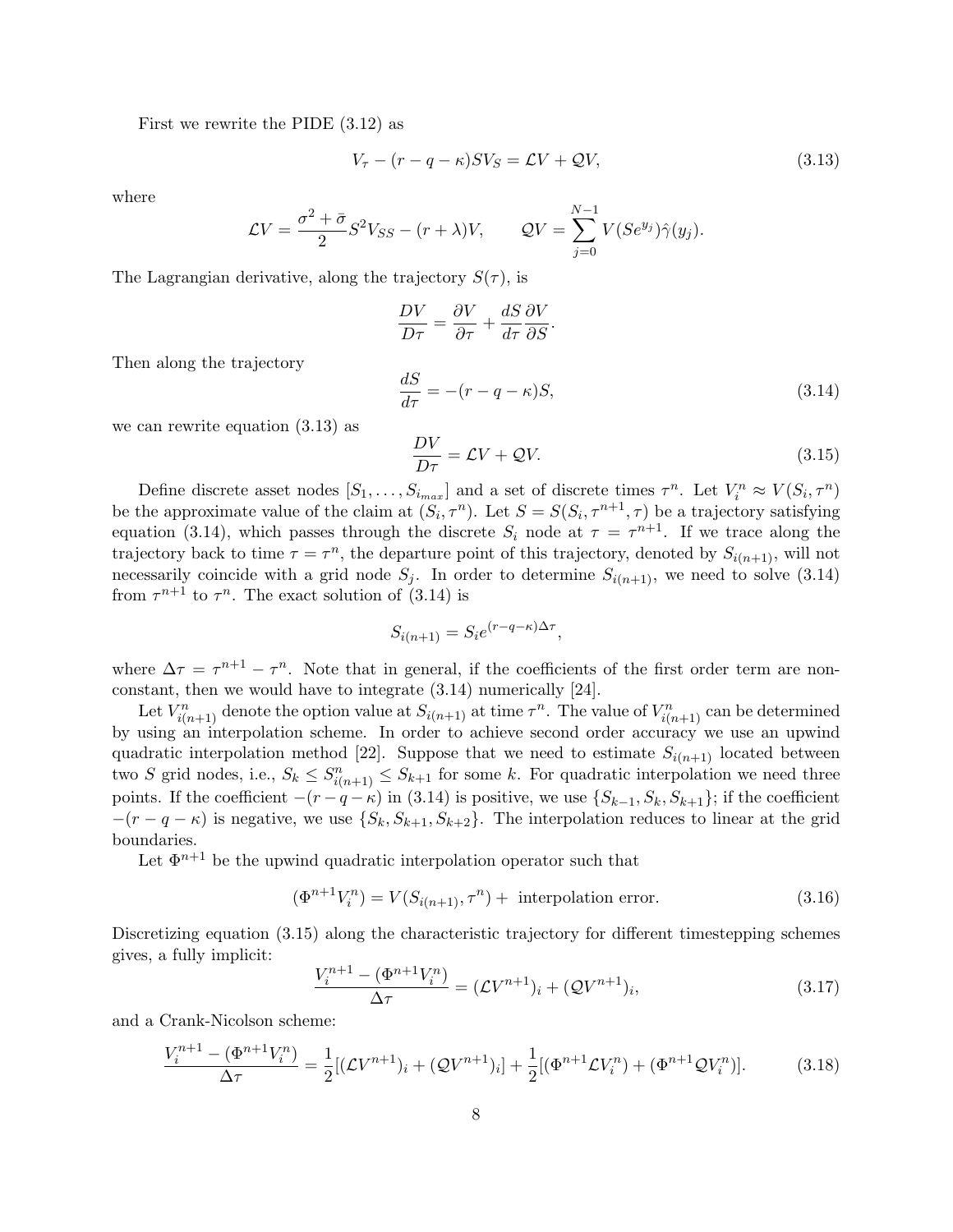In order to compute  $(\mathcal{Q}V^{n+1})_i$  as in

$$
(\mathcal{Q}V^{n+1})_i = \sum_{j=0}^{N-1} V(S_i e^{y_j}, \tau^{n+1}) \hat{\gamma}(y_j), \qquad (3.19)
$$

we define

$$
\overline{V}(x_j, \tau^{n+1}) = V(e^{x_j}, \tau^{n+1}),
$$

where  $\{x_j\}$  is a set of equally spaced nodes in log S space, and where we determine  $\overline{V}$  by a linear interpolation operator, T, of the discrete vector  $V^{n+1}$ , i.e.  $\overline{V}^{n+1} = TV^{n+1}$ . We can write (3.19) as

$$
(\mathcal{Q}V^{n+1})_i = (T^{-1}\overline{\mathcal{I}}^{n+1})_i + \text{ interpolation error},
$$

where

$$
(\overline{\mathcal{I}}^{n+1})_k = \sum_j \overline{V}_{k+j} \hat{\gamma}(y_j)
$$
  
= 
$$
\sum_j (TV^{n+1})_{k+j} \hat{\gamma}(y_j).
$$

Note that  $\sum \overline{V}_{k+j}\hat{\gamma}(y_i)$  is a discrete correlation, hence can be computed using an FFT (see [12] for the details). Now define the operator  $\beta$  such that

$$
(\mathcal{B}V^{n+1})_i = (T^{-1}\overline{\mathcal{I}}^{n+1})_i,
$$

then equation (3.19) can be further rewritten as

$$
(\mathcal{Q}V^{n+1})_i = (\mathcal{B}V^{n+1})_i + \text{ interpolation error},
$$

where the interpolation error is second order. Finally, the discretization of fully implicit timestepping, (3.17), can be rewritten as

$$
V_i^{n+1}[1 + (\alpha_i + \beta_i + r + \lambda)\Delta\tau] - \Delta\tau \beta_i V_{i+1}^{n+1} - \Delta\tau \alpha_i V_{i-1}^{n+1} = (\Phi^{n+1} V_i^n) + \Delta\tau (\mathcal{B} V^{n+1})_i, \quad (3.20)
$$

where  $\alpha_i$  and  $\beta_i$  are given by applying second order central finite differencing to the spatial derivatives,

$$
\alpha_i = \frac{(\sigma^2 + \bar{\sigma})S_i^2}{(S_i - S_{i-1})(S_{i+1} - S_{i-1})}, \qquad \beta_i = \frac{(\sigma^2 + \bar{\sigma})S_i^2}{(S_{i+1} - S_i)(S_{i+1} - S_{i-1})},
$$
(3.21)

for  $i = 2, \ldots, i_{\text{max}} - 1$ . When  $i = 1$ , we set  $\alpha_i = \beta_i = 0$  at  $S_1 = 0$ ; and when  $i = i_{\text{max}}$ , we set  $V_{i_{\text{max}}}^{n+1}$  equal to the relevant Dirichlet condition. Note that  $\alpha_i$  and  $\beta_i$  are non-negative, which is an important property we will exploit in our analysis in later sections.

Similarly the discretization of Crank-Nicolson timestepping (3.18) can be written as

$$
V_{i}^{n+1}[1 + (\alpha_{i} + \beta_{i} + r + \lambda)\frac{\Delta\tau}{2}] - \frac{\Delta\tau}{2}\beta_{i}V_{i+1}^{n+1} - \frac{\Delta\tau}{2}\alpha_{i}V_{i-1}^{n+1}
$$
  
=  $(\Phi^{n+1}V_{i}^{n})[1 - (\alpha_{i} + \beta_{i} + r + \lambda)\frac{\Delta\tau}{2}] + \frac{\Delta\tau}{2}\beta_{i}(\Phi^{n+1}V_{i+1}^{n}) + \frac{\Delta\tau}{2}\alpha_{i}(\Phi^{n+1}V_{i-1}^{n})$   
+  $\frac{\Delta\tau}{2}(\mathcal{B}V^{n+1})_{i} + \frac{\Delta\tau}{2}(\Phi^{n+1}(\mathcal{B}V^{n})_{i}), \qquad 1 < i < i_{\text{max}}.$  (3.22)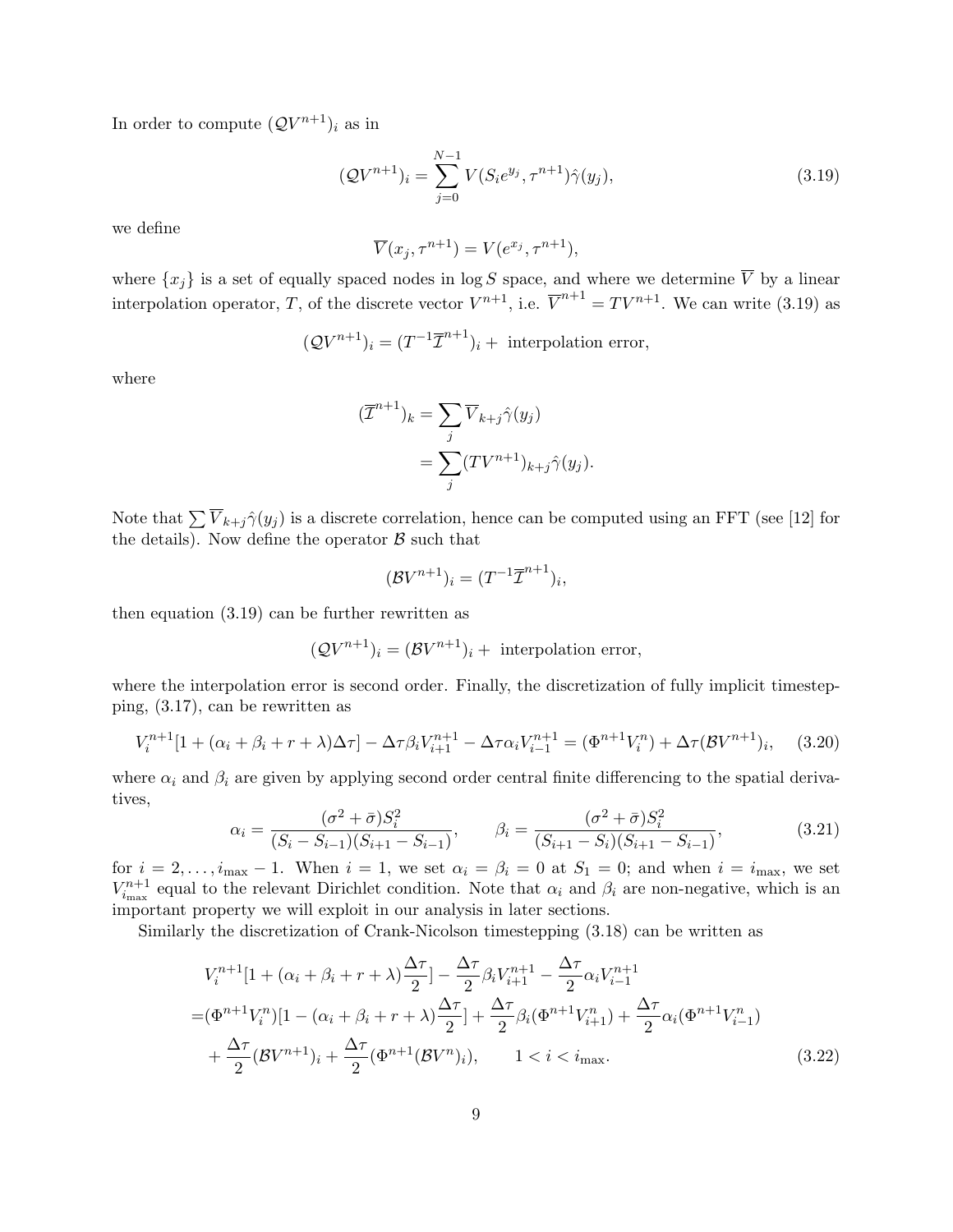#### 3.3 Iterative Methods

As discussed above, we can efficiently approximate the dense matrix-vector multiplication,  $(QV^{n+1})$ , by  $(\mathcal{B}V^{n+1})$  using an FFT. However, the implicit timestepping methods  $(3.20 - 3.22)$  appear to require solution of a dense matrix at each timestep. We will avoid this difficulty by using iterative methods to solve equations (3.20-3.22). These iterative methods will require only computation of  $(\mathcal{B}V^{n+1})$ . First, we can write a compact matrix form for fully implicit timestepping and Crank-Nicolson timestepping by introducing a constant  $\theta$  as follows

$$
[I - (1 - \theta)\Delta \tau L - (1 - \theta)\Delta \tau B]V^{n+1} = \Phi^{n+1}[I + \theta \Delta \tau L + \theta \Delta \tau B]V^n, \tag{3.23}
$$

where  $\theta = 0$  corresponds to the fully implicit method and  $\theta = \frac{1}{2}$  $\frac{1}{2}$  refers to the Crank-Nicolson method; I is the identity matrix; matrix L is defined such that the *i*th row of the product of L and vector V at the  $(n+1)$ th time step is

$$
[LV^{n+1}]_i = -(\alpha_i + \beta_i + r + \lambda)V_i^{n+1} + \beta_i V_{i+1}^{n+1} + \alpha_i V_{i-1}^{n+1},
$$
\n(3.24)

and matrix B is defined such that the *i*th row of vector BV at  $(n + 1)$ th time step is

$$
[BV^{n+1}]_i = (T^{-1}\overline{\mathcal{I}}^{n+1})_i,\tag{3.25}
$$

where, if T is a linear interpolation operator, then matrix B has the following properties  $[12]$ 

$$
\sum_{j} B_{ij} = \lambda, \qquad 0 \le B_{ij} \le 1,
$$
\n(3.26)

and B is dense. However,  $BV^{n+1}$  can be computed in N log N operations using an FFT.

We can rewrite the linear system (3.23) in the form of  $AV^{n+1} = b$ :

$$
A = I - (1 - \theta)\Delta\tau L - (1 - \theta)\Delta\tau B,
$$
  
\n
$$
b = \Phi^{n+1}[I + \theta\Delta\tau L + \theta\Delta\tau B]V^n,
$$
\n(3.27)

where A is the coefficient matrix and vector b is a known vector at the nth time step. It is computationally infeasible to factor a large dense matrix at each timestep. One solution to this problem is to rewrite A as the difference of two matrices,  $A = M - N$  where

$$
M = I - (1 - \theta)\Delta \tau L, \tag{3.28}
$$

is a tridiagonal matrix and  $N = (1 - \theta) \Delta \tau B$ . Then we solve the original problem  $AV^{n+1} = b$  by iteratively solving  $M\hat{V}^{k+1} = N\hat{V}^k + b$  for  $\hat{V}^{k+1}$  until convergence, where  $\hat{V}^k$  is the estimate to the solution  $V^{n+1}$  after k iterations. This approach is known as a fixed point iteration. Algorithm 1 shows the fixed point iteration to solve equation (3.23).

| Algorithm 1: Fixed point iteration for European options                                                                                                          |
|------------------------------------------------------------------------------------------------------------------------------------------------------------------|
| 1. Let $(V^{n+1})^0 = \Phi^{n+1}V^n$                                                                                                                             |
| 2. Let $\hat{V}^0 = (V^{n+1})^0$                                                                                                                                 |
| 3. For $k = 0, 1, 2, \ldots$ until convergence do                                                                                                                |
| Solve $[I - (1 - \theta)\Delta \tau L]\hat{V}^{k+1} = \Phi^{n+1}[I + \theta \Delta \tau L + \theta \Delta \tau B]V^n + (1 - \theta)\Delta \tau B\hat{V}^k$<br>4. |
| if $\max_i \frac{ \hat{V}_i^{k+1} - \hat{V}_i^k }{\max(1,  \hat{V}_i^{k+1} )} <$ tolerance then<br>5.                                                            |
| 6.<br>Quit                                                                                                                                                       |
| end if                                                                                                                                                           |
| 8. end for                                                                                                                                                       |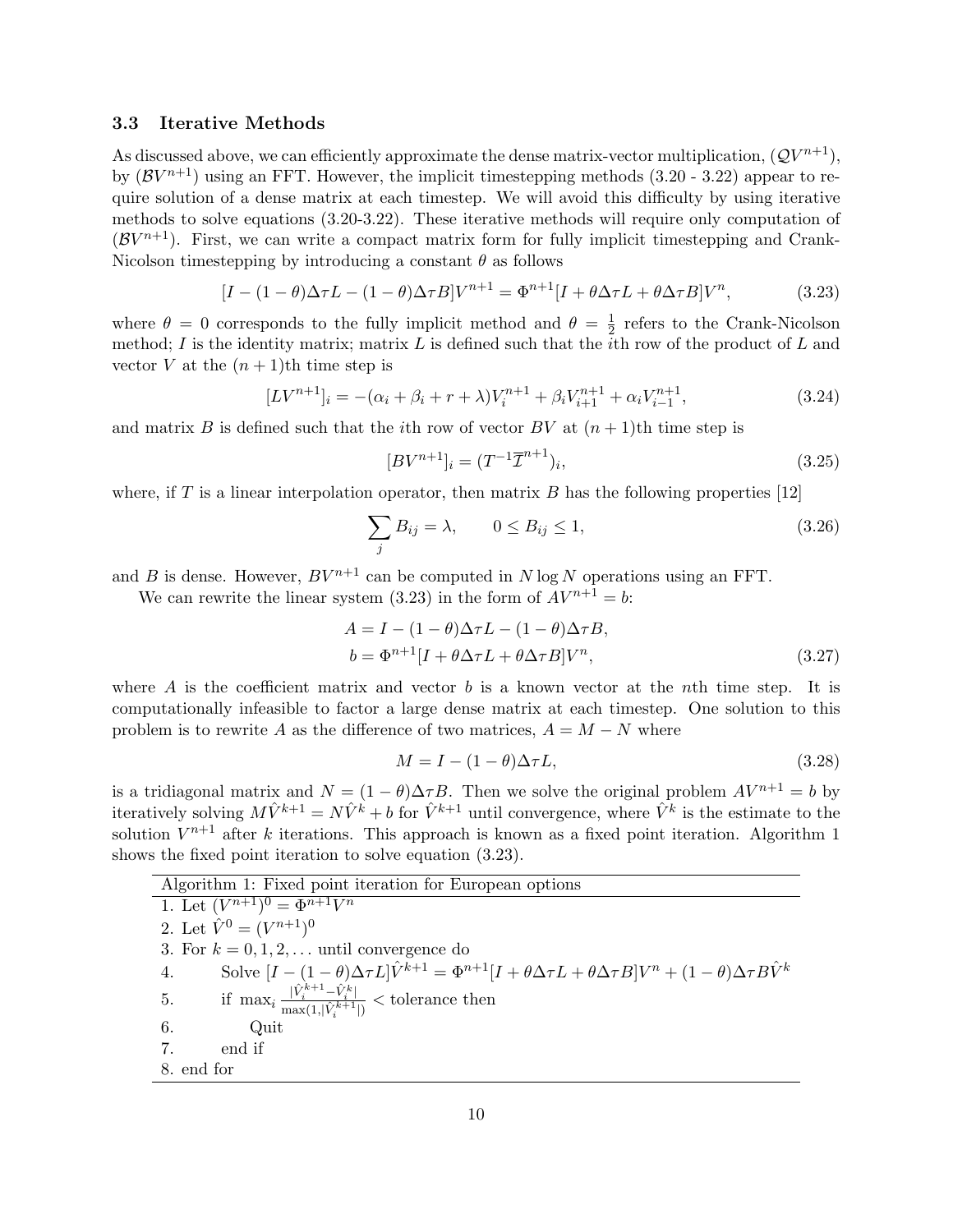The convergence rate of the fixed point iteration depends on how well the new coefficient matrix M approximates A. If the jump diffusion term, i.e., B is small, e.g. when  $Y \simeq 0$ , then M should be a good approximation [12]. However, when Y gets large, the matrix B becomes more important and hence the convergence of the fixed point iteration can be very slow. In this situation, we will need a better method than the simple fixed point iteration.

We propose to use preconditioned BiCGSTAB method [20] as an alternative. The primary concern, then, is choosing an optimal preconditioner M. If we use the same  $M$  (3.28) as in the fixed point iteration as the preconditioner, we do not need to form matrix B explicitly. We only need to compute matrix-vector products. The matrix-vector multiplications, BV , are computed efficiently using an FFT and interpolation. When Y gets large, we could use a better preconditioner M which includes the entries of the matrix B,  $B_{ij}$ ,  $|i-j| < c$  where c is a small number. In this case, we need to explicitly form part of the matrix  $B$  to extract the diagonal and certain off-diagonal entries. However numerical experiments using this idea did not show any improvement, in terms of CPU time, compared to preconditioner  $M$  (3.28). Hence we will use preconditioner  $M$  (3.28) in all subsequent numerical experiments.

### 4 American Options

In this section we extend our numerical scheme to handle American options. The difference between European and American options is that the holder of the latter can exercise at any time before the maturity to receive the payoff. Thus pricing American options under CGMY leads to a linear complementarity problem [25]:

$$
V_{\tau} - \left(\frac{\sigma^2 S^2}{2} V_{SS} + (r - q) S V_S - r V + \int_{-\infty}^{\infty} \nu(y) [V(se^y, \tau) - V(S, \tau) - S(e^y - 1) V_S] dy\right) \ge 0
$$
  
(V - V<sup>\*</sup>)  $\ge 0$ , (4.1)

where  $V^*$  denotes the payoff received upon exercise. Note that at least one of the equations  $(4.1)$ holds with strict equality.

We use a penalty method [10, 26, 27] to convert the complementarity problem into a nonlinear algebraic problem by adding a penalty term. Thus, equations (4.1) are combined into a single equation,

$$
V_{\tau} = \frac{\sigma^2 S^2}{2} V_{SS} + (r - q)SV_S - rV + \int_{-\infty}^{\infty} \nu(y) [V(Se^y, \tau) - V(S, \tau) - S(e^y - 1)V_S] dy + p(V, V^*),
$$

in which the penalty term  $p(V, V^*)$  satisfies  $p(V, V^*) = 0$  if  $V \geq V^*$ ;  $p(V, V^*) \to \infty$  otherwise.

Following the same approach as in the European case, we first discretize the jump integral term:

$$
V_{\tau} = \frac{\sigma^2 + \bar{\sigma}^2}{2} S^2 V_{SS} + (r - q - \kappa) S V_S - (r + \lambda) V + \sum_{j=0}^{N-1} V(S e^{y_j}) \hat{\gamma}(y_j) + p(V, V^*). \tag{4.2}
$$

Then we apply a semi-Lagrangian scheme for the first order term, coupled with fully implicit timestepping:

$$
V_i^{n+1}[1 + (\alpha_i + \beta_i + r + \lambda)\Delta \tau] - \Delta \tau \beta_i V_{i+1}^{n+1} - \Delta \tau \alpha_i V_{i-1}^{n+1} = \Phi^{n+1} V_i^n + \Delta \tau (TV)_i^{n+1} + p_i^{n+1},
$$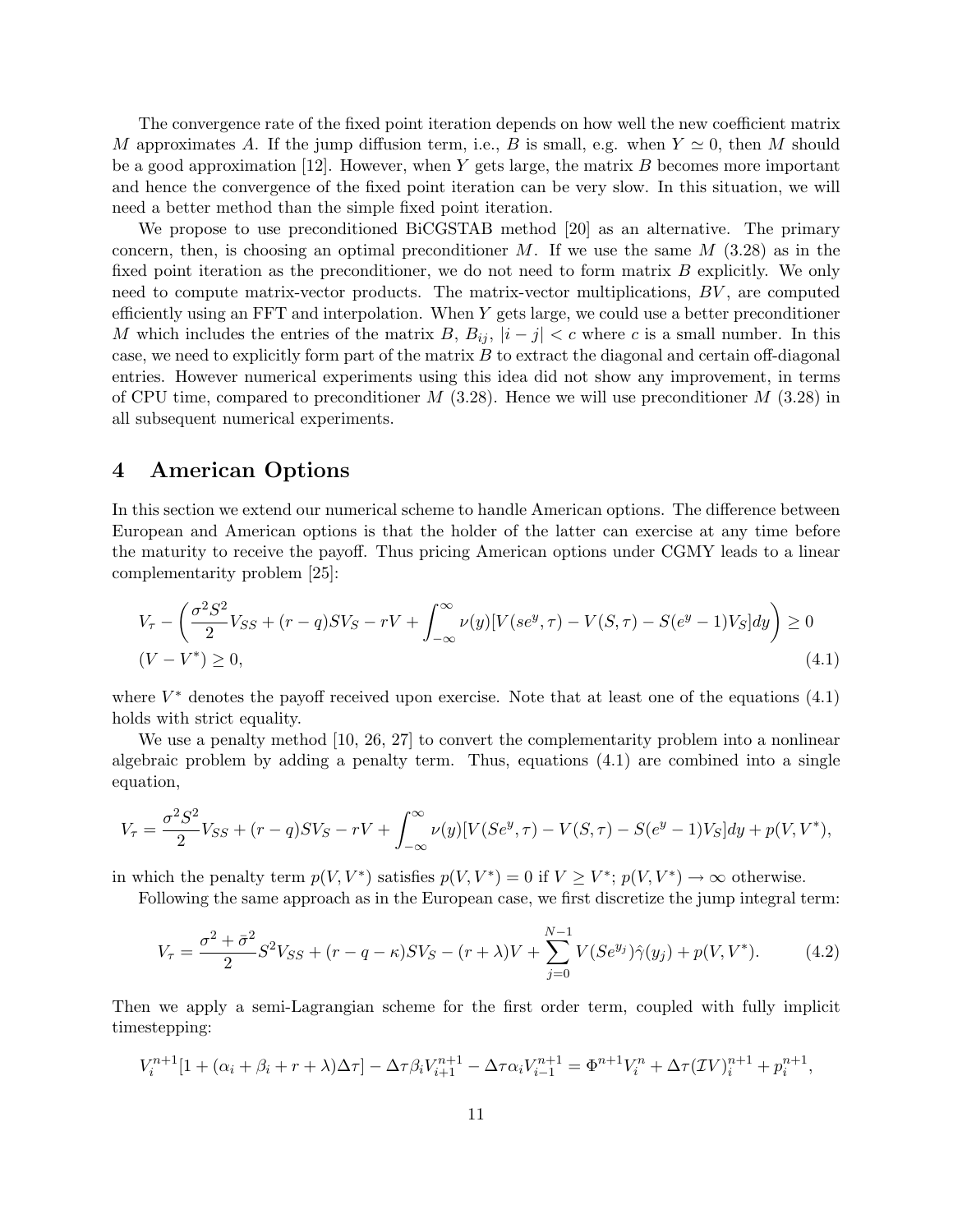where the discrete penalty term  $p_i^{n+1} = Large(V_i^* - V_i^{n+1})$  if  $V_i^{n+1} < V_i^*$ ;  $p_i^{n+1} = 0$  otherwise. The value of Large is chosen depending on the accuracy desired (see [26]). Similarly, Crank-Nicolson timestepping for (4.2), after applying the semi-Lagrangian scheme, gives

$$
V_i^{n+1} \left[ 1 + (\alpha_i + \beta_i + r + \lambda) \frac{\Delta \tau}{2} \right] - \frac{\Delta \tau}{2} \beta_i V_{i+1}^{n+1} - \frac{\Delta \tau}{2} \alpha_i V_{i-1}^{n+1}
$$
  
=  $(\Phi^{n+1} V_i^n) \left[ 1 - (\alpha_i + \beta_i + r + \lambda) \frac{\Delta \tau}{2} \right] + \frac{\Delta \tau}{2} \beta_i (\Phi^{n+1} V_{i+1}^n) + \frac{\Delta \tau}{2} \alpha_i (\Phi^{n+1} V_{i-1}^n)$   
+  $\frac{\Delta \tau}{2} (\mathcal{I} V)_i^{n+1} + \frac{\Delta \tau}{2} (\Phi^{n+1} (\mathcal{I} V)_i^n) + p_i^{n+1}.$ 

The matrix form of the discrete equations for the penalty method can be written as

$$
[I - (1 - \theta)\Delta \tau L - (1 - \theta)\Delta \tau B + P(V^{n+1})]V^{n+1} = \Phi^{n+1}[I + \theta \Delta \tau L + \theta \Delta \tau B]V^n + [P(V^{n+1})]V^*,
$$
(4.3)

where  $\theta = 0$  corresponds to the fully implicit method and  $\theta = \frac{1}{2}$  $\frac{1}{2}$  refers to Crank-Nicolson method; matrices  $L$  and  $B$  are defined as in (3.24) and (3.25) respectively;  $P$  is the matrix form of the penalty term given by

$$
P(V^{n+1})_{ii} = \begin{cases} Large, & \text{if } V_i^{n+1} < V_i^* \\ 0, & \text{otherwise}; \end{cases} \tag{4.4}
$$
\n
$$
P(V^{n+1})_{ij} = 0, \text{ if } i \neq j.
$$

The coefficient matrix of  $V^{n+1}$  in (4.3) is a dense matrix due to the existence of B. As for the European case, we can apply a fixed point iteration method,

$$
[I - (1 - \theta)L + P(\hat{V}^k)]\hat{V}^{k+1} = \Phi^{n+1}[I + \theta \Delta \tau L + \theta \Delta \tau B]V^n + (1 - \theta)\Delta \tau B\hat{V}^k + P(\hat{V}^k)V^*,
$$

with initial value of  $\hat{V}^0 = V^n$ . The newly formed coefficient matrix

$$
M = I - (1 - \theta)L + P(\hat{V}^k)
$$

is a tridiagonal matrix with diagonal entries including the penalty values. The algorithm for a fixed point iteration for American options is given in Algorithm 2.

| Algorithm 2: Fixed point iteration for American options |
|---------------------------------------------------------|
| 1. Let $\hat{V}^0 = V^n$                                |

2. For  $k = 0, 1, 2, \ldots$  until convergence do 3. Solve: 4.  $[I - (1 - \theta)\Delta \tau L + P(\hat{V}^k)]\hat{V}^{k+1} = \Phi^{n+1}[I + \theta \Delta \tau L + \theta \Delta \tau B]V^n + (1 - \theta)\Delta \tau B\hat{V}^k + P(\hat{V}^k)V^*$ 5. if  $\max_i \frac{|\hat{V}_i^{k+1} - \hat{V}_i^k|}{\max(1,|\hat{V}_i^{k+1}|)} <$  tolerance then 6. Quit 7. end if 8. end for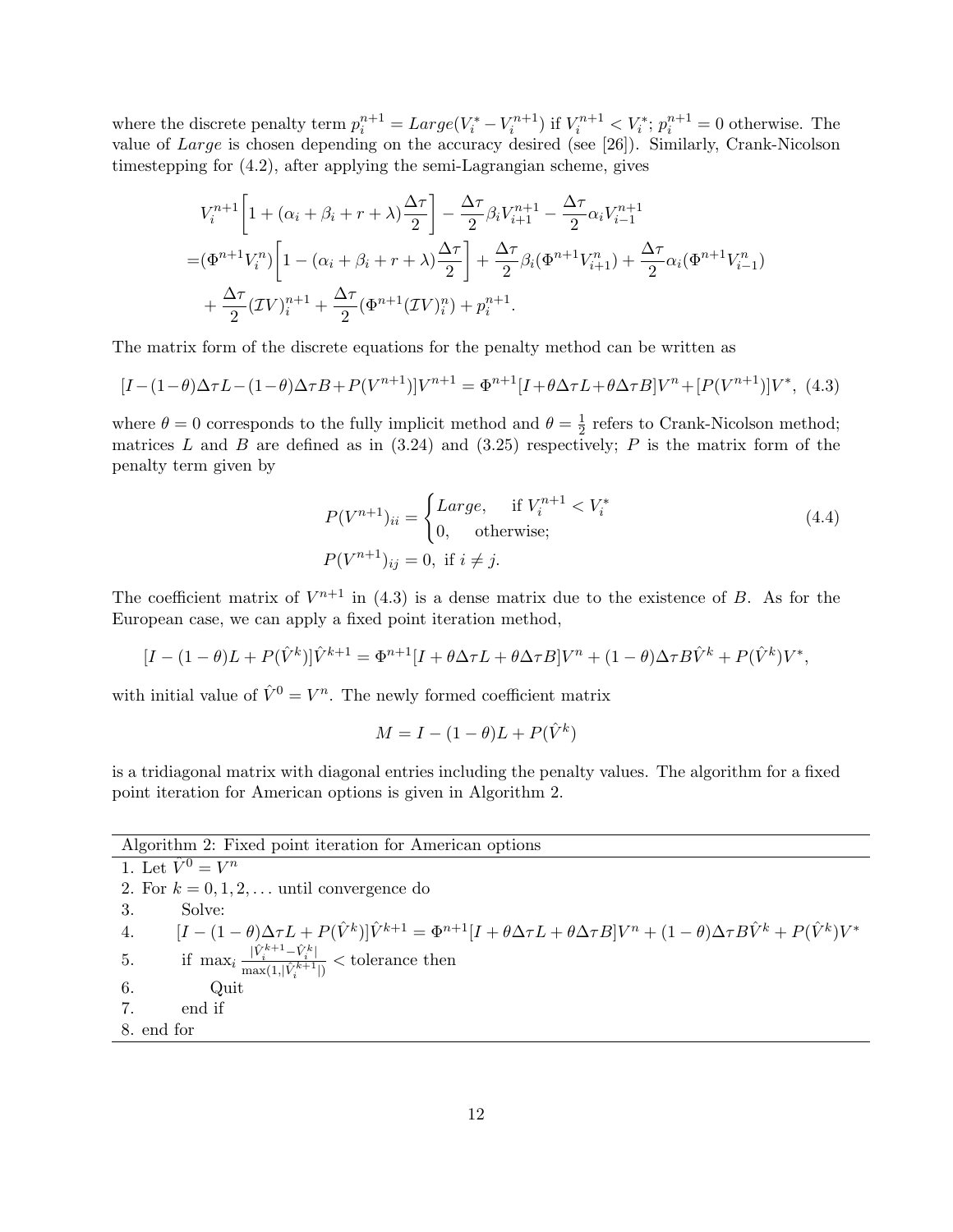Similar to the European case, the preconditioned BiCGSTAB scheme can also be applied to (4.3) except that we need to linearize the penalty term at each iterative step. To do this, at the kth iterative step, we fix  $\hat{P}^k = P(\hat{V}^k)$  and thus have a linearized system, i.e.,  $\hat{A}^k \hat{V}^{k+1} = \hat{b}^k$  where

$$
\hat{A}^k = I - (1 - \theta)\Delta\tau L - (1 - \theta)\Delta B + P(\hat{V}^k),
$$
  
\n
$$
\hat{b}^k = \Phi^{n+1}[I + \theta\Delta\tau L + \theta\Delta B]V^n + P(\hat{V}^k)V^*.
$$
\n(4.5)

We iteratively solve the linearized system by the preconditioned BiCGSTAB with

$$
M^k = I - (1 - \theta)\Delta \tau L + P(\hat{V}^k)
$$

as the preconditioner until the stopping criteria is reached. Then we update the penalty term by  $\hat{P}^{k+1} = P(\hat{V}^{k+1})$ , and continue with the  $(k+1)$ th iterative step. Our numerical experiments indicated that it was not optimal to solve the linearized system  $\hat{A}^k \hat{V}^{k+1} = \hat{b}^k$  at each step in Algorithm 2 to any great accuracy. In fact, all our numerical results will be reported for the case where we carry out only a single BiCGSTAB iteration for each linearized system solve in Algorithm 2.

### 5 Stability and Convergence Analysis

In this section, we provide the stability analysis for the fully implicit and Crank-Nicolson timestepping schemes. Our numerical scheme can be generalized to deal with nonlinear pricing problems, hence it is useful to include a proof of the monotonicity of fully implicit timestepping. Finally, we discuss and explore convergence properties of the fixed point and BiCGSTAB iterative methods in detail.

#### 5.1 Stability and Monotonicity of Fully Implicit Discretization

As discussed in [19], stability and monotonicity are useful properties for a numerical scheme in order to ensure convergence to the viscosity solution. A fully implicit discretization of (4.3) with a penalty American constraint is

$$
[I - \Delta \tau L - \Delta \tau B + P(V^{n+1})]V^{n+1} = \Phi^{n+1}V^n + [P(V^{n+1})]V^*,\tag{5.1}
$$

in which we assume  $\Phi$  is a linear interpolation operator. First, let's summarize some useful results for the implicit discretization scheme.

**Lemma 5.1** The matrix  $L$  in (5.1) has the the following properties

- $\bullet \ \sum_j L_{ij} = -(r + \lambda), \ i = 1, \ldots, i_{\max} 1;$
- $L_{ij} = 0, i = i_{\text{max}};$
- $L_{ij} \geq 0, i \neq j$ , for  $i, j = 1, ..., i_{\text{max}} 1$ .

*Proof.* This follows directly from the definition of the matrix  $L(3.24)$ , and the fact that we impose a Dirichlet condition at  $i = i_{\text{max}}$  and  $\alpha_i, \beta_i \geq 0$  (3.21).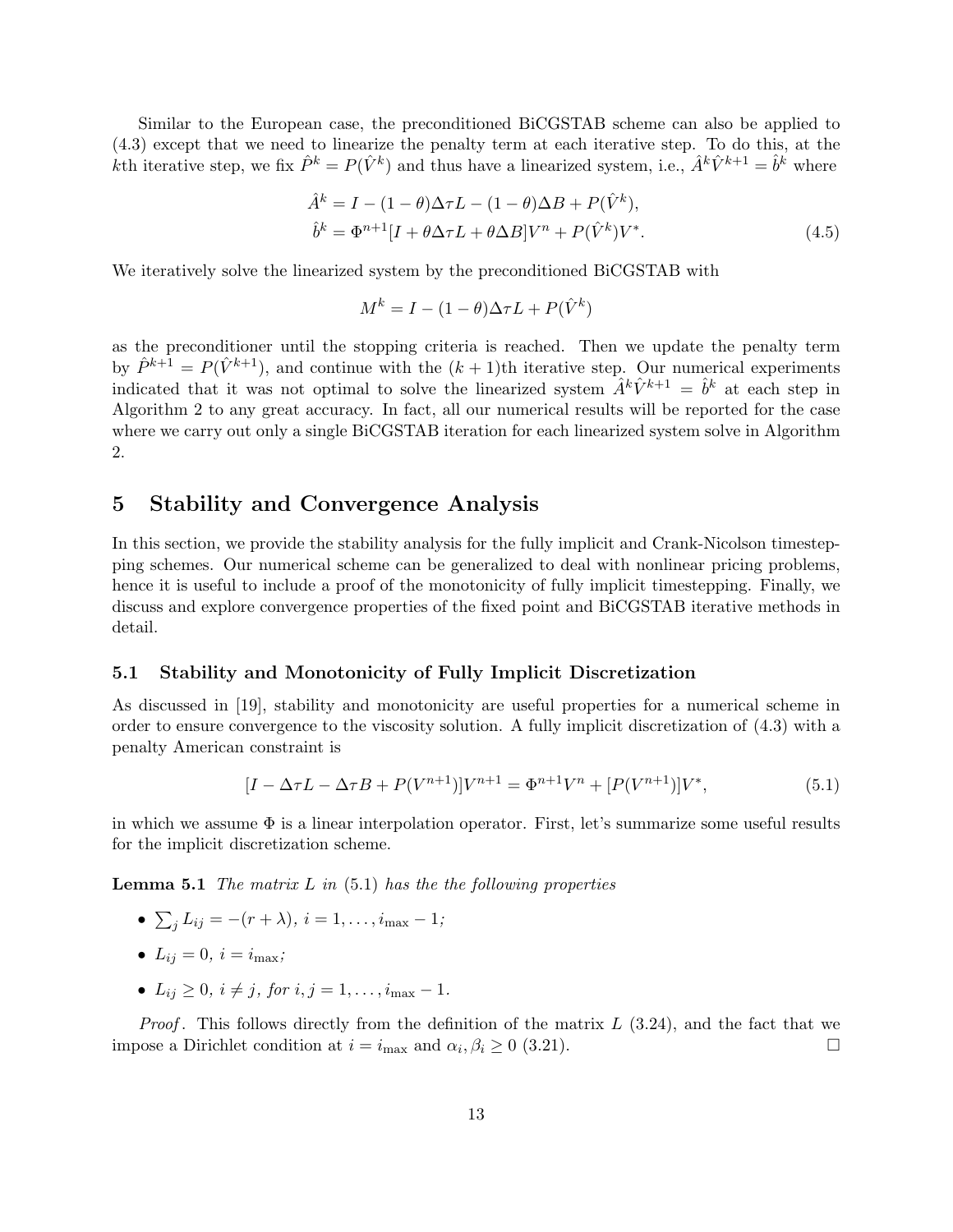**Lemma 5.2** Let  $A = I - \Delta \tau L - \Delta \tau B$ . The matrix A is an M-matrix.

*Proof.* It follows from the properties of the matrix  $B(3.26)$  and Lemma 5.1, that

$$
\sum_{j} (-L - B)_{ij} \ge 0, \quad \forall i,
$$

provided that  $r \geq 0$ , i.e. A has non-negative row sum. As well, since the off-diagonal entries of B are non-negative (3.26) and  $\alpha_i, \beta_i \geq 0$ , A has non-positive off-diagonal elements. Note that since we impose the Dirichlet condition at  $i = i_{\text{max}}$ , A has at least one strictly positive row sum. Hence A is an M matrix.  $\square$ 

Theorem 5.1 The fully implicit discretization method for American options (5.1) is unconditionally  $l_{\infty}$  stable, provided that  $\Phi$  in equation (5.1) is a linear interpolation operator.

*Proof.* By Lemma 5.2, the properties of matrix  $B(3.26)$ , and using a similar proof as in [23], we can show that

 $\parallel V^{n+1} \parallel_{\infty} \leq \max(\parallel V^n \parallel_{\infty}, \parallel V^* \parallel_{\infty}, |D^{n+1}|),$ 

where  $D^{n+1}$  is the Dirichlet condition imposed at  $i = i_{\text{max}}$ .

**Theorem 5.2** If  $\Phi$  is a linear interpolation operator in equation (5.1), the fully implicit discretization (5.1) is unconditionally monotone.

*Proof*. We can rewrite (5.1) at each grid node  $S_i$ ,  $i = 1, \ldots, i_{\text{max}}$  as follows,

$$
\mathcal{H}_i(V_i^{n+1}, \{V_j^{n+1}\}_i, V_i^n) \equiv [\Phi^{n+1}V^n]_i - [AV^{n+1}]_i + P(V^{n+1})_{ii}(V^* - V_i^{n+1}) = 0,\tag{5.2}
$$

where  $\{V_j^{n+1}\}_i$  refers to the set of values  $V_j^{n+1}$  such that  $j = 1, \ldots, i_{\text{max}}$  and  $j \neq i$ . By Lemma 5.2, the definition of penalty matrix  $P(4.4)$  and using a similar proof as in [23], it is easy to show that

$$
\mathcal{H}_i(V_i^{n+1}, \{V_j^{n+1}\}_i + \eta_j^{n+1}, V_i^n + \eta_i^n) \geq \mathcal{H}_i(V_i^{n+1}, \{V_j^{n+1}\}_i, V_i^n),
$$
  

$$
\mathcal{H}_i(V_i^{n+1} + \eta_i^{n+1}, \{V_j^{n+1}\}_i, V_i^n) \leq \mathcal{H}_i(V_i^{n+1}, \{V_j^{n+1}\}_i, V_i^n),
$$

for  $\forall i, j \neq i, \eta_j^n \geq 0, \eta_j^{n+1} \geq 0$  and  $\eta_i^{n+1} \geq 0$ . Hence the discretization (5.1) is monotone.

#### 5.2 Stability of Crank-Nicolson Discretization (European options)

The following result can be shown for European options.

**Theorem 5.3** Suppose that the parameters,  $\sigma$  and r, in (2.3) are constant and upwind quadratic interpolation is used in the semi-Lagrangian discretization. Further, assume an equally spaced grid in log S coordinates, and periodic boundary conditions. Then Crank-Nicolson timestepping for European options is unconditionally strictly stable in the  $l_2$  norm.

*Proof.* We use a similar approach as in  $[12, 28]$  by applying Von Neumann analysis (see Appendix C).  $\Box$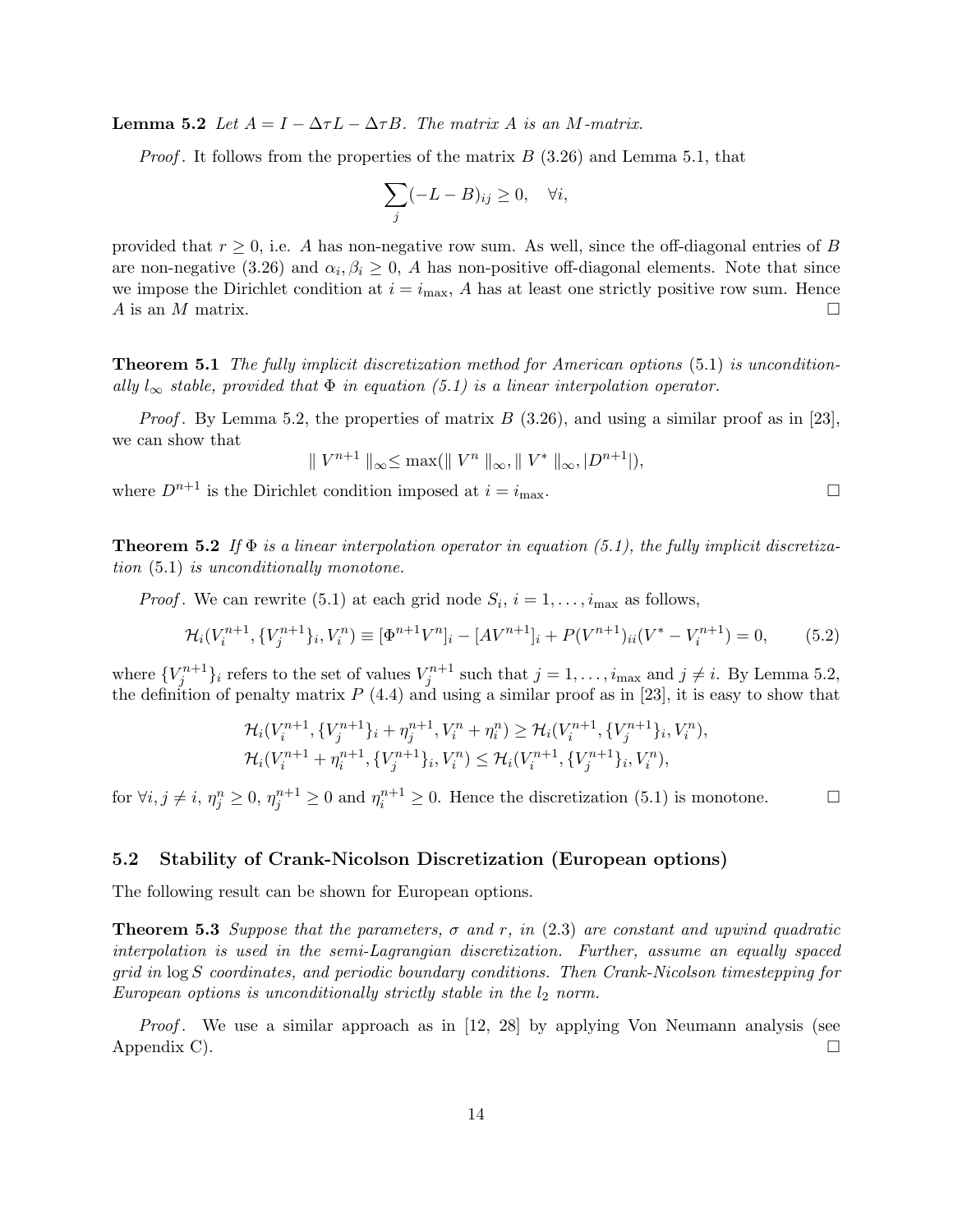#### 5.3 Convergence of Fixed Point Iteration

Theorem 5.4 The fixed point iteration is globally convergent for both European and American cases.

*Proof.* Consider the European case. Let  $E^k = V^{n+1} - \hat{V}^k$  be the error at kth iterative step with  $\hat{V}^k$  denoting the approximate value of  $V^{n+1}$ . Then  $E^k$  satisfies (from Algorithm 1)

$$
[I - (1 - \theta)\Delta \tau L]E^{k+1} = (1 - \theta)\Delta \tau BE^{k}.
$$

Using a similar proof as in [12] together with Lemma 5.2 and properties of matrix  $B$  (3.26), we can show that

$$
\| E^{k+1} \|_{\infty} \leq \| E^k \|_{\infty} \frac{(1-\theta)\lambda\Delta\tau}{1 + (1-\theta)(r+\lambda)\Delta\tau},
$$
\n(5.3)

where the scaler,

$$
\frac{(1-\theta)\lambda\Delta\tau}{[1+(1-\theta)(r+\lambda)\Delta\tau]} < 1,
$$

is independent of the iteration number  $k$ . In the case of American options, from Lemma 5.2 and results from [10], we have global convergence but we can not determine the rate of convergence.  $\Box$ 

Let's consider the rate of convergence in the European case. Since  $\lambda$  (3.11) is a function of the density function  $\nu(y)$  (2.2):

$$
\lambda = O\bigl(\int_{\Omega_1 \cup \Omega_2} \frac{1}{|y|^{1+Y}} dy\bigr) = \begin{cases} O((\Delta y)^{-Y}); & Y > 0 \\ O(|\ln \Delta y|); & Y = 0, \end{cases}
$$

then we can rewrite equation (5.3) as

$$
\frac{\parallel E^{k+1}\parallel_{\infty}}{\parallel E^{k}\parallel_{\infty}}=\begin{cases} O\left(\frac{(1-\theta)\frac{\Delta\tau}{(\Delta y)^Y}}{1+(1-\theta)\frac{\Delta\tau}{(\Delta y)^Y}}\right); & Y>0 \\ O\left(\frac{(1-\theta)\Delta\tau|\ln\Delta y|}{1+(1-\theta)\Delta\tau|\ln\Delta y|}\right); & Y=0. \end{cases}
$$

If we take the limit as  $\Delta \tau$ ,  $\Delta y \to 0$ , with  $\Delta \tau / \Delta y = \text{const}$  (which would normally be the case) then, the number of iterations required for convergence to a fixed tolerance would be  $(Y > 1)$ :

$$
\#\text{ itns} = O\left(\frac{1}{\left|\ln\left[\frac{1}{1 + \frac{(\Delta y)^{Y-1}}{1-\theta}}\right]\right|}\right) \sim O\left((\Delta y)^{1-Y}\right), \quad Y > 1, \quad \Delta y \to 0. \tag{5.4}
$$

For the case of  $Y < 1$ , then the number of iterations per timestep should remain constant or decrease as  $\Delta y \to 0$  with  $\Delta \tau / \Delta y = \text{const.}$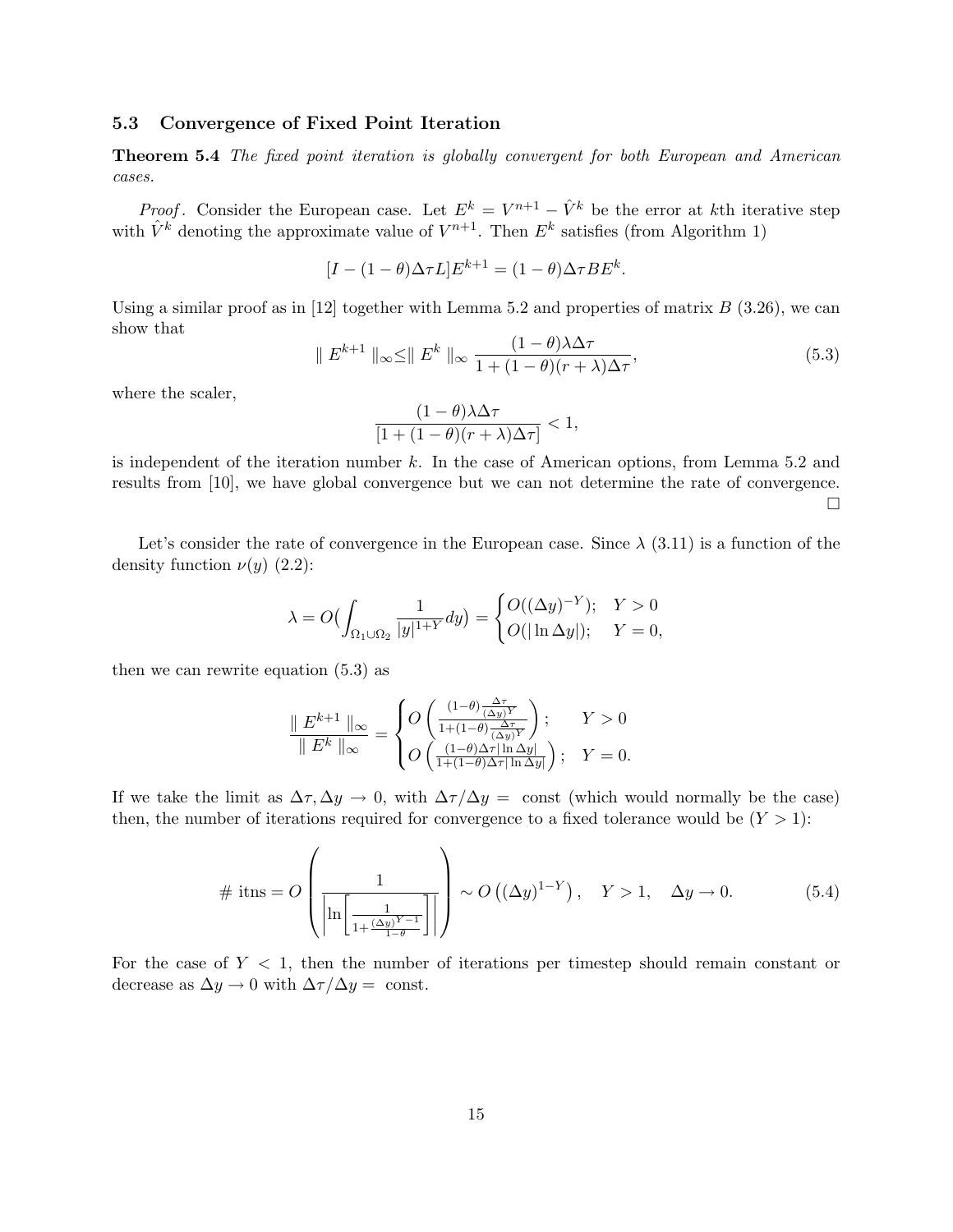#### 5.4 Convergence of the BiCGSTAB Method

Consider iterative solution of a matrix A, using a preconditioner M. If A and M are symmetric, then it is known that the number of iterations required for a Conjugate Gradient type method is [29]:

$$
\#\text{ itns} = O\bigg(\text{cond}(M^{-1}A)^{1/2}\bigg),\,
$$

where cond( $M^{-1}A$ ) is the condition number of  $M^{-1}A$ . In the following, we give a heuristic analysis which provides some insight into the expected behavior of BiCGSTAB for our problem.

The numerical results in [20] show that BiCGSTAB often converges considerably faster than CG-S which is often observed as having a speed of convergence about twice as fast as for BiCG [30]. Since the convergence of BiCG is generally governed by the eigenvalues of the linear system to be solved, we shall estimate the modulus of the largest eigenvalue,  $\mu_{\text{max}}$ , and the smallest eigenvalue,  $\mu_{\min}$ , of A (3.27) to gain some insight.

By Gerschgorin's theorem, the eigenvalues of A are upper bounded by the maximum row summation of the absolute value of diagonal entry and the sum of the off-diagonal values, and lower bounded by the minimum difference between them. More precisely,

$$
|\mu_{\max}| \leq \max_{i}(|A_{ii}| + \sum_{j=1, j \neq i}^{j_{\max}} |A_{ij}|), \qquad |\mu_{\min}| \geq \min_{i}(|A_{ii}| - \sum_{j=1, j \neq i}^{j_{\max}} |A_{ij}|)
$$

where  $j_{\text{max}} = i_{\text{max}}$  is the number of columns of the square matrix A. From (3.27)

$$
|A_{ii}| = |1 + (1 - \theta)(\alpha_i + \beta_i + r + \lambda)\Delta\tau - (1 - \theta)\Delta\tau B_{ii}|
$$
  
\n
$$
\leq 1 + (1 - \theta)(\alpha_i + \beta_i + r + \lambda)\Delta\tau + (1 - \theta)\Delta\tau B_{ii}
$$
\n(5.5)

since  $\alpha_i, \beta_i, B_{ii} \ge 0$  and  $0 \le \theta \le 1$ , and the sum of the absolute values of the off-diagonal entries is

$$
\sum_{j=1,j\neq i}^{j_{\text{max}}} |A_{ij}| = (1-\theta)(\alpha_i + \beta_i)\Delta\tau + (1-\theta)\Delta\tau \sum_{j=1,j\neq i}^{j_{\text{max}}} B_{ij}.
$$
 (5.6)

Note that

$$
\max_{i}(\alpha_{i} + \beta_{i}) = \max_{i} \left( (\sigma^{2} + \bar{\sigma})S_{i}^{2} \left[ \frac{1}{(S_{i} - S_{i-1})(S_{i+1} - S_{i-1})} + \frac{1}{(S_{i+1} - S_{i})(S_{i+1} - S_{i-1})} \right] \right)
$$
  
\n
$$
= \max_{i} \left( \frac{(\sigma^{2} + \bar{\sigma})S_{i}^{2}}{(S_{i} - S_{i-1})(S_{i+1} - S_{i})} \right)
$$
  
\n
$$
= \frac{(\sigma^{2} + \bar{\sigma})S_{i_{\max}}^{2}}{(\Delta S)^{2}}, \qquad (5.7)
$$

if we assume that  $\Delta S = S_{i+1} - S_i = \text{const.}$  Now combining (5.5), (5.6), (5.7) and (3.11), we have

$$
|\mu_{\max}| \le 1 + 2(1 - \theta)\Delta\tau \frac{(\sigma^2 + \bar{\sigma})S_{i_{\max}}^2}{(\Delta S)^2} + (1 - \theta)\Delta\tau(r + \lambda) + (1 - \theta)\Delta\tau \max_{i} \left(\sum_{j=1}^{j_{\max}} B_{ij}\right)
$$
  

$$
\le 1 + 2(1 - \theta)\Delta\tau \frac{(\sigma^2 + \bar{\sigma})S_{i_{\max}}^2}{(\Delta S)^2} + (1 - \theta)\Delta\tau(r + \lambda) + (1 - \theta)\Delta\tau\lambda
$$
  

$$
= O\left(\Delta\tau \frac{\bar{\sigma}}{(\Delta S)^2} + \Delta\tau\lambda\right),
$$
 (5.8)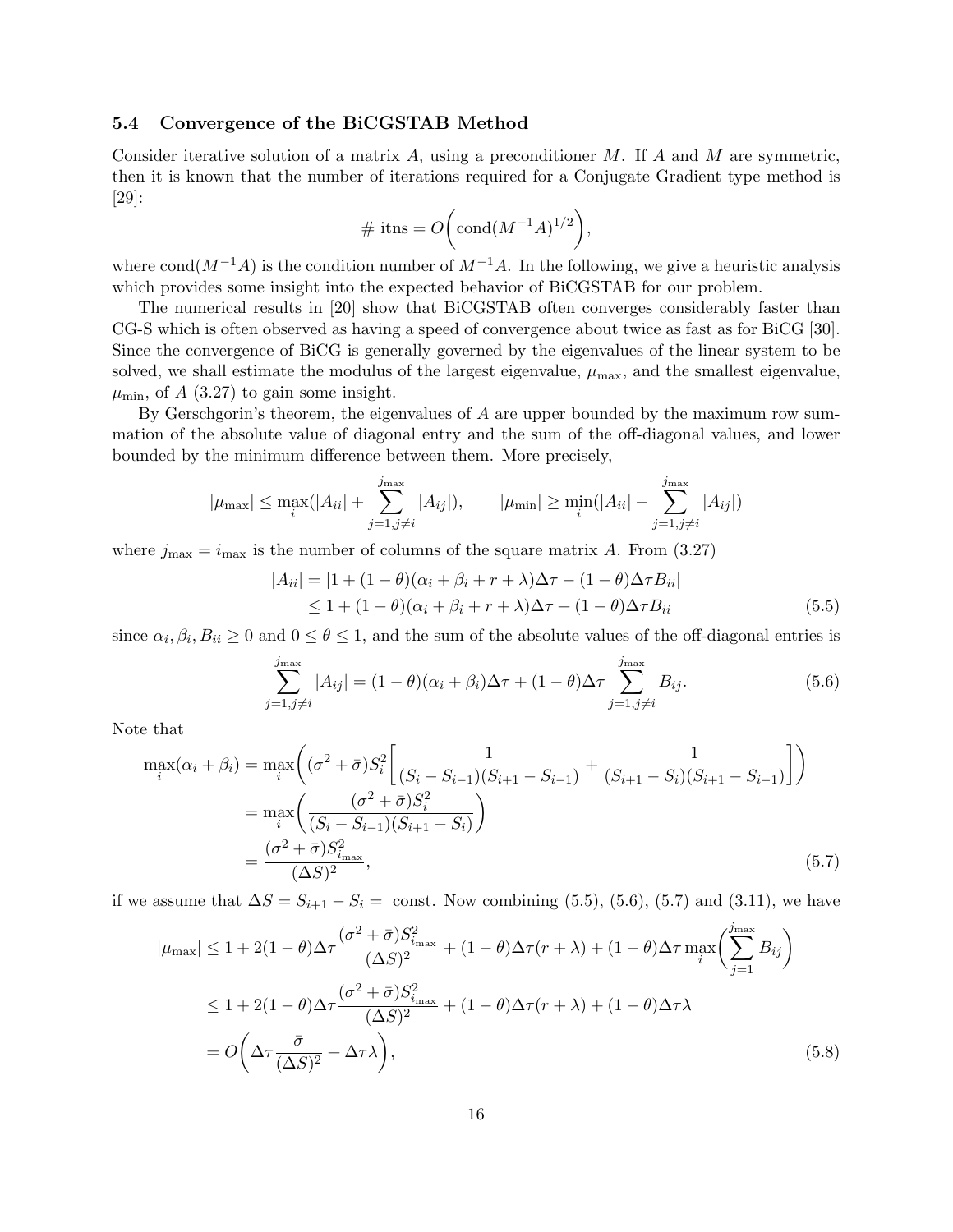since  $\theta$ ,  $\sigma$ ,  $S_{i_{\text{max}}}$ , r are constants. In (5.8), the first term  $\Delta\tau \frac{\bar{\sigma}}{(\Delta S)}$  $\frac{\sigma}{(\Delta S)^2}$  corresponds to diffusion and the second term  $\Delta \tau \lambda$  corresponds to the jump integral. Note that at each time step we apply the preconditioner  $M$  (3.28) which we assume minimizes the effect of the diffusion term. Assuming the second term dominates in (5.8) for preconditioned BiCGSTAB, we conclude that

$$
|\mu_{\max}| = O(\Delta \tau (\Delta y)^{-Y}), \qquad Y > 0, \qquad \Delta y \to 0.
$$

Similarly, we have

$$
|\mu_{\min}| \geq \min_{i} \left( 1 + (1 - \theta)(\alpha_i + \beta_i + r + \lambda)\Delta\tau - (1 - \theta)(\alpha_i + \beta_i)\Delta\tau - (1 - \theta)\Delta\tau \sum_{j=1}^{j_{\max}} B_{ij} \right)
$$
  
\n
$$
\geq \min_{i} (1 + (1 - \theta)(\alpha_i + \beta_i + r + \lambda)\Delta\tau - (1 - \theta)(\alpha_i + \beta_i)\Delta\tau - (1 - \theta)\lambda\Delta\tau)
$$
  
\n
$$
= O(1 + (1 - \theta)r\Delta\tau)
$$
  
\n
$$
= O(1). \tag{5.9}
$$

Thus, we conjecture that the number of iterations required for convergence for preconditioned BiCGSTAB is

$$
\#\text{ itns } = O\left(\sqrt{\frac{|\mu_{\text{max}}|}{|\mu_{\text{min}}|}}\right) = O(\sqrt{\Delta \tau(\Delta y)^{-Y}}), \qquad Y > 0. \tag{5.10}
$$

If we take the limit as  $\Delta \tau, \Delta y \to 0$ , with  $\Delta \tau/\Delta y = \text{const}$ , then, for  $Y > 1$ , we have

$$
\# \text{ itns } = O\left(\sqrt{(\Delta y)^{1-Y}}\right), \qquad Y > 1, \qquad \Delta y \to 0,
$$

which is a considerable improvement compared to equation  $(5.4)$ .

### 6 Numerical Results

This section presents the numerical results for pricing European and American Options under the CGMY model. Unless stated otherwise, we apply the semi-Lagrangian discretization method to (2.3) with Crank-Nicolson timestepping. The discrete system of the equations is solved using preconditioned BiCGSTAB. We also include numerical results using a fixed point iteration for comparison.

#### 6.1 European Options

In this section, we carry out a series of convergence tests for evaluating European options. In these tests, we are interested in studying how fast the computational results converge to the exact solution. Let  $\hat{V}(h)$  denote the approximate option value, for a given  $\Delta \tau$  and grid spacing, and let  $V(h/2)$  denote the solution computed with the timestep reduced by a factor of two, and new nodes inserted halfway between each node in the original grid. The convergence ratio, consequently, is defined as

ratio = 
$$
\frac{\hat{V}(\frac{h}{2}) - \hat{V}(h)}{\hat{V}(\frac{h}{4}) - \hat{V}(\frac{h}{2})}.
$$
 (6.1)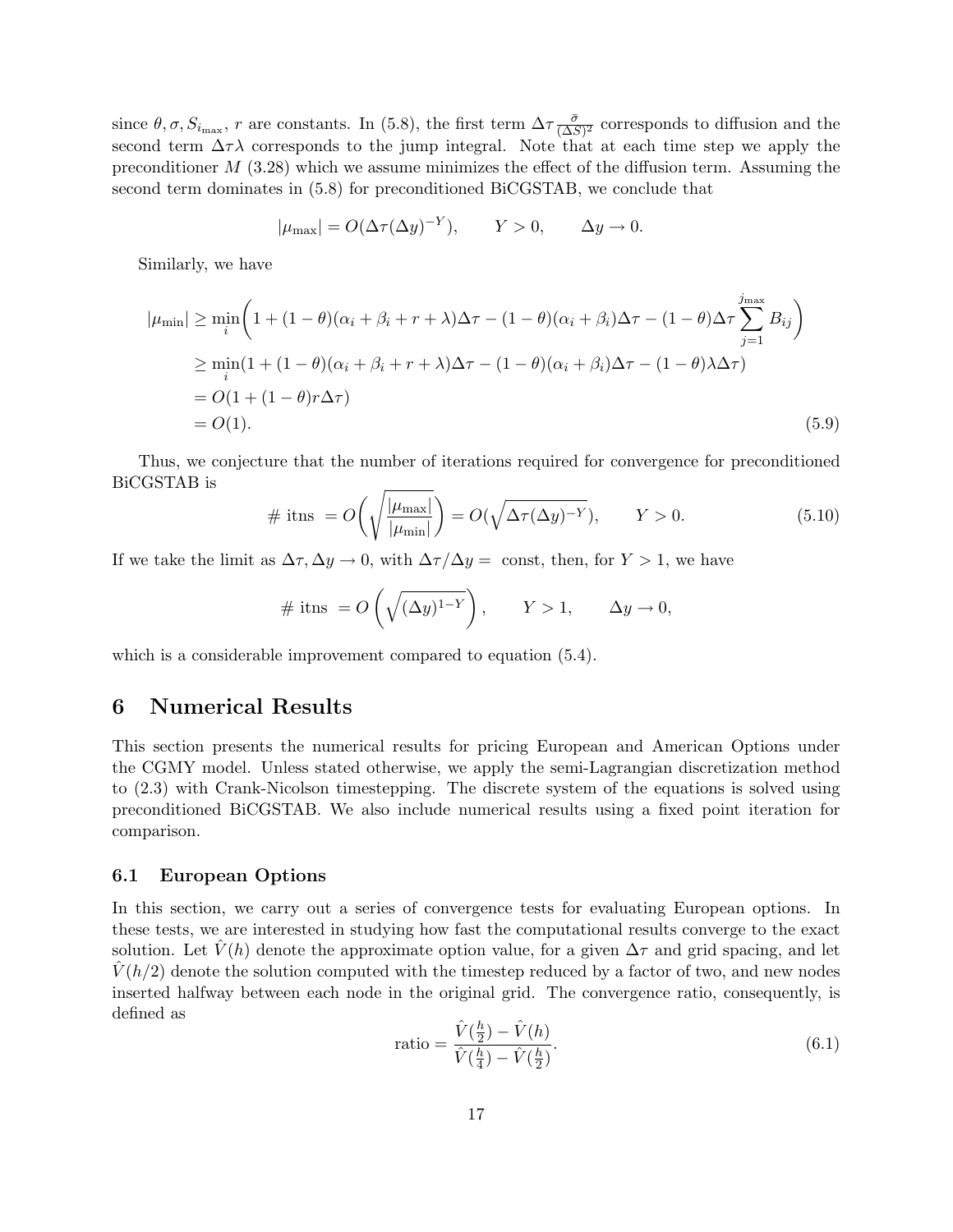Suppose that the computational error is  $\hat{V} - V = O(h^{\zeta})$ . If ratio = 2 then from (6.1) we conclude  $\zeta = 1$ , which implies a linear convergence. If ratio = 4 then  $\zeta = 2$ , which indicates a quadratic convergence.

For both BiCGSTAB and the fixed point iteration, the matrix-vector multiply is the most costly operation in terms of flops. Since BiCGSTAB requires two matrix vector multiplies each iteration [20], this means that each BiCGSTAB iteration is roughly twice as expensive (in terms of flops) as a fixed point iteration. We remind the reader to take this into account when examining our numerical results.

When  $Y = 0$ , the CGMY process is also known as Variance Gamma. Table 2 presents the numerical results for pricing a European call option as we carry out a series of tests, where we double the number of S grid nodes and the total number of timesteps for each test, with input parameters given in Table 1.

|  |  |  | $S \mid K \mid T \mid r \mid q \mid \sigma \mid C \mid G \mid M \mid Y$ |  |
|--|--|--|-------------------------------------------------------------------------|--|
|  |  |  |                                                                         |  |

Table 1: The input parameters (from [31]) for evaluating a European call option under a Variance Gamma process. Here  $K$  denotes the strike price and  $T$  the maturity time.

.

| Size of | No. of     |      | Fixed Point |        | <b>BiCGSTAB</b> |            |        |  |
|---------|------------|------|-------------|--------|-----------------|------------|--------|--|
| S grid  | time steps | itns | value       | ratio  | itns            | value      | ratio  |  |
| 129     | 50         | 6.04 | 0.60342750  | n.a.   | 3.00            | 0.60342750 | n.a.   |  |
| 257     | 100        | 5.02 | 0.61091895  | n.a.   | 2.04            | 0.61091895 | n.a.   |  |
| 513     | <b>200</b> | 5.01 | 0.61286313  | 3.8533 | 2.01            | 0.61286313 | 3.8533 |  |
| 1025    | 400        | 4.19 | 0.61326232  | 4.8703 | 2.00            | 0.61326232 | 4.8703 |  |
| 2049    | 800        | 4.00 | 0.61335445  | 4.3329 | 2.00            | 0.61335445 | 4.3329 |  |
| 4097    | 1600       | 4.00 | 0.61337338  | 4.8669 | 2.00            | 0.61337338 | 4.8669 |  |

Table 2: Comparison of fixed point iteration and preconditioned BiCGSTAB method for evaluating a European call option under the Variance Gamma process. The tolerance for the stopping criteria in both iterative methods is 10<sup>-8</sup>. "Itns" is the average number of iterations per time step. Note that each BiCGSTAB iteration is about twice as expensive as a fixed point iteration.

The first and second columns in Table 2 show that we are refining  $\Delta S$  in the space domain and  $\Delta\tau$  in the time domain by half for each test. The constant number of iterations per time step for both iterative methods indicate that under a Variance Gamma process the convergence rate of the iterative methods is independent of the size of  $\Delta y$ , as predicted in our theoretical analysis of these two iterative methods in sections 5.3 and 5.4. The column of ratios (see equation (6.1)) in Table 2 suggests that quadratic convergence is achieved as the mesh and timestep size are reduced.

When  $0 < Y < 1$ , the Lévy process has infinite activity but finite variation. We carry out two experiments when  $Y = 0.6442$  and  $Y = 1.0102$  with the corresponding input parameters listed in Table 3.

When Y is close to or smaller than one, the error of our discretization is bounded by  $O((\Delta y)^2)$ which implies that quadratic convergence is expected. Our numerical results in Table 4 and 5 confirm this conclusion. If we compare the two iterative methods with the same  $Y$ , it takes no more than ten iterations per time step to converge for the preconditioned BiCGSTAB method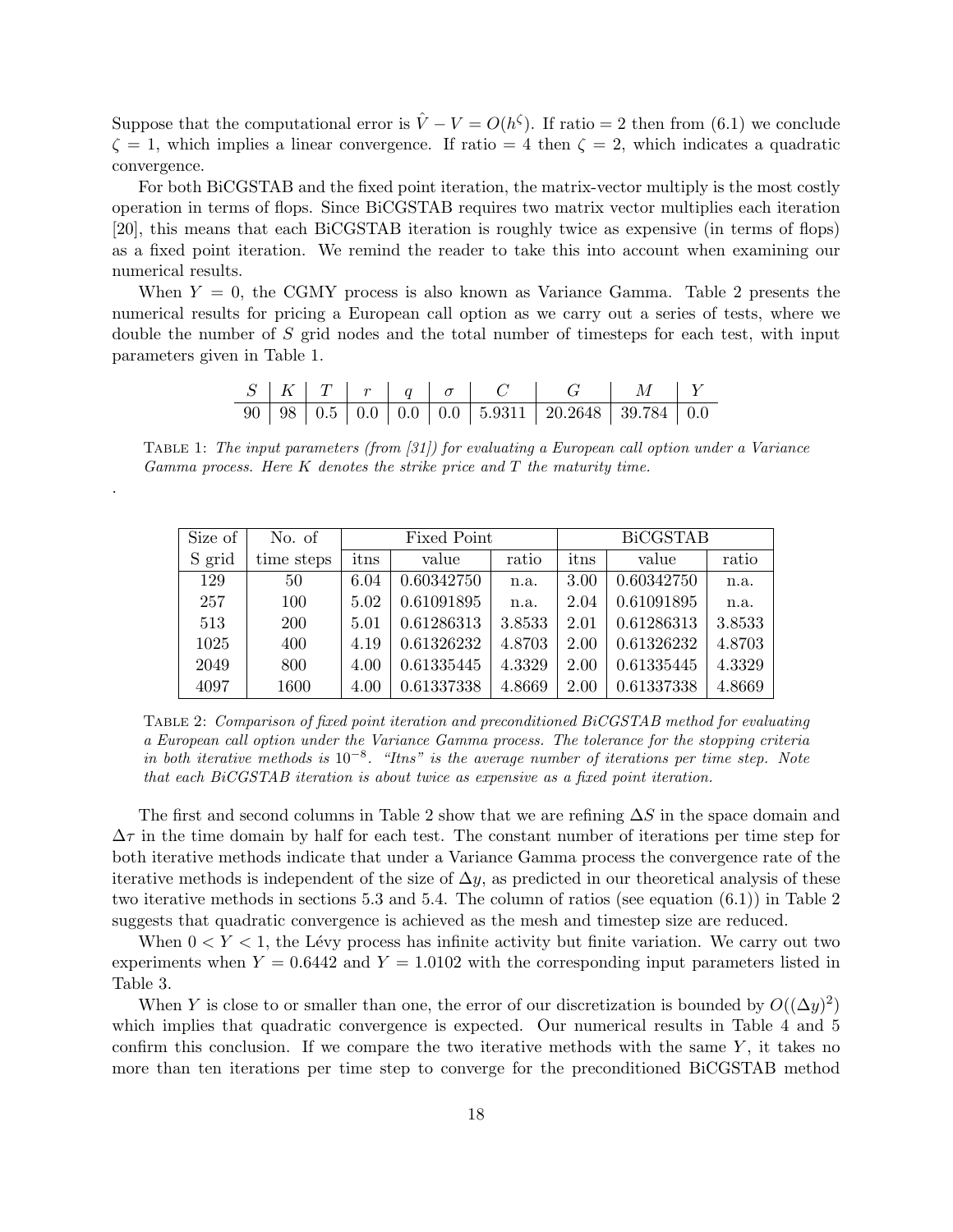|  |  |  | $S \mid K \mid T \mid r \mid q \mid \sigma \mid C \mid G \mid M \mid$ |  |                                                                                               |
|--|--|--|-----------------------------------------------------------------------|--|-----------------------------------------------------------------------------------------------|
|  |  |  |                                                                       |  | $\boxed{90}$   98   0.25   0.06   0.0   0.0   16.97   7.08   29.97   0.6442                   |
|  |  |  |                                                                       |  | $90 \mid 98 \mid 0.25 \mid 0.06 \mid 0.0 \mid 0.0 \mid 0.42 \mid 4.37 \mid 191.2 \mid 1.0102$ |

Table 3: The input parameters (from [2]) for evaluating European call options under CGMY when  $Y = 0.6442$  and  $Y = 1.0102$  respectively. Here K denotes the strike price and T the maturity time.

.

| Size of | No. of     |       | Fixed Point |        | <b>BiCGSTAB</b> |           |        |  |
|---------|------------|-------|-------------|--------|-----------------|-----------|--------|--|
| S grid  | time steps | itns  | value       | ratio  | itns            | value     | ratio  |  |
| 129     | 25         | 64.68 | 16.640026   | n.a.   | 25.68           | 16.640015 | n.a.   |  |
| 257     | 50         | 57.82 | 16.327662   | n.a.   | 19.44           | 16.327636 | n.a.   |  |
| 513     | 100        | 50.89 | 16.242114   | 3.6513 | 8.35            | 16.242073 | 3.6509 |  |
| 1025    | <b>200</b> | 43.66 | 16.219638   | 3.8062 | 7.99            | 16.219588 | 3.8053 |  |
| 2049    | 400        | 36.32 | 16.213900   | 3.9170 | 7.41            | 16.213831 | 3.9057 |  |
| 4097    | 800        | 29.76 | 16.212478   | 4.0352 | 6.37            | 16.212375 | 3.9540 |  |

Table 4: Comparison of fixed point iteration and preconditioned BiCGSTAB method in evaluating of a European call option under CGMY when  $Y = 0.6442$ . The tolerance for the stopping criteria in both iterative methods is 10<sup>-8</sup>. "Itns" is the average number of iterations per time step. Note that each BiCGSTAB iteration is about twice as expensive as a fixed point iteration.

| Size of | No. of     |       | Fixed Point |        | <b>BiCGSTAB</b> |           |        |  |
|---------|------------|-------|-------------|--------|-----------------|-----------|--------|--|
| S grid  | time steps | itns  | value       | ratio  | itns            | value     | ratio  |  |
| 129     | 25         | 33.60 | 2.2691911   | n.a.   | 19.68           | 2.2691906 | n.a.   |  |
| 257     | 50         | 35.18 | 2.2411747   | n.a.   | 9.96            | 2.241173  | n.a.   |  |
| 513     | 100        | 37.32 | 2.2334153   | 3.6106 | 5.28            | 2.2334126 | 3.6103 |  |
| 1025    | <b>200</b> | 37.81 | 2.2313570   | 3.7698 | 4.89            | 2.2313511 | 3.7644 |  |
| 2049    | 400        | 37.62 | 2.2308335   | 3.9318 | 4.07            | 2.2308225 | 3.8999 |  |
| 4097    | 800        | 36.67 | 2.2307031   | 4.0146 | 3.09            | 2.2306913 | 4.0290 |  |

Table 5: Comparison of fixed point iteration and preconditioned BiCGSTAB method in evaluating of a European call option under CGMY when  $Y = 1.0102$ . The tolerance for the stopping criteria in both iterative methods is 10<sup>-8</sup>. "Itns" is the average number of iterations per time step. Note that each BiCGSTAB iteration is about twice as expensive as a fixed point iteration.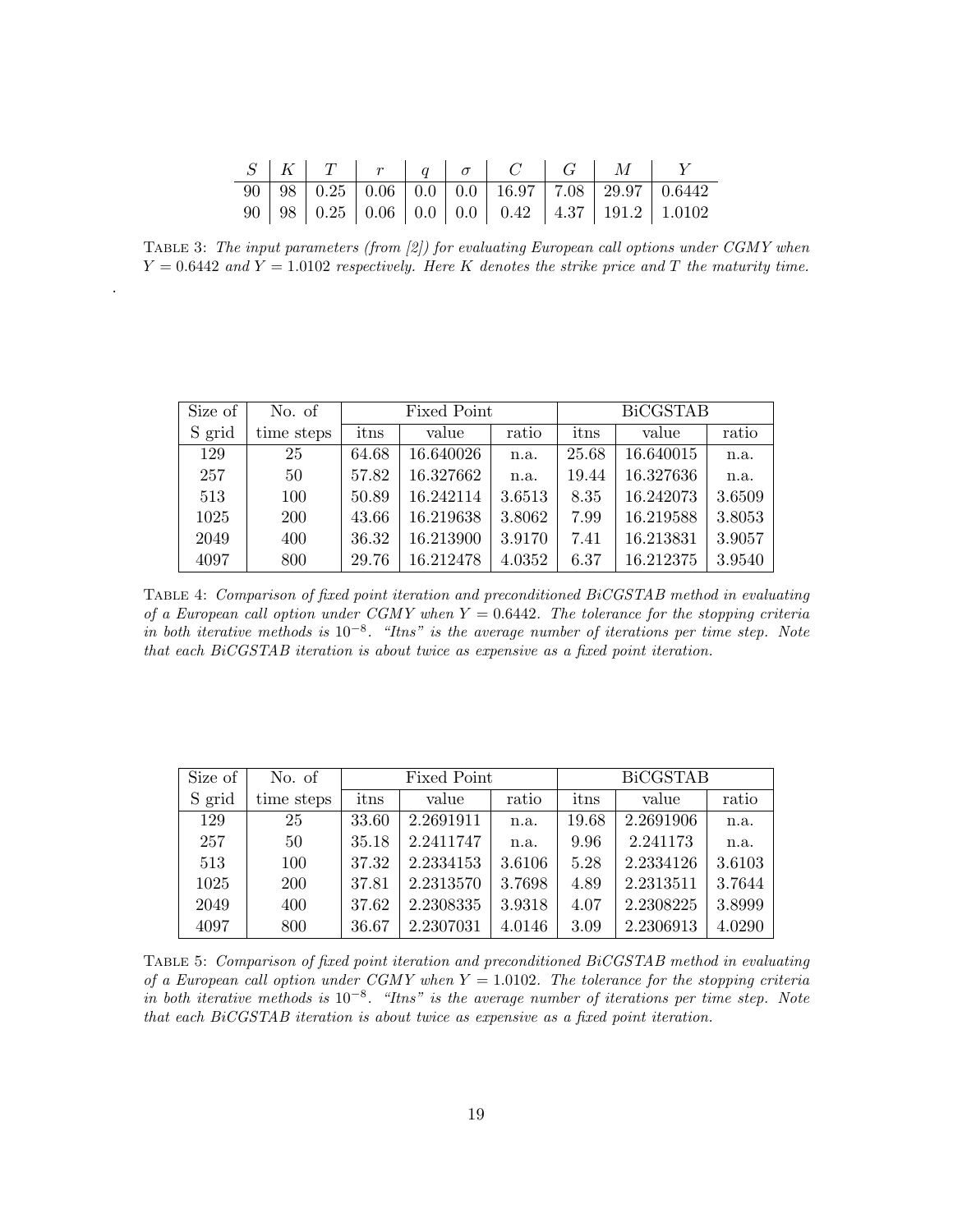whereas the fixed point iteration needs about five to ten times more iterations. As Y gets large, it is more advantageous to use preconditioned BiCGSTAB method over the fixed point iteration, bearing in mind that each BiCGSTAB iteration is twice as costly as a fixed point iteration.

When  $1 < Y < 2$ , this corresponds to a Lévy process with infinite activity and infinite variation. Table 7 and 8 show the numerical results for pricing a European put option with  $Y = 1.4$  and  $Y = 1.8$  respectively, with the input parameters listed in Table 6.

|  | $S$   K   T   r   q   $\sigma$   C   G   M   Y                                        |  |  |  |  |
|--|---------------------------------------------------------------------------------------|--|--|--|--|
|  |                                                                                       |  |  |  |  |
|  | $10 \mid 10 \mid 0.25 \mid 0.1 \mid 0.0 \mid 0.0 \mid 1.0 \mid 8.8 \mid 9.2 \mid 1.8$ |  |  |  |  |

TABLE 6: The input parameters for evaluating European put options under CGMY when  $Y > 1$ . When  $Y = 1.4$ , the parameters are taken from [16], whereas the parameters for  $Y = 1.8$  are selected to stress our numerical algorithm.

As mentioned in section 3, the error of our numerical scheme for pricing option values under an infinite variation process is bounded by  $O((\Delta y)^{3-Y})$ . Tables 7 and 8 show the expected results, i.e. our numerical scheme can achieve better than a first order convergence rate when  $1 < Y < 2$ , but not a second order rate.

| Size of | No. of     |        | Fixed Point |        | <b>BiCGSTAB</b> |           |        |  |
|---------|------------|--------|-------------|--------|-----------------|-----------|--------|--|
| S grid  | time steps | itns   | value       | ratio  | itns            | value     | ratio  |  |
| 139     | 25         | 51.64  | 108.41531   | n.a.   | 8.72            | 108.41532 | n.a.   |  |
| 277     | 50         | 60.86  | 108.47423   | n.a.   | 8.86            | 108.47425 | n.a.   |  |
| 553     | 100        | 72.14  | 108.49175   | 3.3630 | 9.13            | 108.49180 | 3.3578 |  |
| 1105    | <b>200</b> | 85.94  | 108.49707   | 3.2932 | 9.39            | 108.49724 | 3.2261 |  |
| 2209    | 400        | 102.56 | 108.49865   | 3.3671 | 9.60            | 108.49888 | 3.3171 |  |
| 4417    | 800        | 122.28 | 108.49914   | 3.2245 | 10.29           | 108.49939 | 3.2157 |  |

Table 7: Comparison of fixed point iteration and BiCGSTAB method in evaluating of a European put option under CGMY when  $Y = 1.4$ . The tolerance for the stopping criteria in both iterative methods is 10<sup>-8</sup>. "Itns" is the average number of iterations per time step. Note that each BiCGSTAB iteration is about twice as expensive as a fixed point iteration.

#### 6.2 American Options

.

In this section, a number of numerical experiments are carried out to illustrate the performance and convergence of pricing American options with our numerical scheme. First, we use a semi-Lagrangian fully implicit discretization to compute the American put options when  $Y = 1.4$  and  $Y = 1.6$  using the CGMY parameters listed in Table 9.

In Figure 1(a) the American put option is compared with its counterpart European type, whereas in Figure 1(b) the value of an American put option is presented with varying time to maturity.

Second, we apply a semi-Lagrangian Crank-Nicolson discretization to carry out a convergence test for computing an American put option when  $Y = 1.0102$ . The numerical results are given in Table 10. The input parameters are the same as in Table 3, except that the option type now is an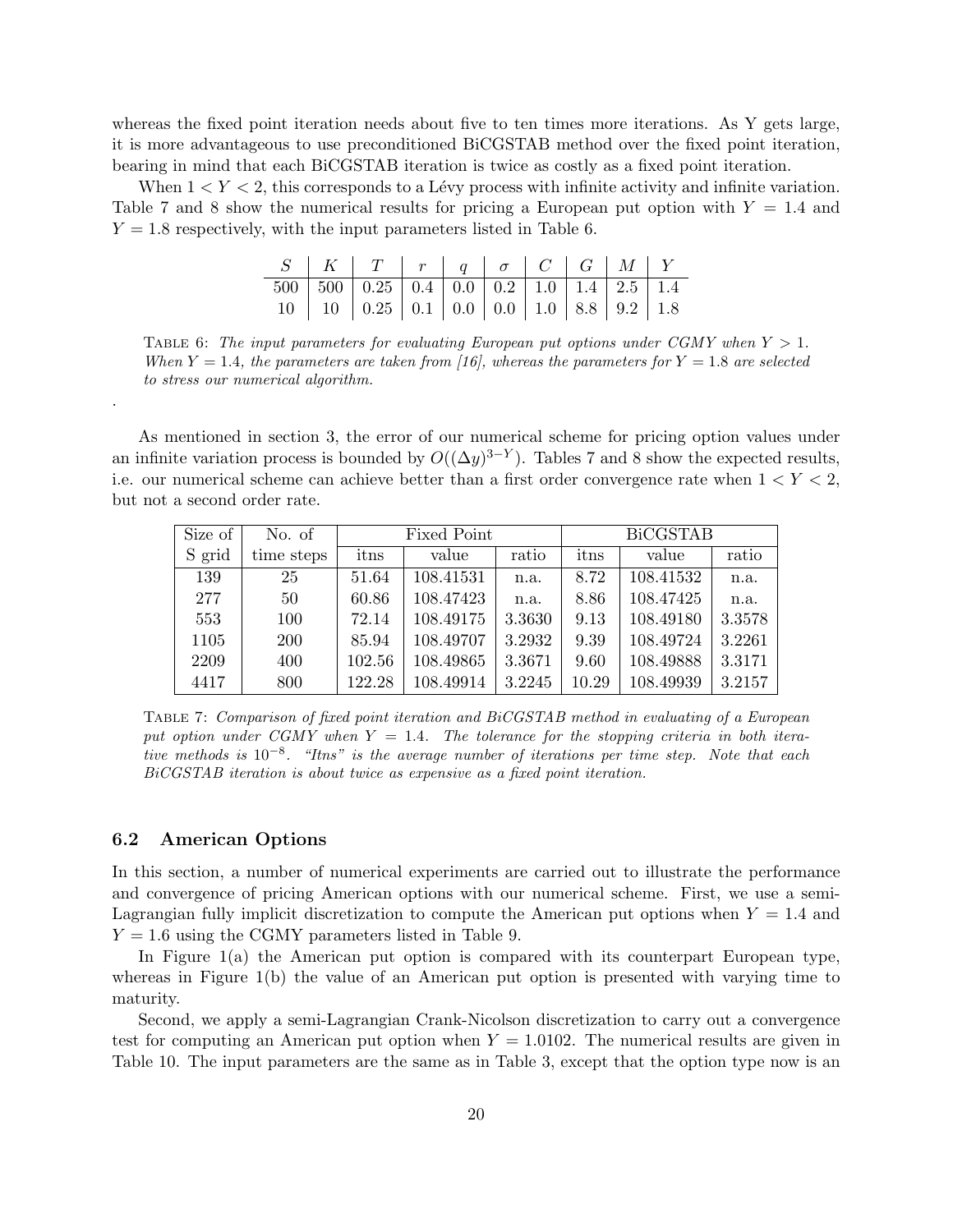| Size of | No. of     |        | Fixed Point |        | <b>BiCGSTAB</b> |           |        |  |
|---------|------------|--------|-------------|--------|-----------------|-----------|--------|--|
| S grid  | time steps | itns   | value       | ratio  | itns            | value     | ratio  |  |
| 129     | 25         | 48.44  | 4.1690294   | n.a.   | 8.68            | 4.1690297 | n.a.   |  |
| 257     | 50         | 88.46  | 4.2859081   | n.a.   | 12.14           | 4.2859097 | n.a.   |  |
| 513     | 100        | 144.12 | 4.3348687   | 2.3872 | 16.94           | 4.3348743 | 2.3870 |  |
| 1025    | 200        | 216.52 | 4.3563344   | 2.2809 | 24.43           | 4.3563531 | 2.2797 |  |
| 2049    | 400        | 309.92 | 4.3667237   | 2.0661 | 30.69           | 4.3667826 | 2.0594 |  |
| 4097    | 800        | 415.49 | 4.3714972   | 2.1765 | 49.32           | 4.3716708 | 2.1336 |  |

Table 8: Comparison of fixed point iteration and BiCGSTAB method in evaluating of a European put option under CGMY when  $Y = 1.8$ . The tolerance for the stopping criteria in both iterative methods is 10−<sup>8</sup> . "Itns" is the average number of iterations per time step. Note that each BiCGSTAB iteration is about twice as expensive as a fixed point iteration.

| $S$   K   T   r   q   $\sigma$   C   G   M   Y |  |  |  |  |
|------------------------------------------------|--|--|--|--|
|                                                |  |  |  |  |
|                                                |  |  |  |  |

Table 9: The input parameters (from [16]) for evaluating American put options under CGMY when  $Y > 1$ . Here K denotes the strike price and T the maturity time.

.



FIGURE 1: (a) Left: Compare American and European put options under CGMY when  $Y = 1.4$ . The size of the S grid is 4417 and the total number of time steps is 800. (b) Right: American put options of different maturities under CGMY with zero volatility and  $Y = 1.6$ .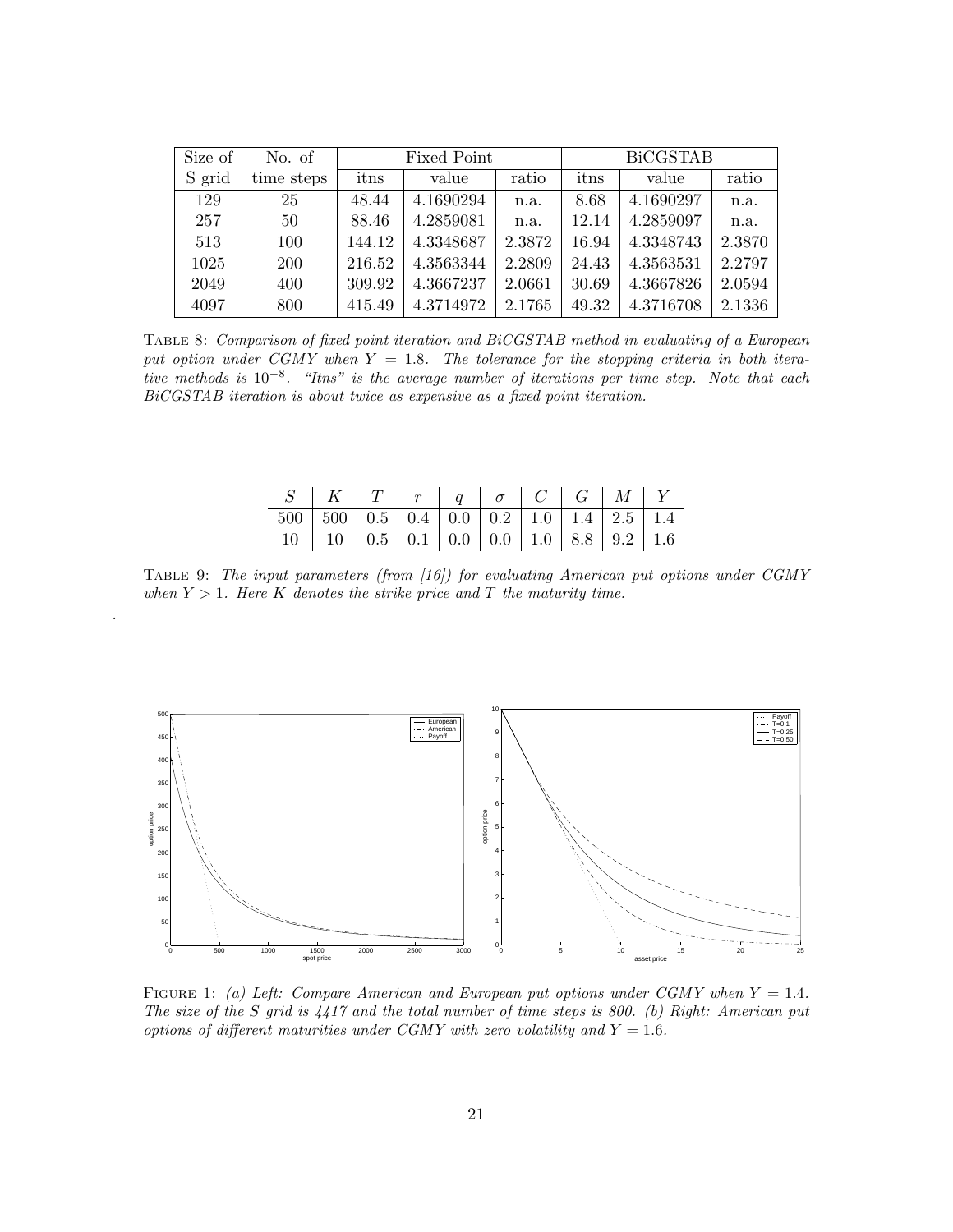| Size of | No. of     |       | Fixed Point |        | <b>BiCGSTAB</b> |           |        |  |
|---------|------------|-------|-------------|--------|-----------------|-----------|--------|--|
| S grid  | time steps | itns  | value       | ratio  | itns            | value     | ratio  |  |
| 129     | 25         | 43.40 | 9.2639099   | n.a.   | 11.08           | 9.2639099 | n.a.   |  |
| 257     | 50         | 44.52 | 9.2363535   | n.a.   | 10.64           | 9.2363536 | n.a.   |  |
| 513     | 100        | 44.93 | 9.2283662   | 3.4500 | 10.47           | 9.2283665 | 3.4501 |  |
| 1025    | <b>200</b> | 44.72 | 9.2261955   | 3.6796 | 10.34           | 9.2261963 | 3.6804 |  |
| 2049    | 400        | 44.02 | 9.2256268   | 3.8170 | 10.00           | 9.2256285 | 3.8221 |  |
| 4097    | 800        | 42.87 | 9.2254803   | 3.8819 | 9.48            | 9.2254842 | 3.9349 |  |

American put. The results show that we can achieve quadratic convergence for pricing American options when  $Y$  is close to 1.

Table 10: Comparison of fixed point iteration and preconditioned BiCGSTAB method in evaluating of an American put option under  $CGMY$  when  $Y = 1.0102$ . The tolerance for the stopping criteria in both iterative methods is  $10^{-8}$ . For the fixed point method, "Itns" is the average number of iterations per time step. For the BiCGSTAB method, "Itns" is the average total iterations per timestep. For each linearized solution in Algorithm 2, we carry out only a single BiCGSTAB iteration. Note that each BiCGSTAB iteration is about twice as expensive as a fixed point iteration.

Third, we use semi-Lagrangian and fully implicit discretization scheme to compute the American call options under CGMY with zero and non-zero diffusion components. Figure 2 shows the option values and their deltas with  $Y = 0$  and  $Y = 0.6$ . The input parameters are listed in Table 11.

|  |  |  | $S$   $K$   $T$   $r$   $q$   $\sigma$   $C$   $G$   $M$   $Y$ |  |
|--|--|--|----------------------------------------------------------------|--|
|  |  |  |                                                                |  |
|  |  |  |                                                                |  |

TABLE 11: The input parameters (from  $(9)$ ) for evaluating American call options under CGMY process when  $Y = 0.0$  and  $Y = 0.6$  respectively. Here K denotes the strike price and T the maturity time.

We note that in Figure 2(b) the delta shows a discontinuous jump without a diffusion component under a Variance Gamma process. As  $Y$  gets large, the discontinuity is smoothed out (see Figure  $2(d)$ ). The results are consistent with our intuition: as the Lévy process becomes more singular, it behaves more like a diffusion process.

### 7 Conclusion

.

The difficulty of solving the option pricing PIDE under an infinite activity jump process can be characterized by the nature of the singularity of the jump size density function. Let

$$
\nu(y) = O\left(\frac{1}{|y|^{1+Y}}\right) \; ; \; y \to 0 \; . \tag{7.1}
$$

The basic method developed in this paper splits the jump integral term into two components: a region near  $y = 0$ , and a region away from  $y = 0$ . An implicit timestepping technique is employed, and an iterative method is used to avoid a dense matrix solve. The iterative method lags the portion of the integral away from  $y = 0$ .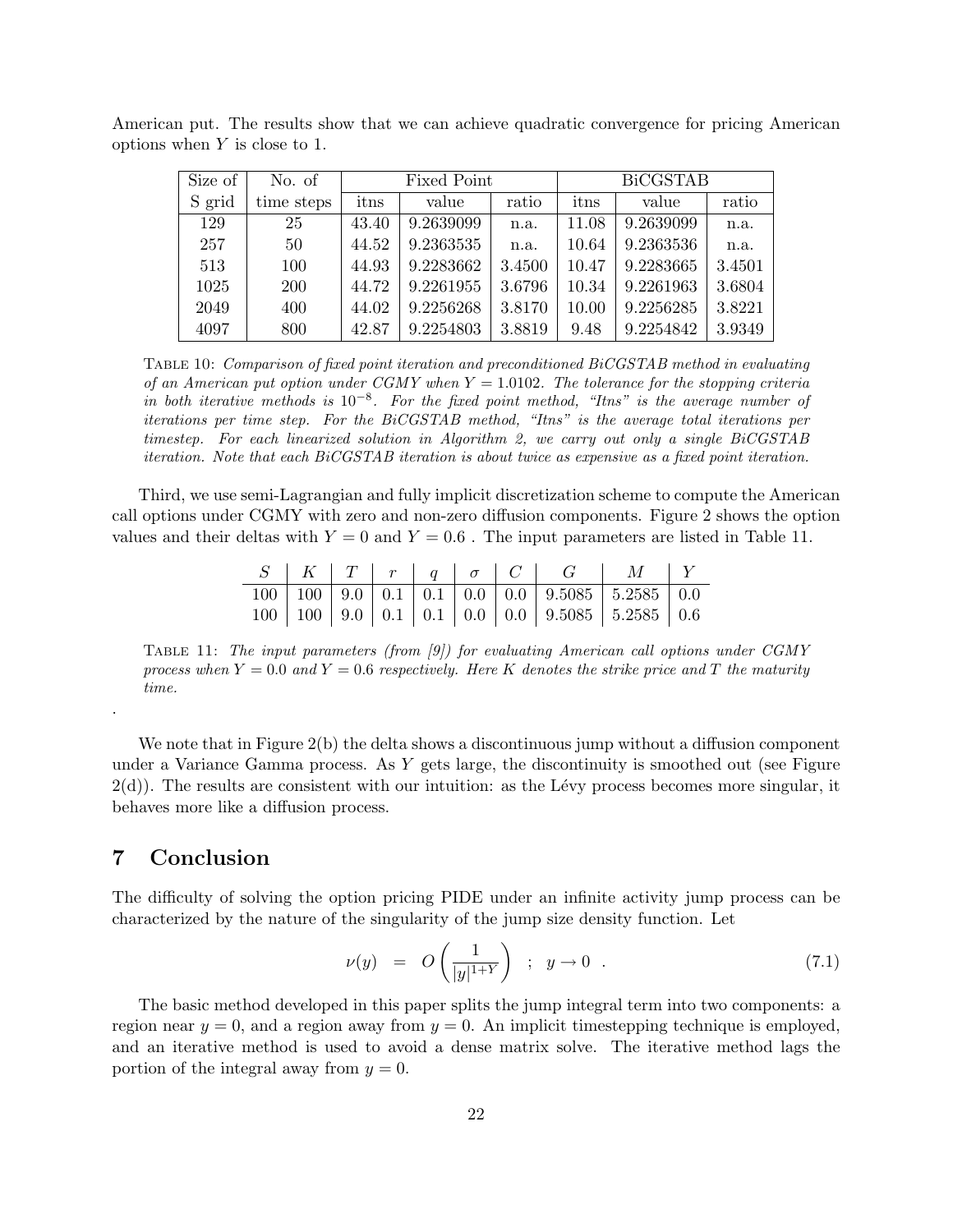

FIGURE 2: (a) upper left: American call option with zero diffusion and payoff function when  $Y = 0$ ; (b) upper right: deltas of the American calls with and without diffusion terms when  $Y = 0$ ; (c) lower left: American call option and payoff with zero diffusion when  $Y = 0.6$  (d) lower right: deltas of the American call with and without diffusion terms when  $Y = 0.6$ . The size of S grid is 1025 and the total number of time steps is 7200.

For the case where  $0 \le Y \le 1$ , a simple fixed point iteration is satisfactory, and the discretization method exhibits second order convergence as the mesh and time step are refined. In the case of  $1 \le Y \le 2$ , the fixed point iteration becomes inefficient. However, our numerical tests indicate that a BiCGSTAB iteration is very effective at keeping the number of iterations per time step small. As  $Y \rightarrow 2$ , the convergence of the method as the mesh and time step are refined degenerates gracefully to first order. This is a consequence of the method used to approximate the jump integral near  $y=0.$ 

The technique developed here is simple to implement in existing option pricing software. Since this method is modular, and builds on standard option pricing building blocks, we can easily generalize this method to handle American early exercise and other path dependent features. In addition, in the fully implicit case, where linear interpolation is used in the semi-Lagrangian step, the discretization method is unconditionally monotone and  $l_{\infty}$  stable. This makes this method potentially useful for nonlinear pricing problems, e.g. optimal stochastic control, where questions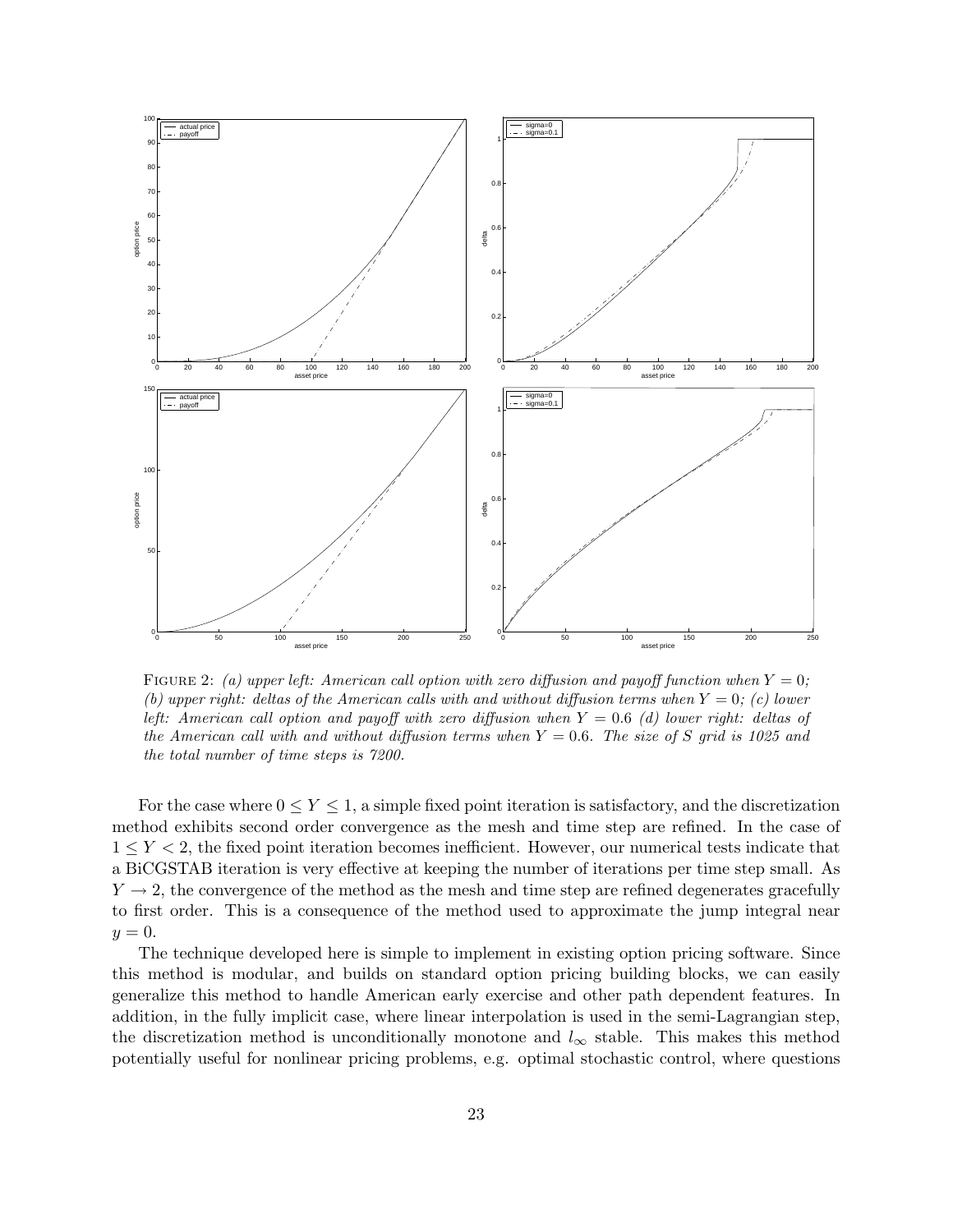of convergence to the viscosity solution arise.

## A Error Analysis

In this section we discuss the total error from computing the jump integral part in  $\Omega_1$  (3.3). To be more specific, the error term  $E_j$  in (3.7) is composed of the following two components:

$$
E_j^1 = \int_{y_j - \Delta y/2}^{y_j + \Delta y/2} \underline{F}'(y_j)(y - y_j) \underline{\nu}(y) dy, \qquad E_j^2 = \int_{y_j - \Delta y/2}^{y_j + \Delta y/2} \underline{F}''(\xi(y)) (y - y_j)^2 \underline{\nu}(y) dy,
$$

with  $\xi(y) \in [y_j - \Delta y/2, y_j + \Delta y/2]$ . Let  $\underline{F}''(\xi(y)) \leq C$  where C denotes some finite constant number, then from  $\underline{\nu}(y) = y^2 \nu(y) = O(|y|^{1-Y})$  we have

$$
\sum_{j:y_j \in \Omega_1} E_j^2 \le C_1 (\Delta y)^2 \int_{\Omega_1} |y|^{1-Y} dy
$$
  
=  $C_1 (\Delta y)^2 \left( 1_{y>0} \frac{y^{2-Y}}{2-Y} \Big|_{\Delta y/2}^1 + 1_{y<0} \frac{|y|^{2-Y}}{2-Y} \Big|_{-1}^{-\Delta y/2} \right)$   
 $\le C_1 (\Delta y)^2 |\log(\Delta y)|$  when  $Y \to 2$ ,

where  $C_1$  is some constant.

The error term  $E_j^1$  can be rewritten as

$$
E_j^1 = \int_{y_j - \Delta y/2}^{y_j + \Delta y/2} \underline{F}'(y_j) \underline{\nu}'(\eta(y))(y - y_j)^2 dy,
$$

for some  $\eta(y) \in [y_j - \Delta y/2, y_j + \Delta y/2]$  by doing the Taylor expansion of  $\underline{\nu}(y)$  around  $y_j$  as well. Let  $\underline{F}'(y_j)$  be bounded independent of  $y_j$ , then from  $\underline{\nu}'(y) = O(|y|^{-Y})$  we have

$$
\sum_{j:y_j \in \Omega_1} E_j^1 \le C_2(\Delta y)^2 \int_{\Omega_1} |y|^{-Y} dy
$$
  
=  $C_2(\Delta y)^2 \left( 1_{y>0} \frac{y^{1-Y}}{|1-Y|} \Big|_{\Delta y/2}^1 + 1_{y<0} \frac{|y|^{1-Y}}{|1-Y|} \Big|_{-1}^{-\Delta y/2} \right)$   
 $\le C_2 \max((\Delta y)^{2-\epsilon}, (\Delta y)^{3-Y}),$ 

where  $\mathcal{C}_2$  is some constant, and  $\epsilon$  is an arbitrarily small positive number. Thus the total error from computing the integral in  $\Omega_1$  is

$$
E_{\Omega_1} = \sum E_j^1 + \sum E_j^2 = O((\Delta y)^{\min(2-\epsilon, 3-Y)}).
$$

### B Quadrature Rules

In this section we provide the computational details for approximating the finite integral of the Lévy measure, i.e.  $\gamma(y_j)$  (3.8),  $\forall y_j \in \Omega_1 \cup \Omega_2$ . As we have discussed in Section 3.1, the Lévy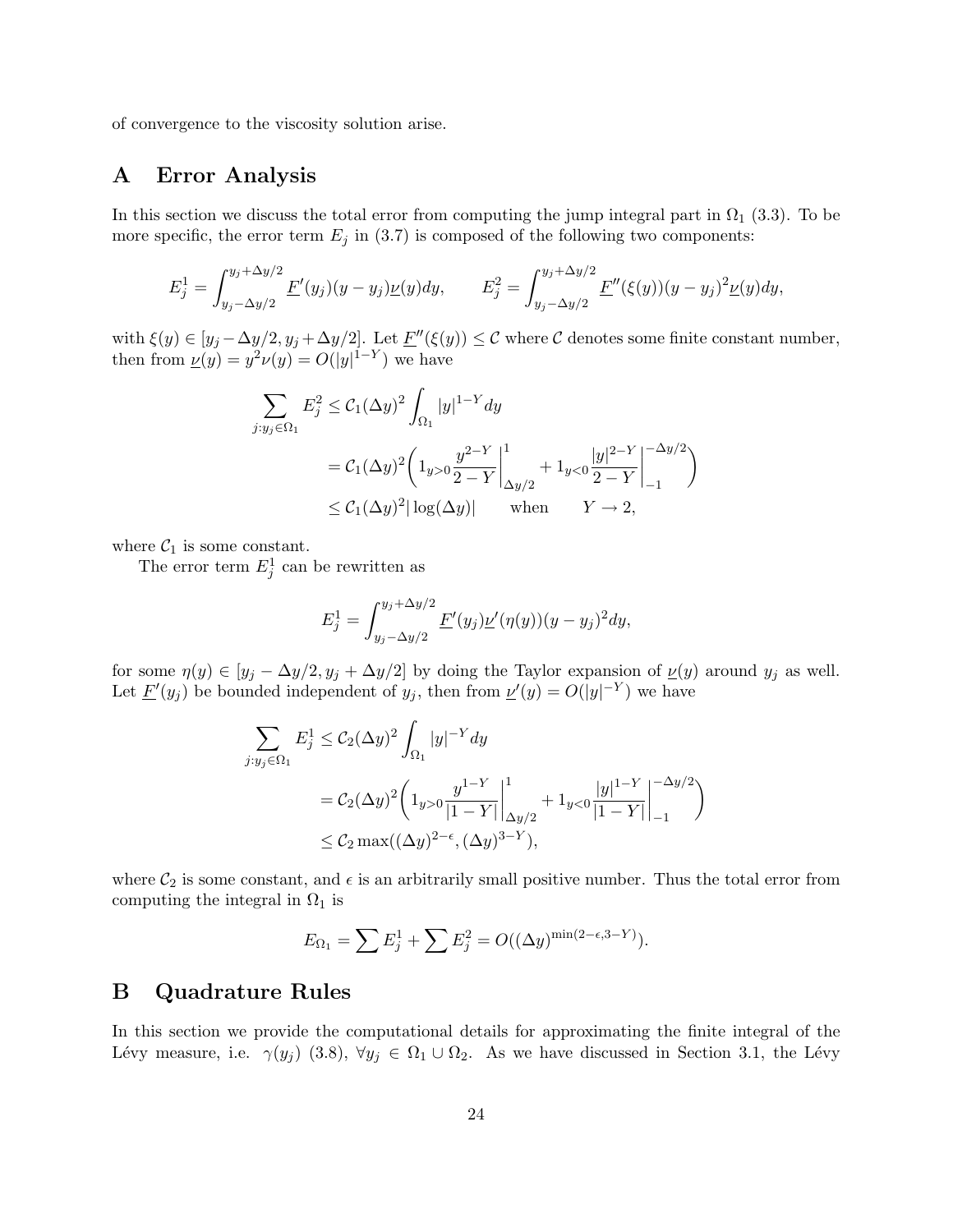measure  $\nu(y)$  over  $\Omega_2$  is a smooth function, hence we can use a standard numerical integration method, e.g. the composite Trapezoidal rule, to compute

$$
\gamma(y_j) = \frac{\Delta y}{n} \Big[ \frac{1}{2} \nu(z_0) + \nu(z_1) + \ldots + \nu(z_{n-1}) + \frac{1}{2} \nu(z_n) \Big] + \frac{1}{12} \frac{(\Delta y)^3}{n} \gamma''(\xi(y)), \qquad y_j \in \Omega_2
$$

where  $z_0 = y_j - \Delta y/2$ ,  $z_n = y_j + \Delta y/2$ , and  $\xi(y) \in [y_j - \Delta y/2, y_j + \Delta y/2]$ . If we choose  $n = 4$ subdivisions, we have

$$
\hat{\gamma}(y_j) = \frac{\Delta y}{4} \left[ \frac{1}{2} \nu(z_0) + \nu(z_1) + \nu(z_2) + \nu(z_3) + \frac{1}{2} \nu(z_4) \right], \quad y_j \in \Omega_2
$$

with a local error of  $O((\Delta y)^3)$ .

The approximation of  $\gamma(y_j)$  for  $y_j \in \Omega_1$  is more subtle due to the singularity of the Lévy measure  $\nu(y)$  over  $\Omega_1$ . In the Trapezoidal rule, the weights on the sample locations are independent of the integrand. A special quadrature rule, which systematically computes the weights on the evaluated points depending on the integrated function, is more desirable for the integral of  $\gamma(y_i)$  when  $y_i \in \Omega_1$ .

The basic idea of the special quadratic rule is to choose weights  $w_1, w_2, \ldots, w_m$  on the fixed uniform locations  $z_1, z_2, \ldots, z_m$  in the interval  $[a, b]$  to minimize the error in the approximation:

$$
\int_{b}^{a} \frac{1}{y^{\eta}} f(y) dy \simeq \sum_{i=1}^{m} w_{i} f(z_{i}) + \text{Error}, \qquad (B.1)
$$

where in our particular case  $\eta = -1 + Y$ ,  $a = y_j - \Delta y/2$ ,  $b = y_j + \Delta y/2$  and

$$
f(y) = Ce^{-My}1_{y>0} + Ce^{-G|y|}1_{y<0}.
$$

If we apply Taylor expansion on  $e^{-My}$  when  $y > 0$ , we have

$$
f(y) = C(1 - My + \frac{M^2}{2}y^2 - \frac{M^3}{6}y^3 + O(y^4)).
$$

Similarly,  $f(y)$  can also be approximated by Taylor expansion when  $y < 0$ . Then substituting the expansion result into (B.1), when  $y > 0$  we have, up to the 3rd order for  $f(y)$ ,

$$
C\int_{a}^{b} \frac{1}{y^{\eta}} dy - CM \int_{a}^{b} \frac{1}{y^{\eta}} y dy + \frac{CM^{2}}{2} \int_{a}^{b} \frac{1}{y^{\eta}} y^{2} dy - \frac{CM^{3}}{6} \int_{a}^{b} \frac{1}{y^{\eta}} y^{3} dy
$$
  

$$
\simeq C\sum_{i=1}^{m} w_{i} - CM \sum_{i=1}^{m} w_{i} z_{i} + \frac{CM^{2}}{2} \sum_{i=1}^{m} w_{i} z_{i}^{2} - \frac{CM^{3}}{6} \sum_{i=1}^{m} w_{i} z_{i}^{3},
$$

with the error term in equation  $(B.1)$ :

$$
Error = O\left(\int_{a}^{b} \frac{y^4}{y^{\eta}} dy\right). \tag{B.2}
$$

In order to minimize the error terms, we must have

$$
CM^{j} \int_{a}^{b} y^{j-\eta} dy - CM^{j} \sum_{i=1}^{m} w_{i} z_{i}^{j} = 0, \qquad 0 \le j \le 3.
$$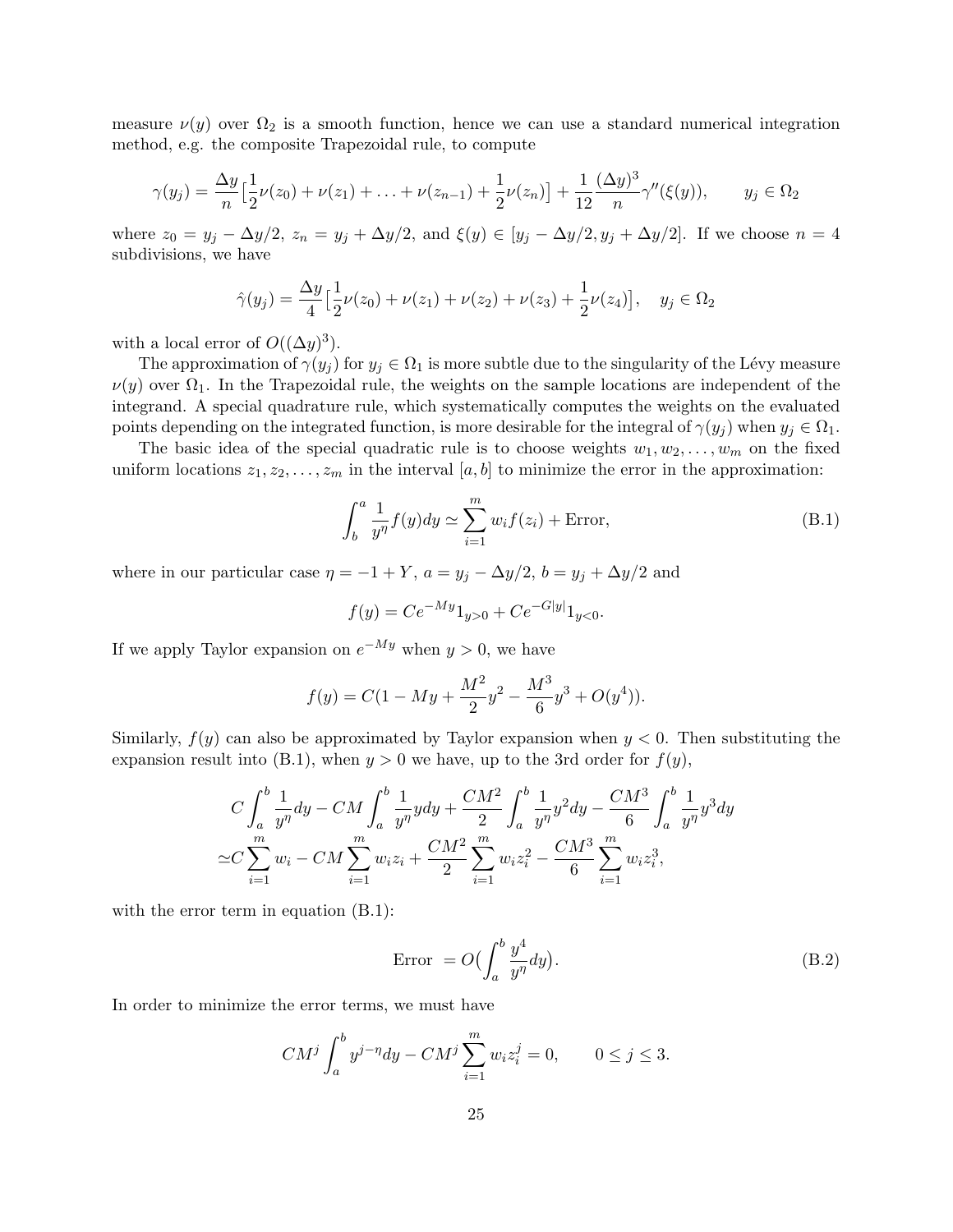Note that

$$
\int_{a}^{b} y^{j-\eta} dy = \frac{1}{j+1-\eta} y^{j+1-\eta} \bigg|_{a}^{b} = \frac{b^{j+1-\eta} - a^{j+1-\eta}}{j+1-\eta}.
$$

Similar equations can be derived when  $y < 0$ . If we preallocate  $m = 4$  points,  $z_1, z_2, z_3$  and  $z_4$ , we only have four unknowns  $w_1, w_2, w_3$  and  $w_4$  with the following four constraint conditions

$$
j = 0 \t w_1 + w_2 + w_3 + w_4 = \frac{b^{1-\eta} - a^{1-\eta}}{1-\eta},
$$
  
\n
$$
j = 1 \t w_1 z_1 + w_2 z_2 + w_3 z_3 + w_4 z_4 = \frac{b^{2-\eta} - a^{2-\eta}}{2-\eta},
$$
  
\n
$$
j = 2 \t w_1 z_1^2 + w_2 z_2^2 + w_3 z_3^2 + w_4 z_4^2 = \frac{b^{3-\eta} - a^{3-\eta}}{3-\eta},
$$
  
\n
$$
j = 3 \t w_1 z_1^3 + w_2 z_2^3 + w_3 z_3^3 + w_4 z_4^3 = \frac{b^{4-\eta} - a^{4-\eta}}{4-\eta}.
$$

By solving the above linear system to obtain the optimal weights, we have

$$
\hat{\gamma}(y_j) = \frac{1}{y_j^2} \sum_{i=1}^4 w_i f(z_i), \quad z_i = y_j - \frac{\Delta y}{2} + i \frac{\Delta y}{5}, \quad y_j \in \Omega_1.
$$

In the worst case, as  $Y \to 2$ ,  $\eta = -1 + Y = 1$ , which makes the error term in (B.2) becomes

$$
\int_{a}^{b} \frac{y^{4}}{y} dy = \int_{a}^{b} y^{3} dy = \frac{(b-a)^{4}}{4} = O((\Delta y)^{4}),
$$

since  $b - a = \Delta y$ , hence

$$
\hat{\gamma}(y_j) = \gamma(y_j) + O\left(\frac{(\Delta y)^4}{y_j^2}\right), \qquad y_j \in \Omega_1 \quad . \tag{B.3}
$$

### C Von Neumann Stability Analysis of the Crank-Nicolson method

We assume constant coefficients in the transformed PIDE  $(3.12)$ , with an evenly spaced grid along the log S coordinate, and periodic boundary conditions. The Crank-Nicolson method is applied after the first order term has been discretized by a semi-Lagrangian scheme with upwind quadratic interpolation.

First, by applying the change of variables  $x = \log S$ , and letting  $\overline{V}(x, \tau) = V(e^x, \tau)$ , we rewrite equation (3.12) as the following PIDE, as a function of  $\overline{V}(x, \tau)$ ,

$$
\overline{V}_{\tau} = \frac{\sigma^2 + \bar{\sigma}}{2} \overline{V}_{xx} + (r - q - \kappa - \frac{\sigma^2 + \bar{\sigma}}{2}) \overline{V}_{x} - (r + \lambda) \overline{V} + \overline{V} \otimes \hat{\gamma},
$$
\n(C.1)

where  $\overline{V} \otimes \hat{\gamma}$  is a correlation product.

Then, we use the semi-Lagrangian discretization (see Section 3.2 for details) on equation (C.1). Let  $x(x_i, \tau^{n+1}, \tau)$  be the trajectory satisfying

$$
\frac{dx}{d\tau} = -(r - q - \kappa - \frac{\sigma^2 + \bar{\sigma}}{2}),\tag{C.2}
$$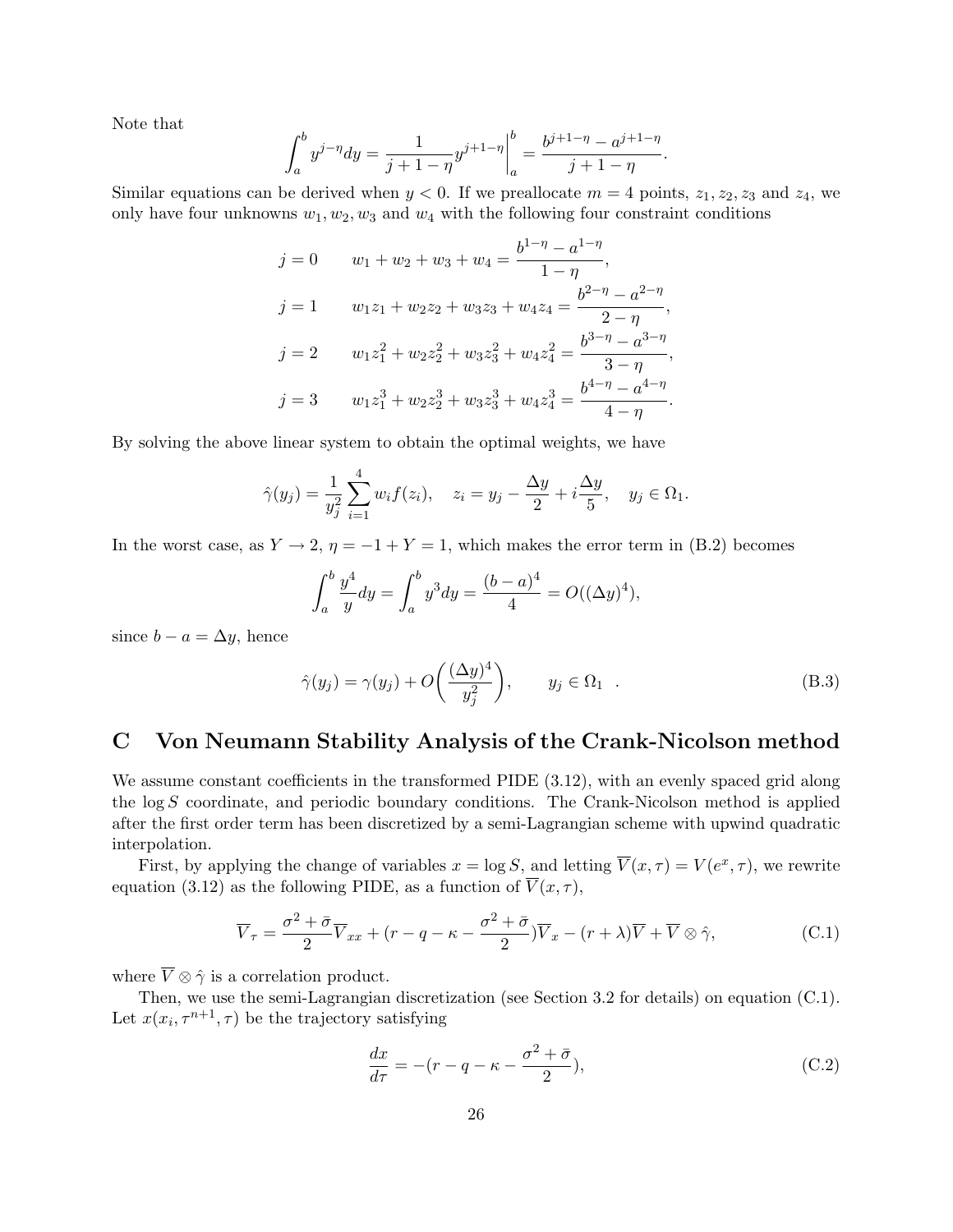which passes through the grid point  $x_i$  at time  $\tau^{n+1}$ . Let  $x_{i(n+1)}$  be the departure point of this trajectory at time  $\tau^n$ . Then  $x_{i(n+1)}$  is determined by solving the ODE (C.2) starting at  $x_i$  from  $\tau^{n+1}$  to  $\tau^n$ :

$$
x_{i(n+1)} = x_i - (r - q - \kappa - \frac{\sigma^2 + \bar{\sigma}}{2})\Delta \tau.
$$
 (C.3)

The value of function  $\overline{V}_{i(n+1)}^n \equiv \overline{V}(x_{i(n+1)}, \tau^n)$  is computed by an upwind quadratic interpolation from the original grid  $\overline{V}^n$  and x.

The Crank-Nicolson discretization of equation (C.1), after applying semi-Lagrangian timestepping, can be written as

$$
\overline{V}_{i}^{n+1} \left[ 1 + \alpha \Delta \tau + (r + \lambda) \frac{\Delta \tau}{2} \right] - \frac{\Delta \tau}{2} \alpha \overline{V}_{i+1}^{n+1} - \frac{\Delta \tau}{2} \alpha \overline{V}_{i-1}^{n+1} - \frac{\Delta \tau}{2} (\overline{V} \otimes \hat{\gamma})_{i}^{n+1}
$$
\n
$$
= \overline{V}_{i(n+1)}^{n} \left[ 1 - \alpha \Delta \tau - (r + \lambda) \frac{\Delta \tau}{2} \right] + \frac{\Delta \tau}{2} \alpha \overline{V}_{i+1(n+1)}^{n} + \frac{\Delta \tau}{2} \alpha \overline{V}_{i-1(n+1)}^{n} + \frac{\Delta \tau}{2} (\overline{V} \otimes \hat{\gamma})_{i(n+1)}^{n}, \quad (C.4)
$$

where

$$
\alpha = \frac{\sigma^2 + \bar{\sigma}}{2(\Delta x)^2}.
$$

Suppose the departure point  $x_{i(n+1)}$  lies between the grid points  $x_{i-p}$  and  $x_{i-p-1}$  for some integer p, i.e.  $x_{i-p-1} \leq x_{i(n+1)} \leq x_{i-p}$ . Because the difference between  $x_{i(n+1)}$  and  $x_i$ ,  $\forall i$ , in (C.3) is constant, we can consequently locate  $x_{i-1(n+1)}$  and  $x_{i+1(n+1)}$  such that

$$
x_{i-p-2} \le x_{i-1(n+1)} \le x_{i-p-1}, \qquad x_{i-p} \le x_{i+1(n+1)} \le x_{i-p+1}.
$$

By upwind quadratic interpolation, the location of the third point depends on the coefficient of the drift term,

$$
d \equiv -(r - q - \kappa - \frac{\sigma^2 + \bar{\sigma}}{2})
$$

in (C.2). If d is positive, we choose  $x_{i-p-3}$ ,  $x_{i-p-2}$  and  $x_{i-p-1}$  as the third point to compute  $\overline{V}_{i-1(n+1)}^n$ ,  $\overline{V}_{i(n+1)}^n$  and  $\overline{V}_{i+1(n+1)}$  respectively. If d is non-positive, we choose the third point in the other direction. Without loss of generality, we may assume that  $d$  is positive, so that we have

$$
\overline{V}_{i-1(n+1)}^n = \overline{V}_{i-p-3}^n \psi_{i-1,i-p-3} + \overline{V}_{i-p-2}^n \psi_{i-1,i-p-2} + \overline{V}_{i-p-1}^n \psi_{i-1,i-p-1},
$$
\n
$$
\overline{V}_{i(n+1)}^n = \overline{V}_{i-p-2}^n \psi_{i,i-p-2} + \overline{V}_{i-p-1}^n \psi_{i,i-p-1} + \overline{V}_{i-p}^n \psi_{i,i-p},
$$
\n
$$
\overline{V}_{i+1(n+1)}^n = \overline{V}_{i-p-1}^n \psi_{i+1,i-p-1} + \overline{V}_{i-p}^n \psi_{i+1,i-p} + \overline{V}_{i-p+1}^n \psi_{i+1,i-p+1},
$$
\n(C.5)

where  $\psi$ 's are the Lagrangian basis functions. In general, let  $\psi_{h,m}$  denote the basis function at the grid point  $x_m$  used to compute  $\overline{V}_{h(n+1)}^n$ :

$$
\psi_{h,m}(x) = \frac{(x - x_{m+1})(x - x_{m+2})}{(x_m - x_{m+1})(x_m - x_{m+2})}, \text{ if } h - m = p + 2,
$$
  
\n
$$
\psi_{h,m}(x) = \frac{(x - x_{m-1})(x - x_{m+1})}{(x_m - x_{m-1})(x_m - x_{m+1})}, \text{ if } h - m = p + 1,
$$
  
\n
$$
\psi_{h,m}(x) = \frac{(x - x_{m-2})(x - x_{m-1})}{(x_m - x_{m-2})(x_m - x_{m-1})}, \text{ if } h - m = p.
$$
\n(C.6)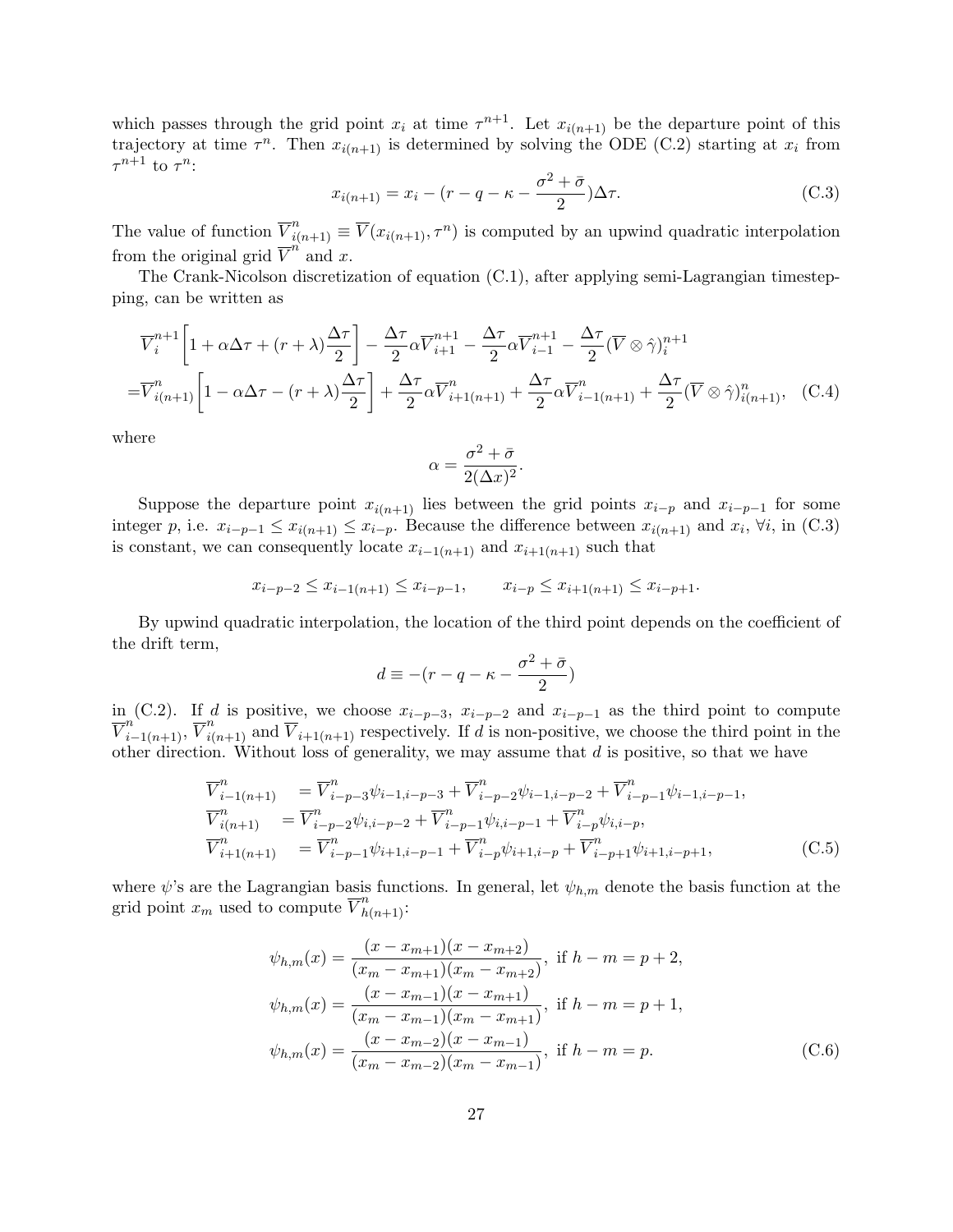Typically, we are interested in  $\psi_{h,m}$ 's such that  $h = i - 1, i, i + 1$  and  $m = i - p - 3, \ldots, i - p + 1$ as in  $(C.5)$ .

 $\mathrm{Let\ }\overline{V}^{\hat{n}}=[\overline{V}^{n}_{i}$  $\frac{n}{i}, \ldots, \overline{V}_{i_1}^n$  $i_{\text{max}}'$ ' to be the vector of discrete solution values. Substituting (C.5) into (C.4), we obtain the following equation

$$
\overline{V}_{i}^{n+1}\left[1+\alpha\Delta\tau+(r+\lambda)\frac{\Delta\tau}{2}\right]-\frac{\Delta\tau}{2}\alpha\overline{V}_{i+1}^{n+1}-\frac{\Delta\tau}{2}\alpha\overline{V}_{i-1}^{n+1}-\frac{\Delta\tau}{2}(\overline{V}\otimes\hat{\gamma})_{i}^{n+1}
$$
\n
$$
=\overline{V}_{i-p-1}^{n}\left[\left(1-\alpha\Delta\tau-(r+\lambda)\frac{\Delta\tau}{2}\right)\psi_{i,i-p-1}+\alpha\frac{\Delta\tau}{2}\psi_{i+1,i-p-1}+\alpha\frac{\Delta\tau}{2}\psi_{i-1,i-p-1}\right]+\overline{V}_{i-p-2}^{n}\left[\left(1-\alpha\Delta\tau-(r+\lambda)\frac{\Delta\tau}{2}\right)\psi_{i,i-p-2}+\alpha\frac{\Delta\tau}{2}\psi_{i-1,i-p-2}\right]+\overline{V}_{i-p}^{n}\left[\left(1-\alpha\Delta\tau-(r+\lambda)\frac{\Delta\tau}{2}\right)\psi_{i,i-p}+\alpha\frac{\Delta\tau}{2}\psi_{i+1,i-p}\right]+\overline{V}_{i-p+1}^{n}\left[\alpha\frac{\Delta\tau}{2}\psi_{i+1,i-p+1}\right]+\overline{V}_{i-p-3}^{n}\left[\alpha\frac{\Delta\tau}{2}\psi_{i-1,i-p-3}\right]+\left(\overline{V}\otimes\hat{\gamma})_{i-p-2}\frac{\Delta\tau}{2}\psi_{i,i-p-2}+(\overline{V}\otimes\hat{\gamma})_{i-p-1}\frac{\Delta\tau}{2}\psi_{i,i-p-1}+(\overline{V}\otimes\hat{\gamma})_{i-p}\frac{\Delta\tau}{2}\psi_{i,i-p}.\qquad (C.7)
$$

We apply the discrete Fourier transform to  $(C.7)$  by defining the inverse discrete Fourier transform as follows

$$
\overline{V}_{i}^{n} = \frac{1}{L} \sum_{k=0}^{N-1} e^{\frac{2\pi}{N}ik\sqrt{-1}} C_{k}^{n}, \qquad \hat{\gamma}_{i} = \frac{1}{L} \sum_{l=0}^{N-1} e^{\frac{2\pi}{N}il\sqrt{-1}} G_{l}, \qquad (C.8)
$$

where  $C_k^n$  and  $G_l$  are the discrete Fourier coefficients of  $\overline{V}^n$  and  $\hat{\gamma}$ ,  $L = y_{\text{max}} - y_{\text{min}}$ . Then the discrete correlation can be written as

$$
(\overline{V}\otimes\hat{\gamma})_i^n = \frac{1}{L}\sum_{k=0}^{N-1} C_k^n G_{-k} e^{\frac{2\pi}{N}ik\sqrt{-1}}.
$$
\n(C.9)

Substituting (C.8) and (C.9) into (C.7), we obtain, for each Fourier component,

$$
C_{k}^{n+1}(1+\alpha\Delta\tau + (r+\lambda)\frac{\Delta\tau}{2} - \alpha\frac{\Delta\tau}{2}e^{\frac{2\pi}{N}k\sqrt{-1}} - \alpha\frac{\Delta\tau}{2}e^{-\frac{2\pi}{N}k\sqrt{-1}} - \frac{\Delta\tau}{2}G_{-k})
$$
  
\n
$$
= C_{k}^{n}\bigg(e^{-\frac{2\pi}{N}(p+1)k\sqrt{-1}}\bigg[\big(1-\alpha\Delta\tau - (r+\lambda-G_{-k})\frac{\Delta\tau}{2}\big)\psi_{i,i-p-1} + \alpha\frac{\Delta\tau}{2}\psi_{i+1,i-p-1} + \alpha\frac{\Delta\tau}{2}\psi_{i-1,i-p-1}\bigg]
$$
  
\n
$$
+ e^{-\frac{2\pi}{N}(p+2)k\sqrt{-1}}\bigg[\big(1-\alpha\Delta\tau - (r+\lambda-G_{-k})\frac{\Delta\tau}{2}\big)\psi_{i,i-p-2} + \alpha\frac{\Delta\tau}{2}\psi_{i-1,i-p-2}\bigg]
$$
  
\n
$$
+ e^{-\frac{2\pi}{N}pk\sqrt{-1}}\bigg[\big(1-\alpha\Delta\tau - (r+\lambda-G_{-k})\frac{\Delta\tau}{2}\big)\psi_{i,i-p} + \alpha\frac{\Delta\tau}{2}\psi_{i+1,i-p}\bigg]
$$
  
\n
$$
+ e^{-\frac{2\pi}{N}(p-1)k\sqrt{-1}}\big[\alpha\frac{\Delta\tau}{2}\psi_{i+1,i-p+1}\big] + e^{-\frac{2\pi}{N}(p+3)k\sqrt{-1}}\big[\alpha\frac{\Delta\tau}{2}\psi_{i-1,i-p-3}\big]\bigg).
$$
 (C.10)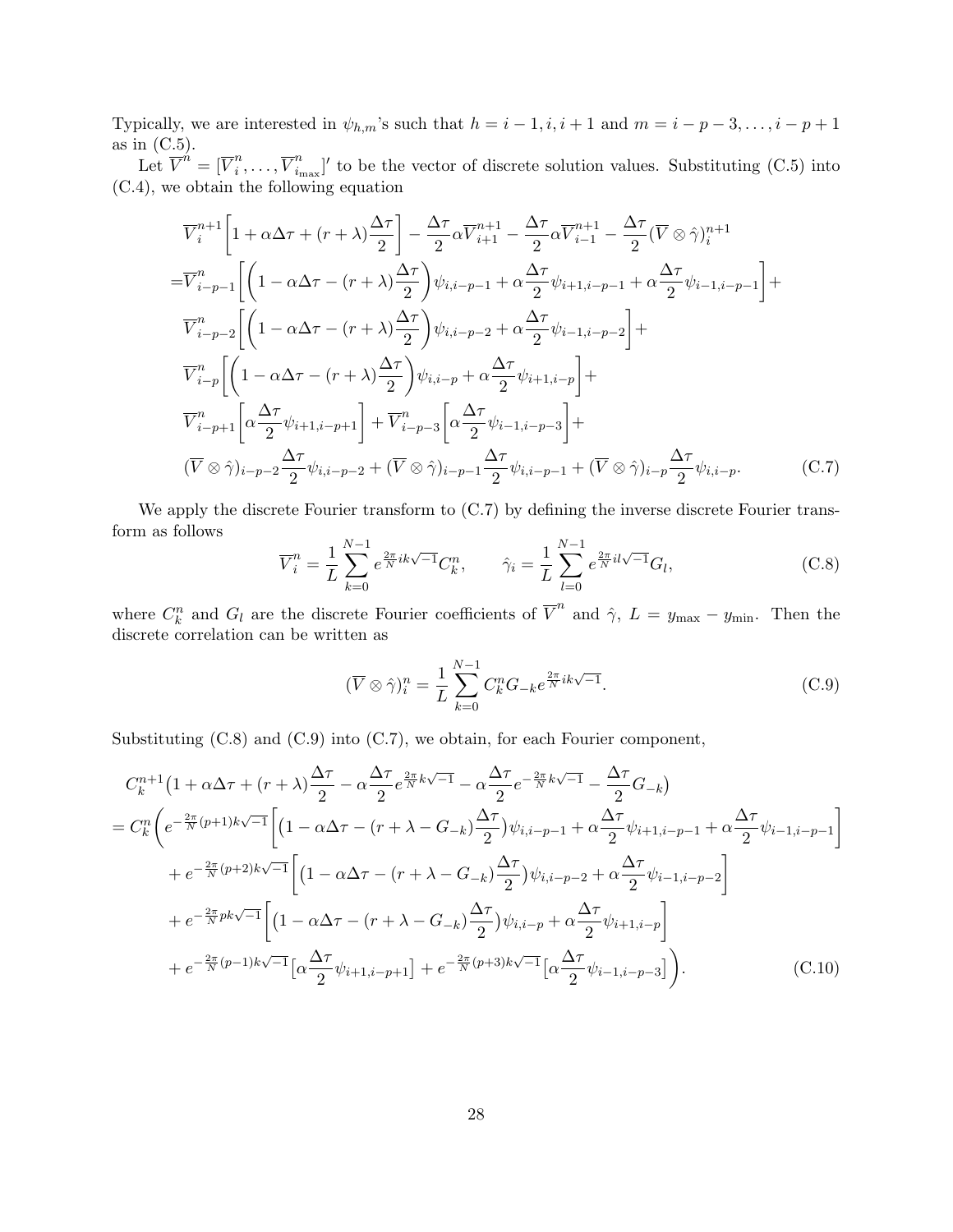After simplification, we can rewrite the right hand side of (C.10) as

$$
C_{k}^{n}\bigg(\big(1-\alpha\Delta\tau-(r+\lambda-G_{-k})\frac{\Delta\tau}{2}\big)\sum_{m=i-p-2}^{i-p}\psi_{i,m}e^{-\frac{2\pi}{N}(i-m)k\sqrt{-1}}+\alpha\frac{\Delta\tau}{2}\big[e^{\frac{2\pi}{N}k\sqrt{-1}}\sum_{m=i-p-1}^{i-p+1}\psi_{i+1,m}e^{-\frac{2\pi}{N}(i+1-m)k\sqrt{-1}}+e^{-\frac{2\pi}{N}k\sqrt{-1}}\sum_{m=i-p-3}^{i-p-1}\psi_{i-1,m}e^{-\frac{2\pi}{N}(i-1-m)k\sqrt{-1}}\big]\bigg).
$$

Since, by the definition of  $\psi_{h,m}$  in (C.6),

$$
\psi_{h,m} = \psi_{h+1,m+1},\tag{C.11}
$$

we have

$$
\sum_{m=i-p-1}^{i-p+1} \psi_{i+1,m} e^{-\frac{2\pi}{N}(i+1-m)k\sqrt{-1}} = \sum_{m=i-p-2}^{i-p} \psi_{i,m} e^{-\frac{2\pi}{N}(i-m)k\sqrt{-1}} = \sum_{m=i-p-3}^{i-p-1} \psi_{i-1,m} e^{-\frac{2\pi}{N}(i-1-m)k\sqrt{-1}}.
$$

Now we define

$$
\rho_i \equiv \sum_{m=i-p-2}^{i-p} \psi_{i,m} e^{-\frac{2\pi}{N}(i-m)k\sqrt{-1}},
$$

and derive the following equation

$$
\frac{|C_k^{n+1}|}{|C_k^n|} = \frac{\left| \left( 1 - \alpha \Delta \tau - (r + \lambda - G_{-k}) \frac{\Delta \tau}{2} + \alpha \frac{\Delta \tau}{2} \left( e^{\frac{2\pi}{N} k \sqrt{-1}} + e^{-\frac{2\pi}{N} k \sqrt{-1}} \right) \right) \rho_i \right|}{\left| 1 + \alpha \Delta \tau + (r + \lambda - G_{-k}) \frac{\Delta \tau}{2} - \alpha \frac{\Delta \tau}{2} \left( e^{\frac{2\pi}{N} k \sqrt{-1}} + e^{-\frac{2\pi}{N} k \sqrt{-1}} \right) \right|}.
$$
 (C.12)

It has been proved that for the case of constant coefficient equations with evenly spaced grid points and periodic boundary conditions, if the quadratic interpolation scheme satisfies (C.11), then  $|\rho_i| \leq 1$  (see [22] for details). Thus,

$$
\frac{|C_k^{n+1}|^2}{|C_k^n|^2} \le \frac{\left|1 - r\frac{\Delta\tau}{2} - (\lambda - G_{-k})\frac{\Delta\tau}{2} - \alpha\Delta\tau\left(1 - \cos\left(\frac{2\pi}{N}k\right)\right)\right|^2}{\left|1 + r\frac{\Delta\tau}{2} + (\lambda - G_k)\frac{\Delta\tau}{2} + \alpha\Delta\tau\left(1 - \cos\left(\frac{2\pi}{N}k\right)\right)\right|^2}
$$

$$
= \frac{\left[1 - r\frac{\Delta\tau}{2} - (\lambda - G_{-k}^R)\frac{\Delta\tau}{2} - \alpha\Delta\tau\left(1 - \cos\left(\frac{2\pi}{N}k\right)\right)^2 + \left[\frac{\Delta\tau}{2}G_{-k}^I\right]^2}{\left[1 + r\frac{\Delta\tau}{2} + (\lambda - G_{-k}^R)\frac{\Delta\tau}{2} + \alpha\Delta\tau\left(1 - \cos\left(\frac{2\pi}{N}k\right)\right)\right]^2 + \left[\frac{\Delta\tau}{2}G_{-k}^I\right]^2},
$$

where

$$
G_{-k}^R = \text{Re}(G_{-k}), \qquad G_{-k}^I = \text{Im}(G_{-k}).
$$

Note that

$$
G_{-k} = \frac{L}{N} \sum_{j=0}^{N-1} \hat{\gamma}_j e^{\frac{2\pi}{N}kj\sqrt{-1}}.
$$

 $\chi$ From  $(3.11)$  we have

$$
\frac{L}{N} \sum_{j=0}^{N-1} \hat{\gamma}_j \le \lambda,
$$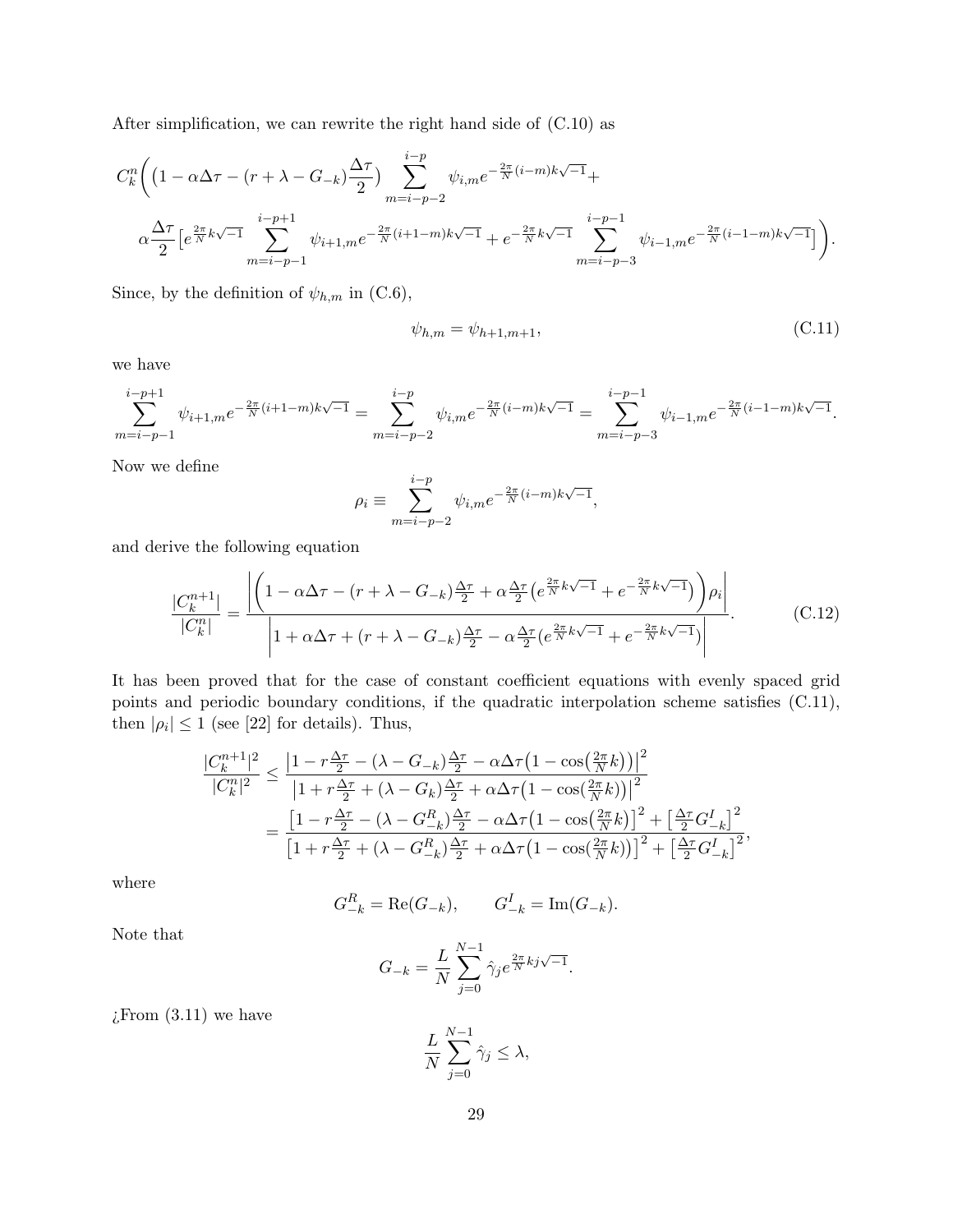so that  $|G_{-k}| \leq \lambda$ , and hence  $-\lambda \leq G_{-k}^R \leq \lambda$ . Further note that  $r \geq 0$  and  $1 - \cos(\frac{2\pi}{N}k) \geq 0$ . It then follows that,  $\forall k \in [-N/2+1, N/2]$ .

$$
\left|1+\frac{r\Delta\tau}{2}+\frac{\Delta\tau}{2}(\lambda-G_{-k}^R)+\Delta\tau\alpha\big(1-\cos(\frac{2\pi}{N}k)\big)\right|>\left|1-\frac{r\Delta\tau}{2}-\frac{\Delta\tau}{2}(\lambda-G_{-k}^R)-\Delta\tau\alpha\big(1-\cos(\frac{2\pi}{N}k)\big)\right|
$$

,

and consequently  $|C_k^{n+1}|$  $|k_k^{m+1}| < |C_k^n|$ ,  $\forall k$ . As a result the scheme is unconditionally strictly stable.

### References

- [1] R. Cont and P. Tankov. Financial Modelling With Jump Processes. Chapman & Hall / CRC Press, 2003.
- [2] P. Carr, H. Geman, D. B. Madan, and M. Yor. The fine structure of asset returns: An empirical investigation. Journal of Business, 75(2):305–332, 2002.
- [3] P. Carr, H. Geman, D. B. Madan, and M. Yor. Stochastic volatility for Lévy processes. Mathematical Finance, 13(3):345–382, 2003.
- [4] E. Eberlein. Application of generalized hyperbolic Lévy motion to finance. In O. Barndorff-Nielsen, T. Mikosch, and S. Resnick, editors, Lévy Processes – Theory and Application, pages 319–337, Birkhäuser, Boston, 2001.
- [5] D. B. Madan, P. Carr, and E. Change. The Variance Gamma process and option pricing. European Finance Rev., 2:79–105, 1998.
- [6] D. Madan. Financial modeling with discontinuous price processes. In T. Mikosch O. Barndorff-Nielsen and S. Resnick, editors, Lévy Processes - Theory and Application, Birkhäuser, Boston, 2001.
- [7] W. Schoutens. Lévy Processes in Finance: Pricing Financial Derivatives. Wiley, New Yourk, 2003.
- [8] D. B. Madan and E. Seneta. The Variance Gamma (VG) model for share market returns. J. Business, 63:511–524, 1990.
- [9] A. Almendral and C. W. Oosterlee. On American options under the Variance Gamma process. working paper, Delft University of Technology, 2005.
- [10] Y. D'Halluin, P. Forsyth, and G. Labahn. A penalty method for American options with jump-diffusion processes. Numericshe Matematik, 97:321–352, 2004.
- [11] A. Hirsa and D. B. Madan. Pricing American options under Variance Gamma. Journal of Computational Finance, 7, 2004.
- [12] Y. d'Halluin, P. A. Forsyth, and K. Vetzal. Robust numerical methods for contingent claims under jump diffusion processes. IMA Journal on Numerical Analysis, 25:87–112, 2005.
- [13] A. Almendral. Numerical valuation of American options under the CGMY process. In A. Kyprianou W. Schoutens and P. Wilmott, editors, *Exotic Option Pricing and Advanced Lévy Models*, Wiley, UK, 2005.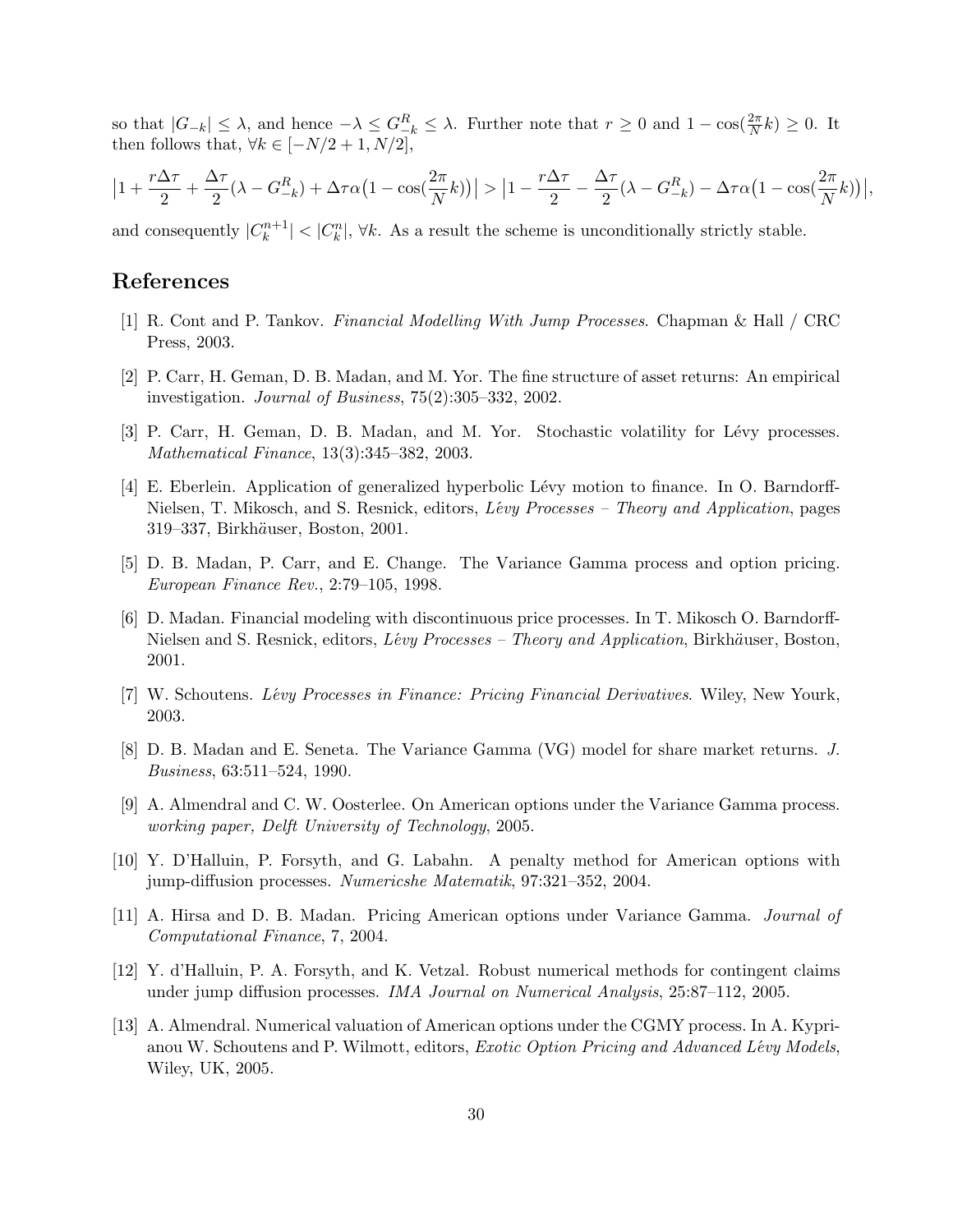- [14] R. Cont and E. Voltchkova. A finite difference scheme for option pricing in jump diffusion and exponential Lévy models. Rapport Interne CMAP Numéro 513, Sept. 2003.
- [15] H. Geman. Pure jump Lévy processes for asset price modeling. *Journal of Banking and* Finance, 26:1297–1316, 2002.
- [16] A. M. Matache, P. A. Nitsche, and C. Schwab. Wavelet Galerkin pricing of American options on Lévy driven assets. *Quantitative Finance*,  $5(4):403-424$ , 2005.
- [17] S. Levendorskii, O. Kudryavtsev, and V. Zherder. The relative efficiency of numerical methods for pricing American options under Lévy processes. Journal of Computational Finance,  $9(2):69-97, 2005/06.$
- [18] A. Almendral and C. W. Oosterlee. Numerical valuation of options with jumps in the underlying. Appl. Numer. Math., 53:1–18, 2005.
- [19] G. Barles and P. E. Souganidis. Convergence of approximation schemes for fully nonlinear equations. Asymptotic Analysis, 4:271–283, 1991.
- [20] H. A. van der Vorst. Bi-CGSTAB: A fast and smoothly converging variant of Bi-CG for the solution of non-symmetric linear systems. SIAM Journal on Scientific and Statistical Computing, 13:631–644, 1992.
- [21] P. Carr and D. Madan. Option valuation using the fast Fourier transform. J. Comput. Finance, 2:61–73, 1998.
- [22] M. Falcone and R. Ferretti. Convergence analysis for a class of high-order semi-Lagrangian avection schemes. SIAM Journal on Numerical Analysis, 35(3):909–940, 1998.
- [23] Y. d'Halluin, P. A. Forsyth, and G. Labahn. A semi-Lagrangian approach for American Asian options under jump diffusion. Journal of Scientific Computing, 27:315–345, 2005.
- [24] R. Bermejo. Analysis of a class of quasi-monotone and conservative semi-Lagrangian advection. Numerische Mathematik, 87:597–623, 2001.
- [25] H. Pham. Optimal stopping of controlled jump diffusion process: a viscosity solution approach. Journal of Mathematical Systems, Estimation and Control, 8:1–27, 1998.
- [26] P. A. Forsyth and K. R. Vetzal. Quadratic convergence of a penalty method for valuing American options. SIAM Journal on Scientific Computation, 23:2096–2123, 2002.
- [27] R. Zvan, P. A. Forsyth, and K. R. Vetzal. Penalty methods for American options with stochastic volatility. Journal of Computational and Applied Mathematics, 91:199–218, 1998.
- [28] R. D. Richtmyer and K. W. Morton. Difference Methods for Initial-Value Problems. Interscience Publishers, New York, 1967.
- [29] G. Golub and C. van Loan. Matrix Computations. Johns Hopkins, 1991.
- [30] R. Barrett, M. Berry, T. F. Chan, J. Demmel, J. Donato, J. Dongarra, V. Eijkhout, R. Pozo, C. Romine, and H. Van der Vorst. Templates for the Solution of Linear Systems: Building Blocks for Iterative Methods. SIAM, Philadelphia, PA, 1994.